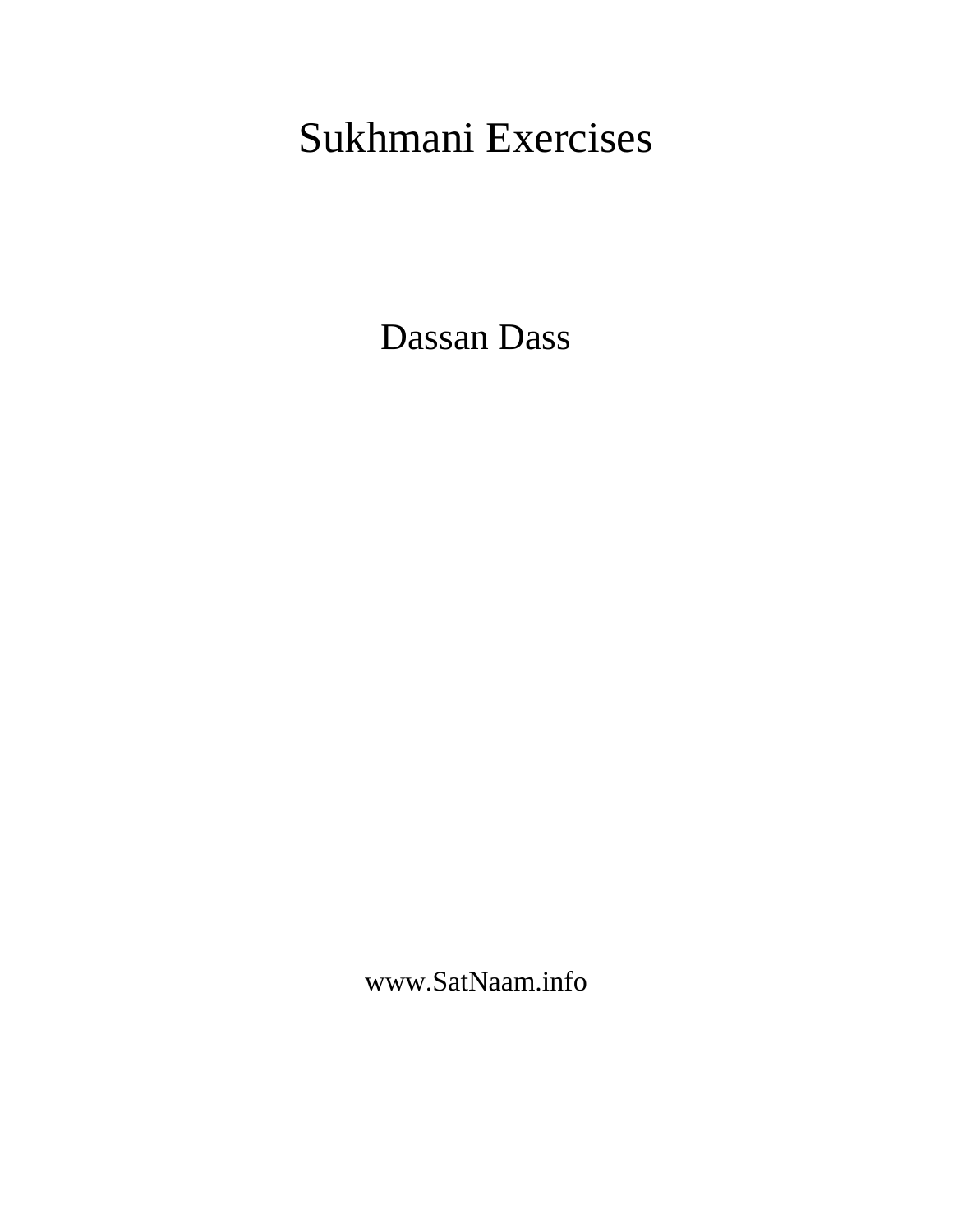#### **Sukhmani Exercises**

Copyright © 2012 by [www.SatNaam.info](http://www.satnaam.info/)

First Edition December 2012

*All rights reserved. However, do feel free to use any part of this book for inspiring others just mention where you got the information from i.e. Dassan Dass. You can also help distribute the books by purchasing them online from the website. This is a not-for- profit Seva project done on a volunteer basis – so feel free to join in.*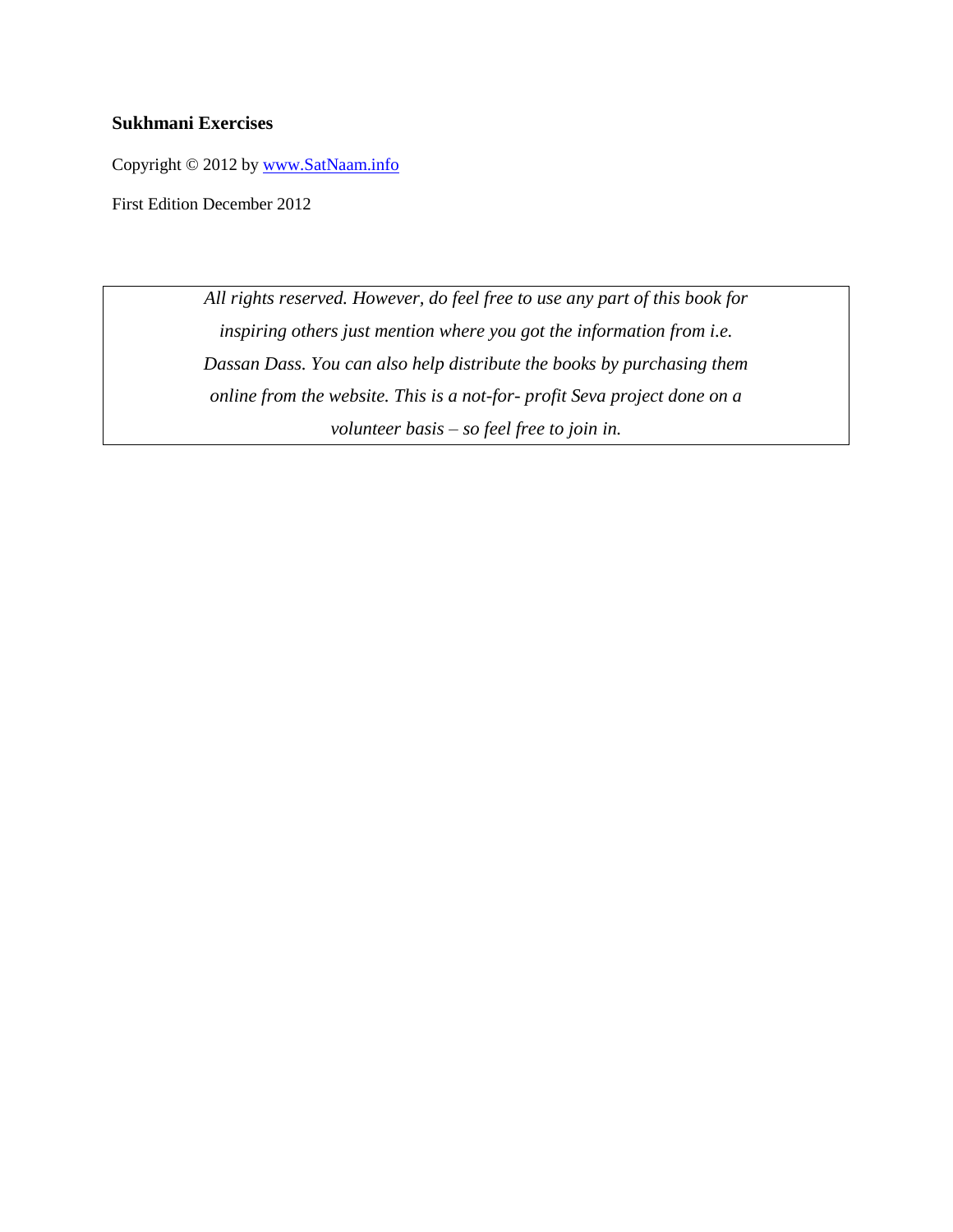## **CONTENTS**

| How To Come Out Of The Infinite Loop Of Maya And Get The GurParsaad 20 |
|------------------------------------------------------------------------|
|                                                                        |
|                                                                        |
|                                                                        |
|                                                                        |
|                                                                        |
|                                                                        |
|                                                                        |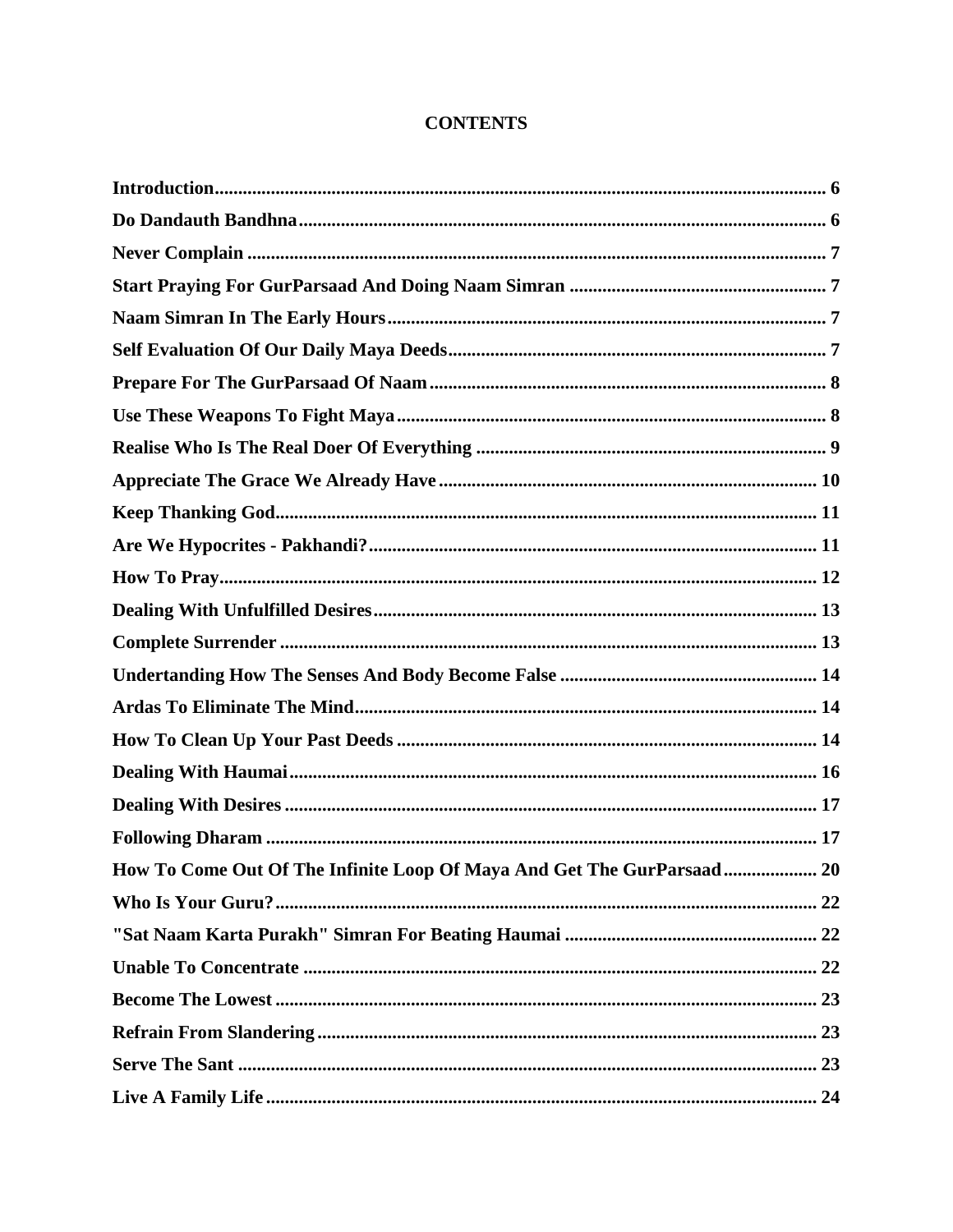| The Way To Get Out Of Recognition<br>40 |
|-----------------------------------------|
|                                         |
|                                         |
|                                         |
|                                         |
|                                         |
|                                         |
|                                         |
|                                         |
|                                         |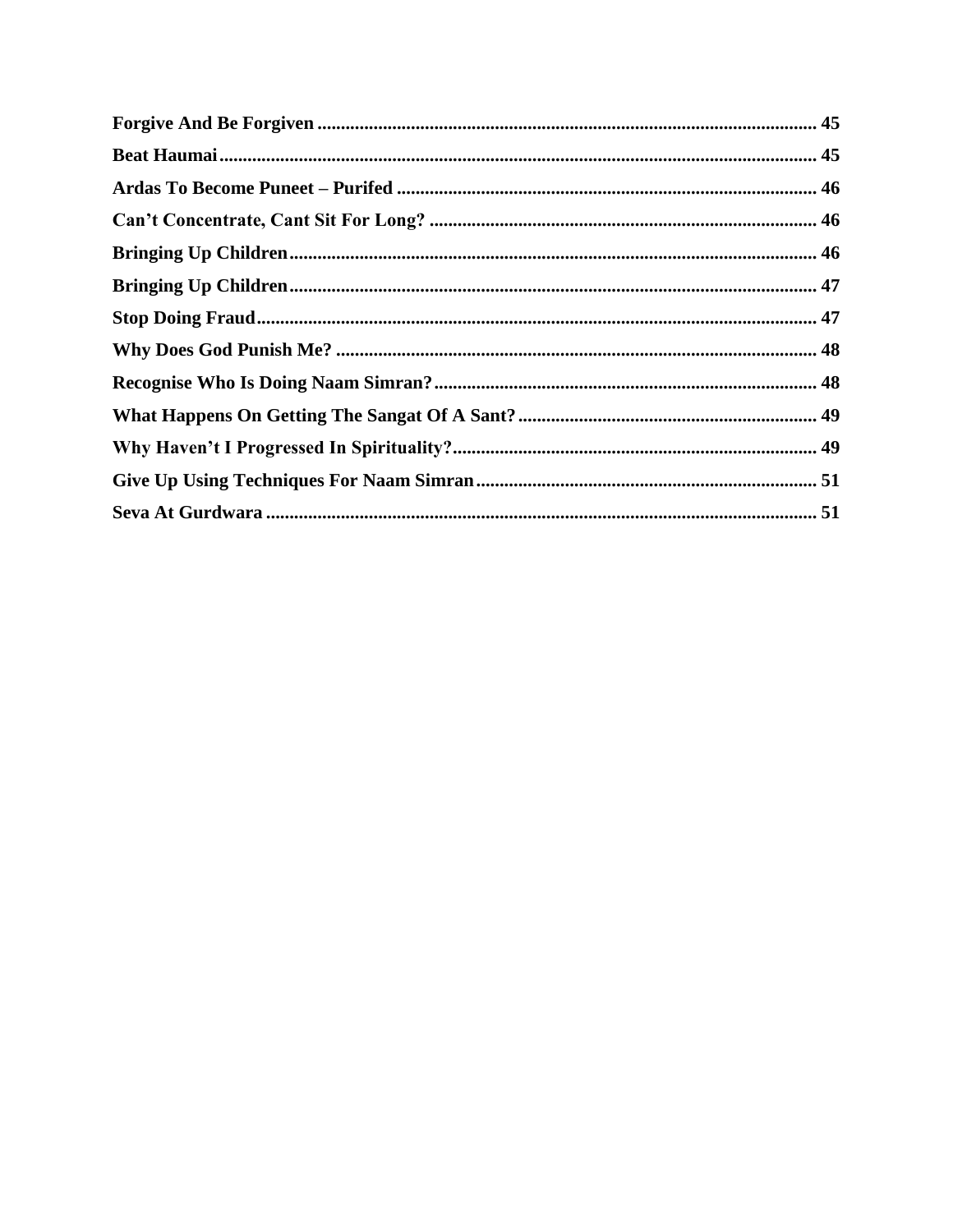# <span id="page-5-0"></span>**Introduction**

After reading the book by Dassan Dass ji "The Explanation of Sri Sukhmani Sahib" [\(www.sukhmani.info\)](http://www.sukhmani.info/) you may be motivated to start working on yourself. Dassan Dass Ji has always stressed its not enough to just READ Sukhmani (Paath Parna), but to BECOME Sukhmani (Paath Karna). In this section we have assembled all the practical tips given by Dassan Dass ji in the Sukhmani explanation. Try and work through them at your own pace, moving onto the next one when you are ready.

# <span id="page-5-1"></span>**Do Dandauth Bandhna**

Whenever we start Naam Simran we should first bow before Akal Purakh and greet Him with Namaskaar (pressed palms). An even more complete way is to do Dandauth Bandhna to Him. Dandauth means lying flat as a stick. Bandhna means greeting. Dandauth Bandhna literally means to lie face down with folded hands on the Charan (feet) of the Guru. Sat Guru Arjun Dev Ji has written on page SGGS 820, "Prabh ji thoo maerae praan adhhaarai. Namaskaar dandauth bandhna anik baar jaao baarai." Dandauth Bandhna has been recognized as an act of great goodness for us, "Kar dandauth punn wadda hai."

In the deepest sense, Dandauth Bandhna means to surrender our self completely at the feet of the Guru. By doing so we move forward spiritually. By offering everything we have to the Guru we start to kill our Haumai. This is our worst enemy and by doing Dandauth Bandhna in full Sangat at the Gurdwara we win over Haumai. Do it time and again in front of the Guru and in front of the Sangat. The more we do it the more we are cleaned from inside. We become more humble every time we do it.

He is the One who is the complete Truth, everything else is perishable. Whatever we see is perishable. Only Akal Purakh is the Truth that lives forever. He is never born and He never dies. He is the Truth from the beginning, has remained Truth throughout the Ages and remains the Truth for all Ages to come. So the first Namaskaar and Dandauth Bandhna should go to Akal Purakh. The next Namaskaar and Dandauth Bandhna should be performed to the Sat Guru.

We also request the Sangat to Namaskaar and do Dandauth Bandhna to Shri Guru Granth Sahib Ji (divine Guru scriptures), to the ten Gurus, to all Sants (divine souls) and Bhagats (lovers of God) and to all of the Braham Gyanis (knowers of God) and Maha Purakhs (great beings) of the past and present. The best thing to do is to bow before everybody who is connected with Naam. This will bring humbleness to this soul of ours, and extreme humbleness is the key to the Dargah (divine court) of Akal Purakh. So, before we start Naam Simran it is of paramount importance that we perform our Namaskaar as described above.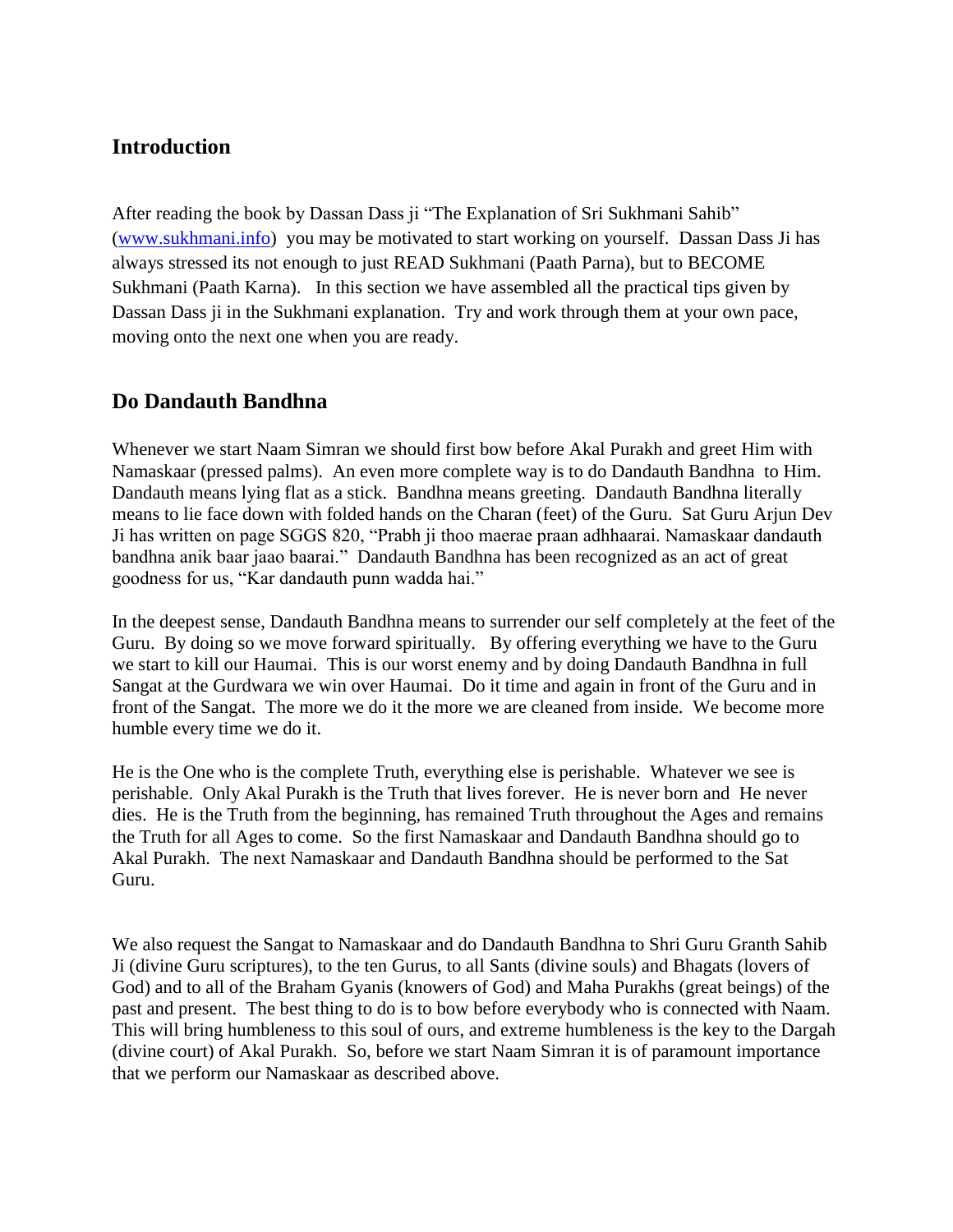## <span id="page-6-0"></span>**Never Complain**

Remain satisfied and contented in all circumstances and accept everything that happens around us is due to the will of God - the Hukam. Recognize the Hukam of Akal Purakh. Don't complain for any reason and thus remain silent and peaceful under all circumstances. By doing so we are able to achieve our spiritual objectives - "Hukam Bhooj Param Pad Payee."

## <span id="page-6-1"></span>**Start Praying For GurParsaad And Doing Naam Simran**

We very humbly request the Sangat to seriously look into their daily life and make a fair judgement as to whether any efforts are being made by us on this path to Eternity. Naam Simran is the highest service of the Almighty and is mandatory for us to follow to meet our spiritual objectives and goals. If you find that you are not devoting any time to Naam Simran then start doing so right away. If you are putting in some time then increase your efforts and time. Try to do at least two and half hours of Naam Simran every morning. If you are not doing so, then pray to reach that level. If you have already reached that level then try to go beyond that and go on for longer hours. If you have obtained the GurParsaadi Naam (Naam given to us under the blessing of God-Guru) then you are already very fortunate to be involved in the GurParsaadi game. If you are not yet blessed with the GurParsaadi Naam then pray for that.

# <span id="page-6-2"></span>**Naam Simran In The Early Hours**

We need to dedicate ourselves to Naam Simran on a regular basis. When we say regular basis we mean everyday, early in the morning and for as long as possible without taking a break. The early morning hours start after midnight. Have a shower, preferably a complete shower including the hair and then get absorbed in long sessions of Naam Simran. It will be very difficult to do long hours when you first start, but with sustained efforts and prayers for GurParsaad (God-Guru's grace) you will eventually be able to go into long sessions of Naam Simran. The minimum target should be at least two and a half hours every morning, but the longer the better.

Read: [Amrit Vela Naam Simran](http://satnaam.info/index.php?option=com_content&task=view&id=1152&Itemid=14)

# <span id="page-6-3"></span>**Self Evaluation Of Our Daily Maya Deeds**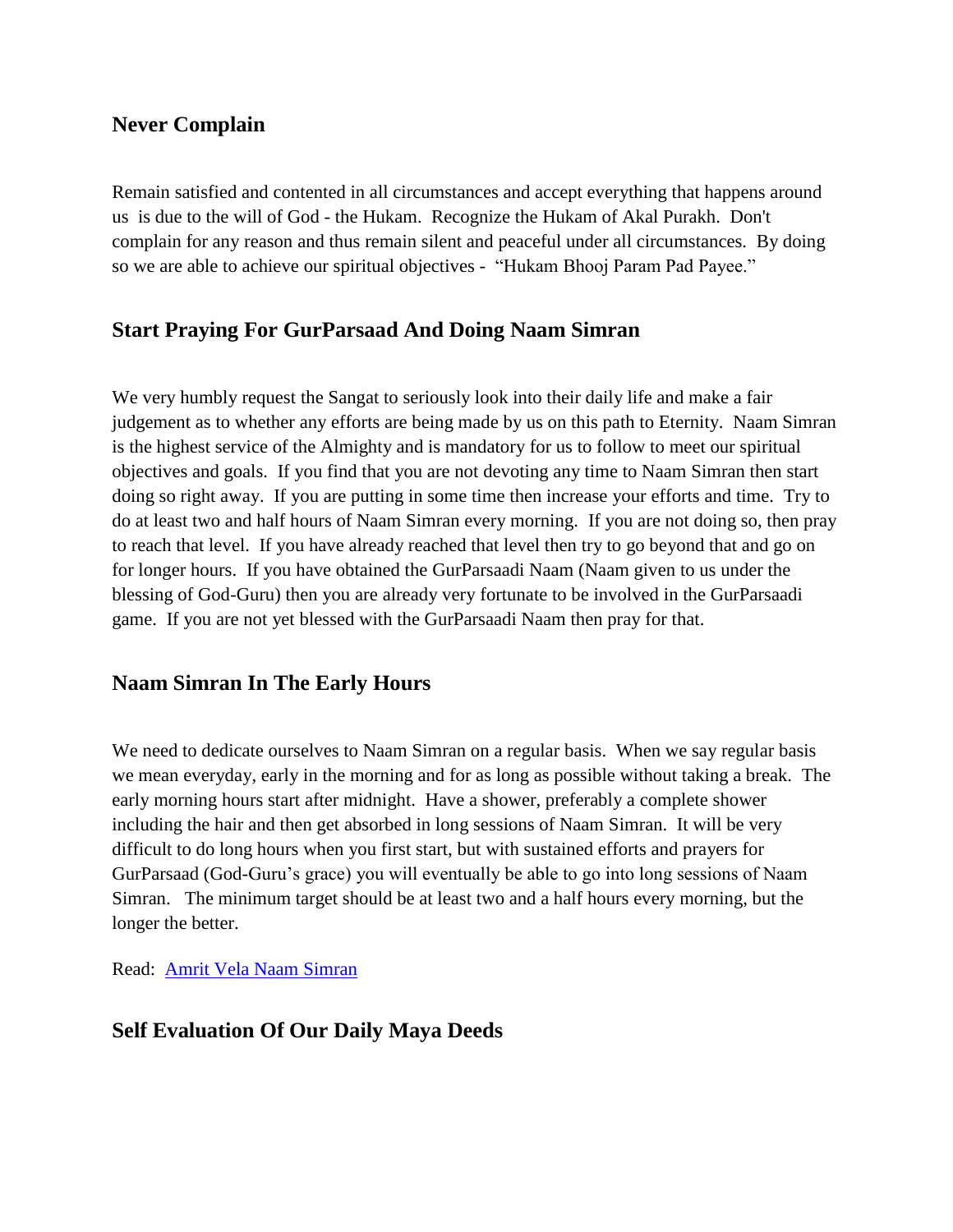Some people take Maya to mean just money, which is incorrect. The divine meaning of Maya is described as being the sum of these three aspects – Rajo, Tamo and Sato. In Gur Bani, Maya has been called the darkness, it has also been called the scum, the mud we are living in. It has also been called the Nagni, the cobra sitting on our head at all of the times ready to bite. At any time we can do a self evaluation of any deed we perform and find that it falls under one of the above aspects of Maya.

# <span id="page-7-0"></span>**Prepare For The GurParsaad Of Naam**

Until the time we receive the GurParsaad, we should:

- keep on accumulating the Sato Karams,
- keep on praying for the GurParsaad,
- focus on performing our daily activities as truthfully as we can,

watch all of our actions and deeds and make sure that they are not prompted by any of the Rajo and Tamo aspects of Maya,

engage ourselves in continuous repeated prayers during the day and night asking for forgiveness of the untrue deeds performed under the Rajo and Tamo qualities of Maya during our day.

In this way, slowly, but surely our behavior begins to improve. Our actions and deeds become more and more truthful. God looks kindly upon us and says it is time to bless us with GurParsaad so that eventually we too may become completely truthful.

# <span id="page-7-1"></span>**Use These Weapons To Fight Maya**

First and formost weapon is receiving the GurParsaad of Naam.

Second weapon to fight against Maya is to commit ourselves completely to the Gur and Guru who gave us this priceless diamond. We need to surrender ourselves completely to the Gur and Guru. Then we will keep on going up and up the spiritual ladder. We will be able to beat Maya and win over its Rajo and Tamo qualities.

The remaining weapons to fight Maya are:

Practising Gur Bani in our daily life is very important. It brings in us humbleness and that humility will kill our ego. Just reading or listening to Gur Bani and thinking that in itself is a good deed is not right. Read, sing or listen to Gur Bani and put it into practice.

Developing a sense of forgiveness will diminish our Krodh.

Loving our family as if they are Gur Sangat will relieve us from Moh. Loving and respecting everybody as Sangat will eliminate Moh from our inside and convert it to pure and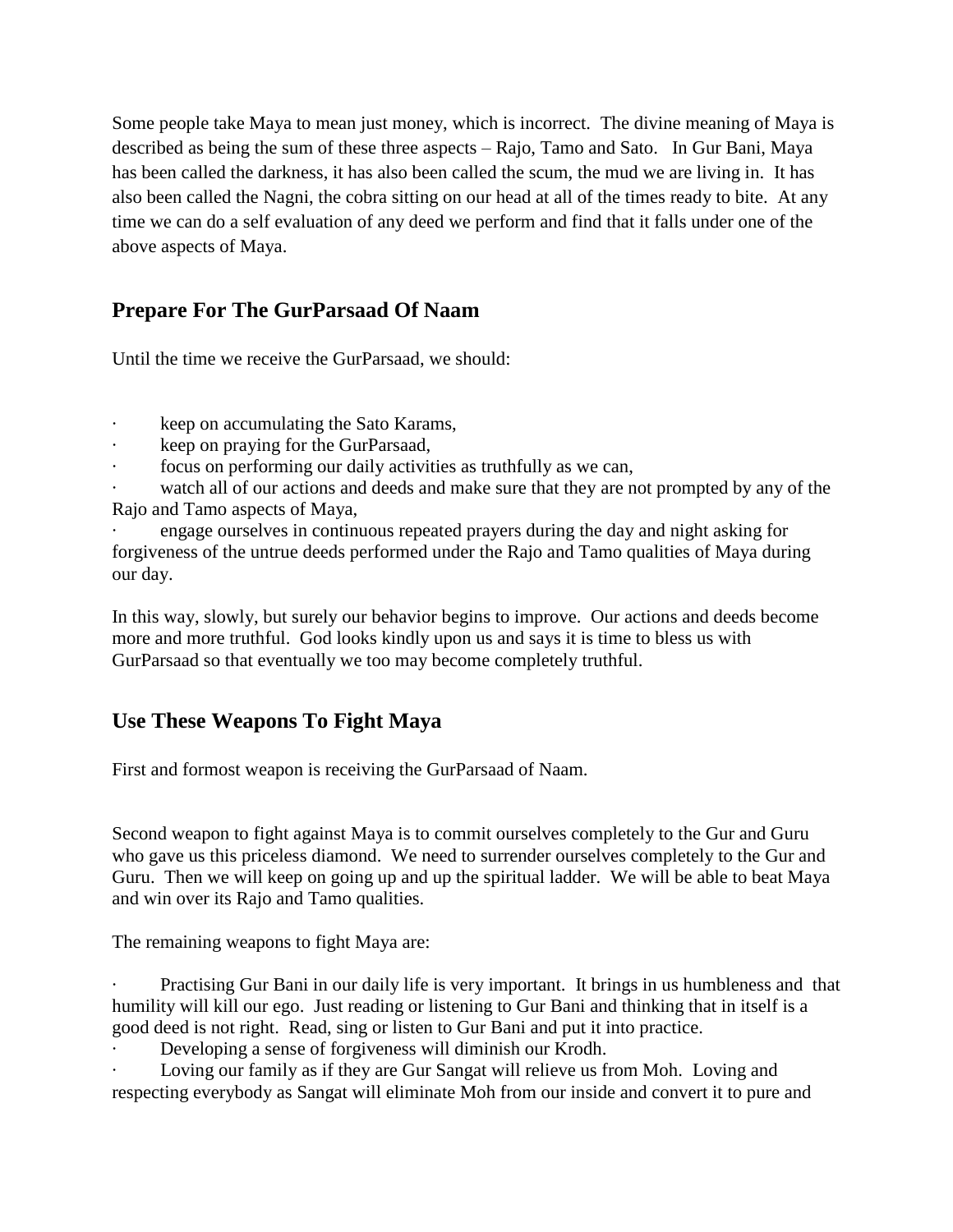pious love for the entire creation and will bring a single vision within us.

Bringing in kindness will relieve us from greed and selfishness.

Giving Dasvandh to the Guru will also relieve us from the greed for money and attachment to worldly possessions.

Bringing in contentment and conquering craving for worldly things, will bring our desires under control.

Prohibiting ourselves from slandering others will remove hatred from in us. It will also develop a sense of respect for everyone in the society.

Focusing on our own bad qualities and not pointing the finger at others' faults, will make us realize how bad we are and what do we need to do to improve ourselves.

Earning inner poverty, Gareebi Ves Hirda, will make us Nimana and will bring humility inside our soul and mind.

Considering ourselves lower than everybody else will bring humbleness in our mind and soul.

· Helping the poor and giving charity donations will bring kindness in side us, as long as we do it as Nishkaam (desire free) Seva(service), without any desire for reward or recognition. Desires can only die by doing Naam Simran. So do Naam Simran whilst doing Seva, then it becomes Nishkaam Seva.

· Placing Gur, Guru and Gur Sangat above everything else and developing unconditional devotion and love for them brings tremendous spirituality inside us.

By using these divine weapons and golden rules we win the war against Maya without much difficulty.

# <span id="page-8-0"></span>**Realise Who Is The Real Doer Of Everything**

It is believed that the human being is the highest creation of Akal Purakh. Just look at the history of mankind. Look at the progress made in the fields of education, science, technology and medicine. There has been surprising progress made in every sphere of life. This shows us that the human being is the best creation of Akal Purakh. That is what Guru Patshah Ji is telling us here, that Akal Purakh has crowned the human with all of the powers that have lead us upto the modern day living standards we currently enjoy. He takes care of the human in the womb of the mother, after the birth, in childhood, during youth and through old age too. He meets all of our physical and mental needs. He is the only Doer, Karta Purakh and does everything for us to keep us going through all of these stages of life. However, He can only give us according to our Karni from the previous lives and so on.

Most people get deluded here. Due to their Haumai they think they are doing everything for themselves. They forget the One who has created them and fulfills all of their physical and mental needs according to their Karni. They think they survive due to their own wisdom and worldly wisdom. Without giving any thinking to the existence of the Almighty and His divine wisdom they exit the world having wasted their life. However, the awareness to understand the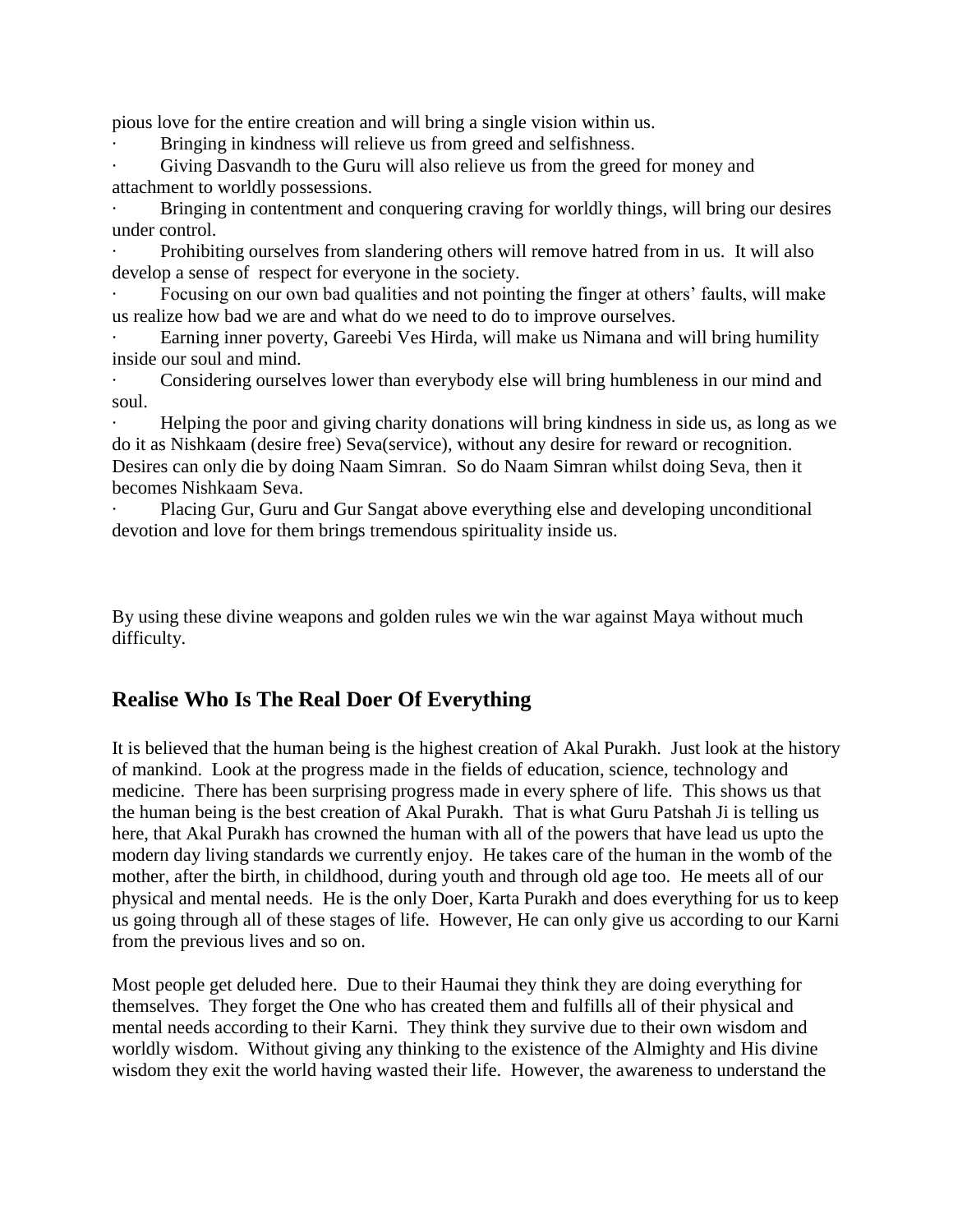existence and powers of the Creator comes only with GurParsaad and Gur Kirpa and only those who are blessed with the GurParsaad of Naam, Puran Bandgi and Seva.

## <span id="page-9-0"></span>**Appreciate The Grace We Already Have**

Guru Pancham Patshah Ji is continuing to give us divine wisdom about the unlimited grace of the Almighty on us for our survival in this world. Look at the Gur Kirpa and GurParsaad we already have:-

The first and the foremost Kirpa is that we have been given the human life to realize our spiritual goals.

Next, He has created all of the basic elements necessary for our survival. These are priceless natural resources – air, water and fire. He has given them to us in abundance and free of cost. The air is available to us all of the time and everywhere we go in abundance. It is the essential for keeping life going on. The supply of water is free from all natural resources. However, man has now started putting a price tag on it in the big cities. Water is necessary for the Earth to grow the food needed for our survival. We need water for our survival and the survival of the entire universe.

God is now giving us this divine wisdom through Shri Guru Sahibs via Shri Guru Granth Sahib Ji. He has been very kind upon us and given us all of the divine rules and laws which if followed will make our life worthy and useful to everybody else. It will bring us salvation and unite us with the Almighty when our time to exit comes.

· He has given us all of the amenities for leading and enjoying a comfortable life according to our Karni in the past lives.

He has given us a wonderful family to live with.

He has given us various kinds of foods to sustain us.

When He created us He gave us a beautiful body consisting of hands, legs and feet, ears, eyes and tongue to really enjoy our life to the fullest extent and as well make use of this life to its fullest extent. It is worth noting here that without all of these things our life would have been a curse. Look at a person who is handicapped. Imagine a blind person, a lame person, a deaf and dumb person and compare our life with this kind of a person. Then think how fortunate we are to be having all of these elements of our body intact. In fact, the ones people who are handicapped in this life are because of their Karni in the previous lives. Similarly poverty comes because of our Karni in previous lives. One of the great Saints said that all of the beggars we see around were kings or very rich people in their previous lives, but they didn't do any Punn Daan, so they became beggars in this life. That is what Gur Bani says - "Jeyha bijey so luney karma sandra kheyt."

That is why it is necessary for all of us to concentrate ourselves on Sat Karni which will bring a comfortable and prosperous life to us in future.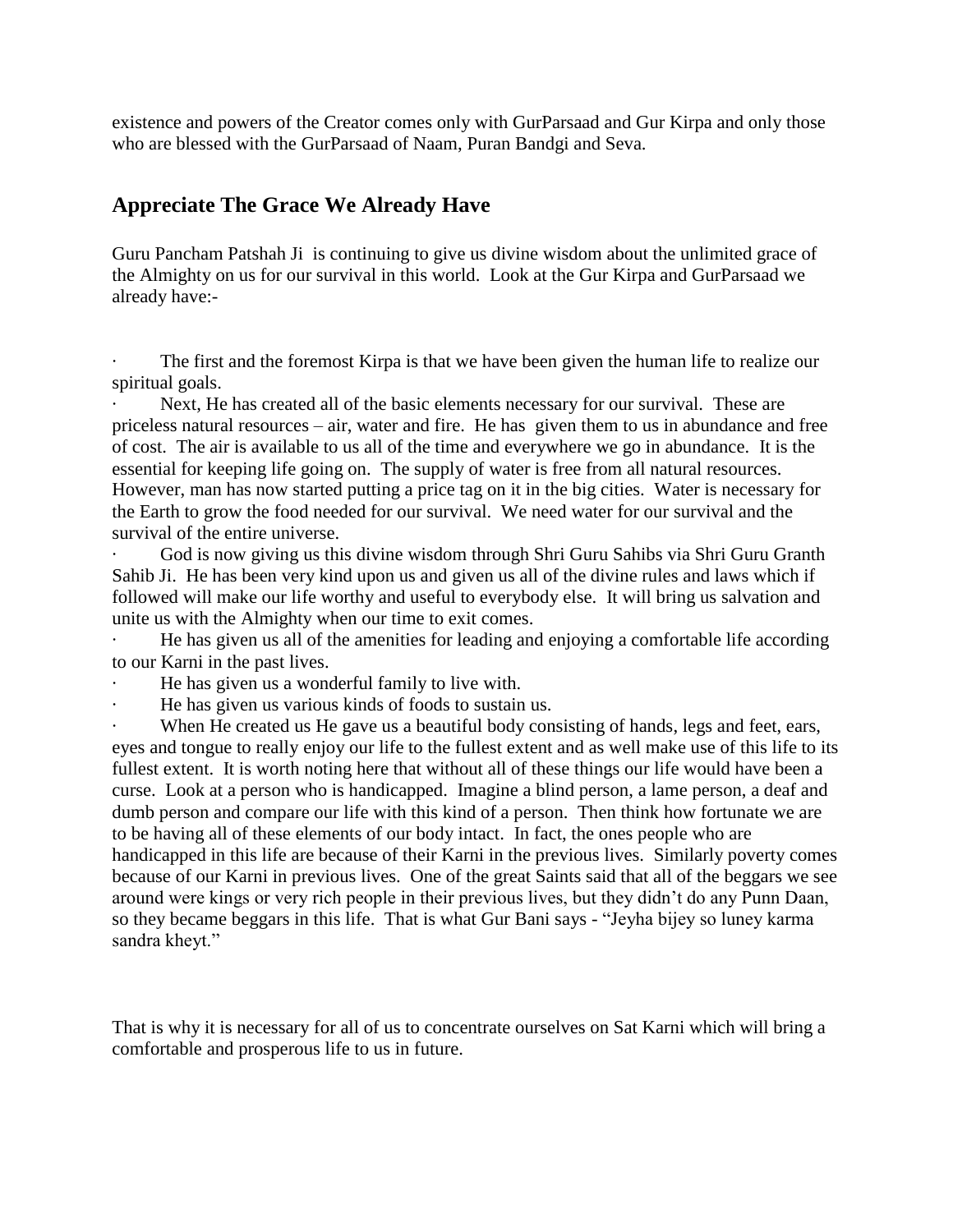In summary, there is an unlimited amount of happiness, comfort and all kinds of amenities that are available to us. But, it all depends on our Karni as to what we get. If our Karni is good then we get more and more. If it is bad then we can become handicapped, a beggar and so on. However, we are so selfish and idiotic that we have forgotten the one who is giving us all of these things. Forgotten the One who has been very kind on us and given us this human life to enjoy all of these things and still be able to reach salvation. He has given us a golden opportunity to live a happy and prosperous life and meet the Almighty, but unfortunately we have forgotten Him. However, it is not too late. Even now if we wake up and realize the superpower behind all of this and start praying to Him for the GurParsaad of Naam, Puran Bandgi and Seva, then He is very kind. He will give us His grace and we will be able to realize our spiritual dreams as well as enjoy the human life to its full extent. Only the GurParsaad of Naam, Puran Bandgi and Seva can make us win over Maya and reach salvation stage.

# <span id="page-10-0"></span>**Keep Thanking God**

The Almighty is Beant meaning He is beyond any limits and boundaries. We should always and forever be thankful to the Almighty for giving us everything we have and keep on thanking him forever. Keep on praying Him and asking Him for the GurParsaad of Naam, Puran Bandgi and Seva. He is very kind and will for sure give His GurParsaad and take you out of the web of Maya.

# <span id="page-10-1"></span>**Are We Hypocrites - Pakhandi?**

Just take a moment to look at your own Karni, is it full of duality and untruthful, hypocritical behavior? The behavior under the Rajo and Tamo Birti is considered worse than animal behavior. But, that is what people are engaged in their daily life. They have become more materialistic and full of hatred, abuse, discrimination and selfishness. They make money by unfair means, by cheating, stealing, extortion, bribery and dishonesty. They indulge in wrong sexual behavior which then makes their daughters, sisters and mothers lives very difficult. This is the reason why in Gur Bani Guru Nanak Patshah Ji has very kindly explained that wherever He looks He finds only ghosts. All human beings look to him like ghosts - "Kali ander nanaka jinna daa avatar."

If we are engaged in wrong activities then can we be called human beings? Human behavior should be filled with all divine qualities such as, love, compassion, sacrifice, selflessness, helping others, donating to serve the poor, serving and respecting our elders, utmost humbleness, kindness, humility, fearlessness, no animosity and single vision. All of these qualities should be reflected in our behavior.

We should be pointing the finger of criticism at our own self and not towards anybody else. But, people do the opposite. They enjoy pointing out other people's faults, but defend or cover up their own ones. By doing so they think that they are protecting their image and status in society, but actually they are becoming further drenched in the scum of Maya.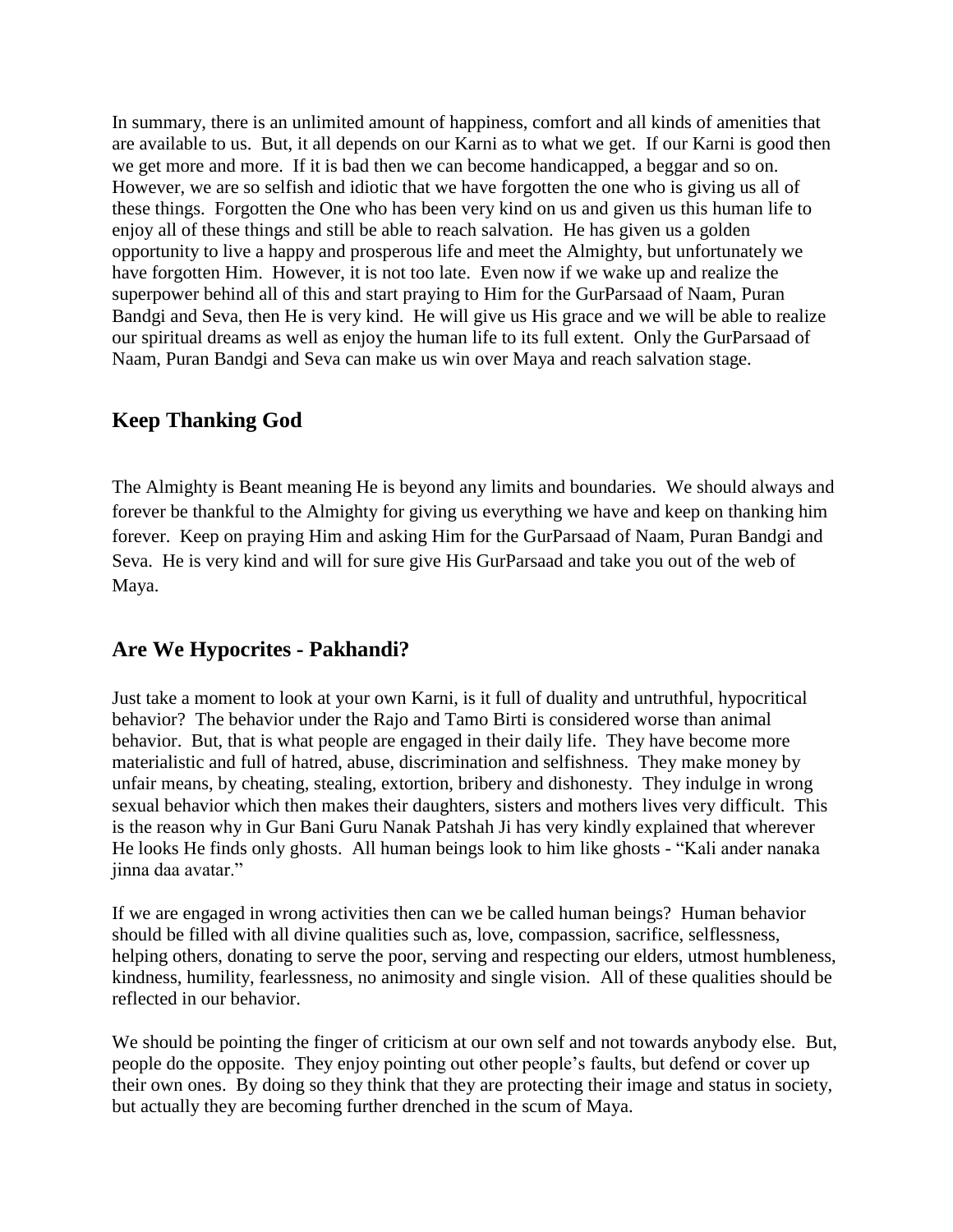#### <span id="page-11-0"></span>**How To Pray**

Too thaakur tum peh ardas. Jee-o pind sabh tayree raas. Tum maat pitaa ham baarik tayray. Tumree kirpa meh sookh ghanayray. Ko-ay na jaanai tumraa ant. Oochay tay oochaa bhagvant. Sagal samagree tumrai sutir dhaaree. Tum tay ho-ay so aagi-aakaaree. Tumree Gat mit tum hee jaanee. Nanak daas sada kurbaanee. 8.4.

Guru Pancham Patshah Ji is very kindly giving us the divine wisdom on how to pray to the Almighty for the GurParsaad of Naam, Naam Ki Kamai, Puran Bandgi and Seva and how to unite with Him. Utmost humbleness, Puran Nimrata, is the key to success in making a successful prayer. If our prayer is not made with utmost humbleness then it will not be accepted. If our prayer is not made with full and complete belief and commitment, faith and trust in Gur, Guru and Gur Bani and if it is not made with devotion and love, then the chances of acceptance are very remote. But, if we do so with full surrender to the Gur and Guru, then even a one-off prayer will bring unbelievable rewards. So what should the prayer contain? First of all, with pressed palms and with full humility do Kottan Kot (countless many) Dandauth Bandana and Shukrana (thanks) to the Almighty and the Guru. Remember and believe that these highest divine entities are omnipresent. Then do the same thing to the Guru Sahibs (Masters), Sants and Bhagats, Braham Gyanis of all ages and present time. Then do the same thing to Shri Guru Granth Sahib Ji. Then do the same thing to the entire creation. Unless we become the Charan Dhool of the entire creation we can't achieve the utmost humbleness.

Next, start our Ardas (prayer) as follows, "Agam, Agochar, Anant, Beant, Alikh, Adikh (Invisible) Dhan Dhan Paar Braham Parmeshwar Ji, please accept our prayer. Everything belongs to You. Nothing belong to us. This body mind and soul is all of ours. You are the Creator. You are the Doer. You are our father and mother and we are just Your humble children. We are just Your humble servants. Only Your eternal grace can bring us the real eternal and unending happiness. Nobody has been able to find out Your unlimited super powers and nobody has the power to do so. You are the Highest of the High. You are the Supreme. You take care of all of us. You are the Giver of Everything. You give us everything to live this life. You have given us this life with our great kindness. The entire universe is Your creation and belongs to You only. You are the only owner of everything that exists in this universe. Everything happens under Your command – Hukam. Only You can know Your own super powers. Only You can know Your capacity and limits. We are a sacrifice to Your kindness and for everything You have given us. Only Your kindness can bring us GurParsaad of Your Naam, Puran Bandgi and Seva. Only Your grace can only take us out of this deep well full of the scum and mud of Maya. Please help us achieve the objective of this human life and attain salvation. Please give us the GurParsaad of Naam, Puran Bandgi and Seva and unite us with Yourself."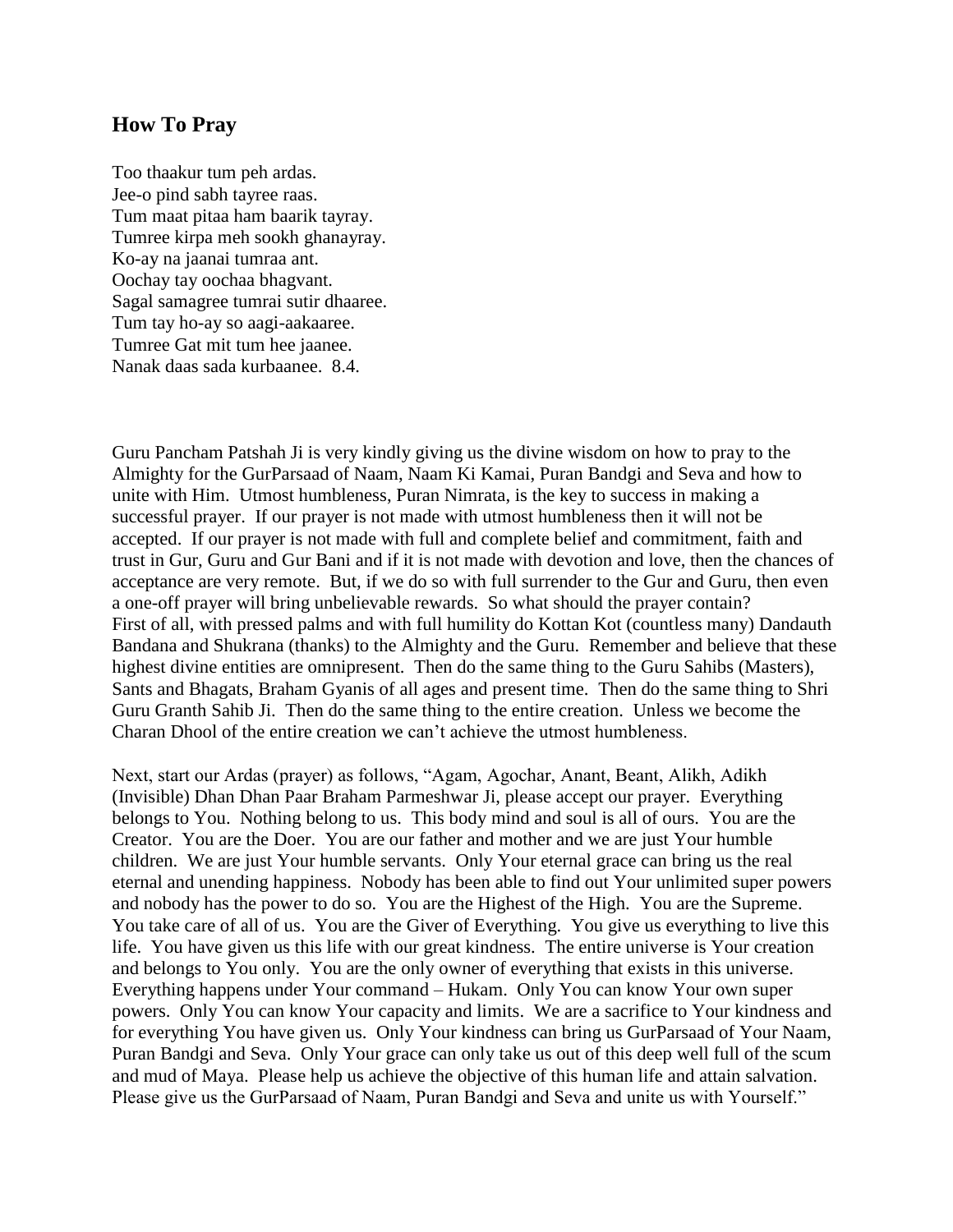# <span id="page-12-0"></span>**Dealing With Unfulfilled Desires**

Guru Patshah Ji is very kindly telling us how people think and act when under the influence of the Rajo aspect of Maya. Their desires never end. Even when one desire is fulfilled then a few more pop up, making a never ending stream of desires. Please look inside and notice that you are always working under the Rajo aspect which comprises of Asa, Trishna and Mansha.

When some desires remain unfulfilled people forget to thank the Almighty for the ones that were fulfilled. They start complaining to God about this. This has become the way of their life. People take credit for whatever good happens in their life, but blame God for whatever happens for the worse. They rarely thank the Almighty for all of the good things, but never hesitate to complain when things go against their wishes. But, guess who is to be blamed for the bad things happening in their life? It is not God who is to be blamed, it is the person who is responsible. The finger should be pointing inwards towards our bad deeds in the past and previous lives. The law of Karma comes into the picture. Whatever we have sown in the past and previous lives we now have to reap. It is our own Karni that matters and decides our future under the divine laws. Guru Patshah Ji is very kind on us by telling us about this divine law of Karni. So instead of complaining be thankful to the Almighty every moment of our life for all He has given us and all He continues to give us. Stop complaining to Him about the bad things happening in your life. Instead, you just need to criticize your own self and learn the lesson of how to improve yourself to avoid this happening again. Constant complaining never does anyone any good. Complaining only drenches people further under the scum of Maya and ruins their future. Complaining doesn't help. Only changing your ways helps.

The basic reason behind all of your sorrows is desire. When desires remain continuously unfulfilled it can lead to mental depression. Mental ailments can then lead to physical ailments. The best thing to do is to remain contented with whatever we have. Focus on truthful Karni without any desires. Thank the Almighty for whatever He has given us. Don't complain about sorrows and try to amend your own self. Most importantly pray for the GurParsaad of Naam, Puran Bandgi and Seva.

# <span id="page-12-1"></span>**Complete Surrender**

If we dedicate just even ten percent of our time to Naam, Bandgi and Seva then we are still able to bring in all of Divinity inside us. When we donate just ten percent of our earnings to the Guru then we are still able to detach ourselves from greed and Maya. The Guru is very kind upon us. He takes only ten percent from us and puts the remaining ninety percent from His own pocket. Keeping in view the need to meet the family and other responsibilities Guru Patshahs have very kindly amended the rule of giving everything. They have made it the Rule of Dasvandh. Just by giving one tenth of what we have to the Guru, the Guru will take care of us.

But, those who do dedicate themselves one hundred percent. Those very rare souls, one in tens of millions. They give one hundred percent to the Gur and Guru. They completely surrender themselves to the Gur and Guru. By doing so, they go on the fast track and reach salvation rapidly. The Guru is advising us to give everything back to the original Giver – Akal Purakh.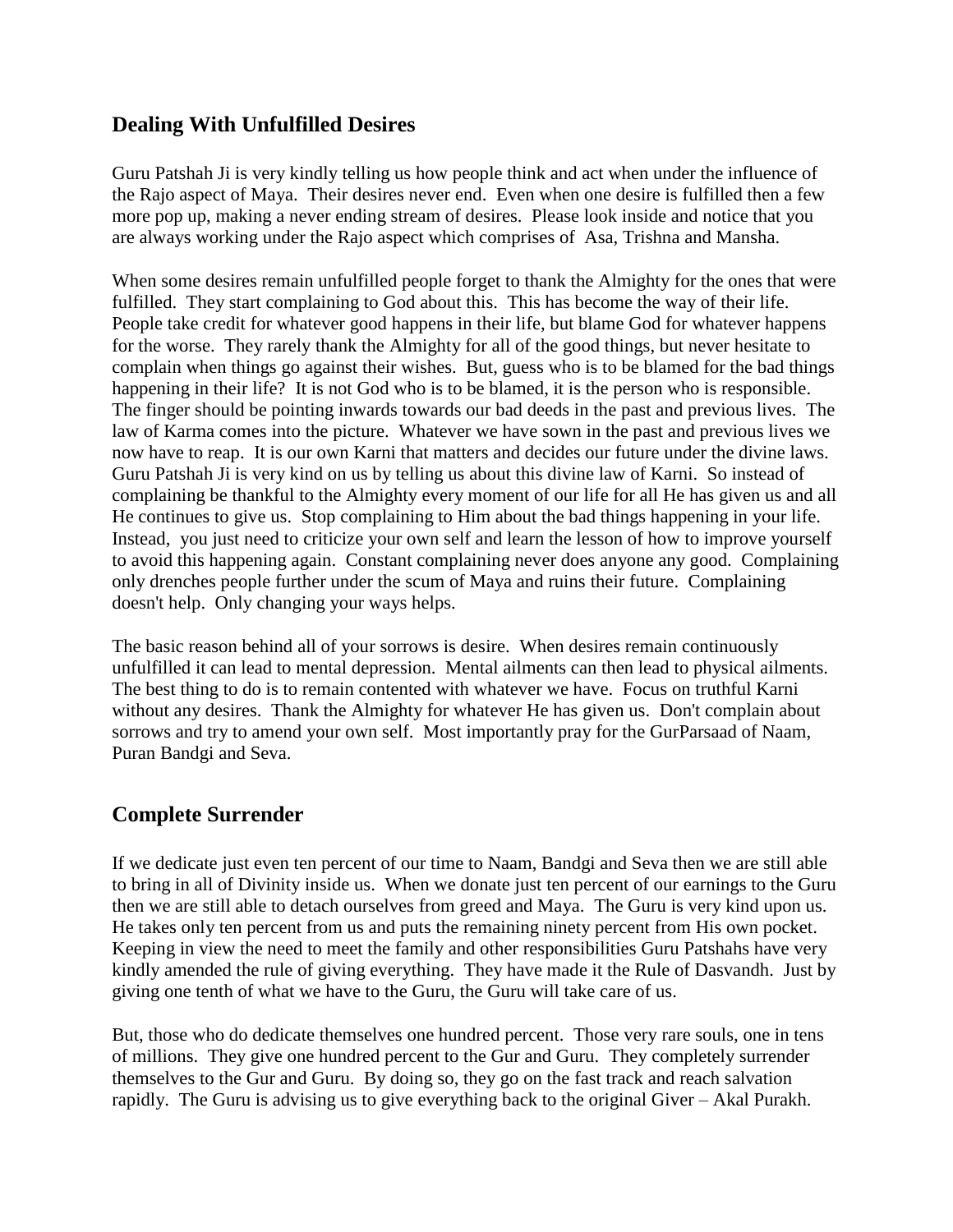Return whatever we have to the Giver. If we can't do that then at least give Dasvandh to the Giver. This is the Gur and Guru's Hukam. Anybody who abides by this divine law becomes Dhan Dhan. The Gur and Guru is very kind and when they are happy about our love, compassion, devotion, faith, trust and belief then they give us all of the eternal treasures. They will fill us with all of the priceless diamonds and jewels of Naam, Puran Bandgi and Seva and we will reach the heights of the spiritual world.

## <span id="page-13-0"></span>**Undertanding How The Senses And Body Become False**

Without divine enlightenment and earning this divine wisdom after understanding how the use of our senses and body become false, you will not be able to turn yourself towards the Eternal Truth. You will not be able to do Naam, Naam Ki Kamai and Puran Bandgi, Seva, Parupkaar, Maha Parupkaar and complete the objective of this human life to attain salvation - Jivan Mukti. The only path to success is the path to Sach Khand. The path of Naam, Puran Bandgi and Seva, Parupkaar and Maha Parupkaar. This is the only path that brings us divine enlightenment and divine wisdom uniting us with the Almighty.

# <span id="page-13-1"></span>**Ardas To Eliminate The Mind**

All other methods and techniques are again self wisdom, worldly wisdom or DurMat – and will not take us out of the trap of Maya. Only Puran Braham Gyan, Puran Tat Gyan and Puran Bandgi takes us beyond Maya, where there are no Panj Doots and no desires. Until our mind is eliminated, Ardas for forgiveness is a divine blessing. Let us always be praying like this:-

"Hum maha paapi hain, maha pakhandi hain, maha kaami hain, maha krodhi hain, maha lobhi hain, maha mohi hain, maha ahankari hain... I am a great sinner, a great hypocrite, full of lust, full of anger, full of greed and full of pride. You are kind and forgiving. Please forgive my bad deeds and sins." Praying like this all through the day and night, whenever we remember, will help us a great deal.

## <span id="page-13-2"></span>**How To Clean Up Your Past Deeds**

If we are able to clear our mind, our Chitter-Gupt (records), from the influence of our past lives then we will be able to clean up our soul from the negative effect of all of the past bad deeds. What we have to do is very simple and easy. We will take one Doot at a time. Let us start with Kaam first of all. It is the easiest one to handle.

Tomorrow morning after doing Ardas and after doing Simran for about 15 minutes to settle the mind down, say:-

"Kirpa kar ke KAAM vas kite sadhe sare gunah sanoo dekha de, Aasi apne sare gunah kubool karne ha ji –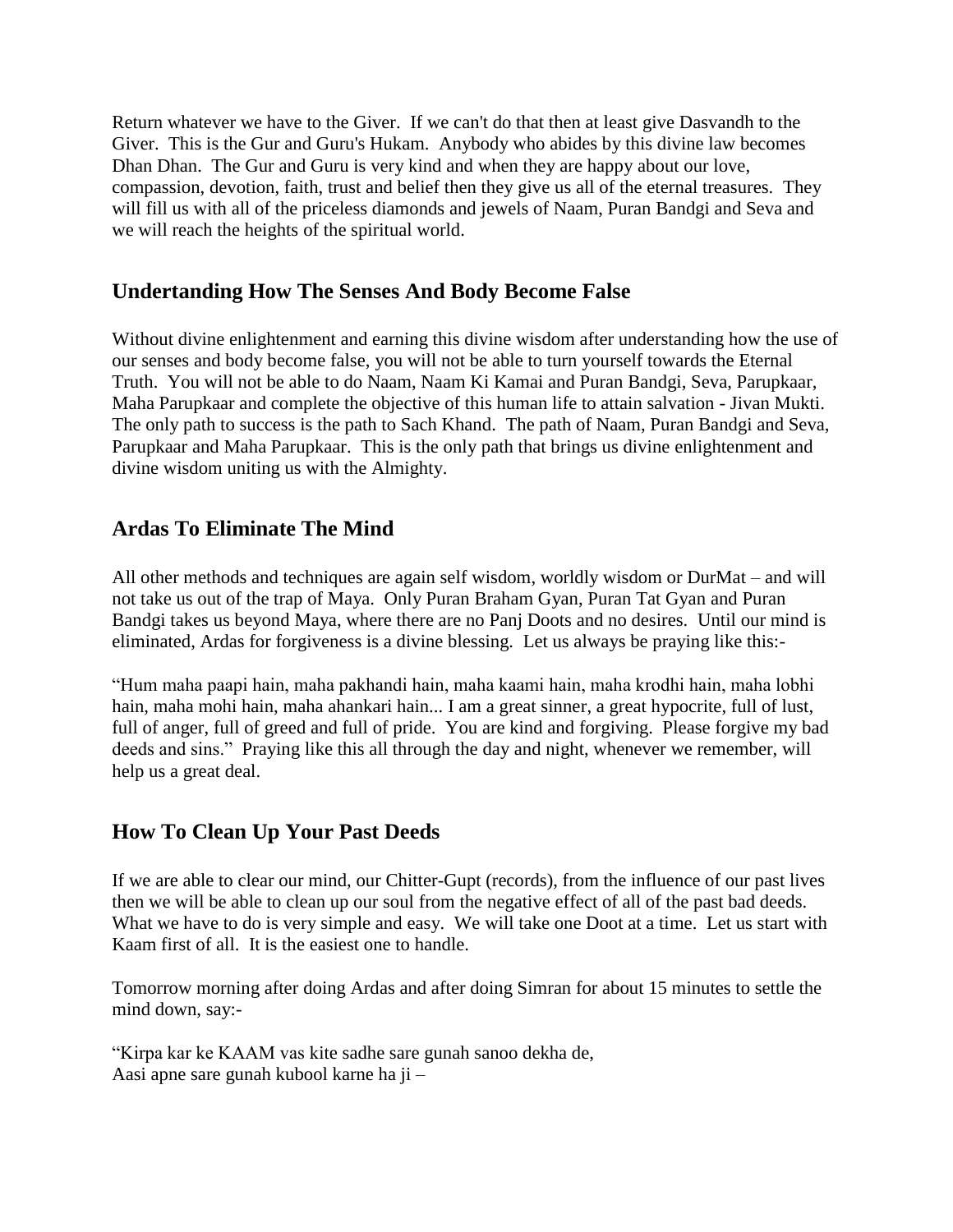Please with Your kindness show me all my sins that I have committed under KAAM in my whole life."

Then scan through our entire life. You will see all of your sins appear before your eyes, like a film. First of all you will see the most serious or most recent sin. Followed by another one and another. Keep on accepting responsibility for these sins of yours. Ask for forgiveness with your whole heart and it will be pardoned. Keep doing this until you feel completely cleansed. It may take a few hours. It may take a few hours for a few days. It may even take more than a week or even a month. No matter how long it takes, just keep doing it and don't stop until you are sure that your mind has been completely cleansed.

Then repeat the process for each of the remaining Doots - Krodh, Lobh, Moh, Ahankaar. Deal with only one at a time. It may take a few weeks or even a few months or even longer before you are completely done. But, stick with it. Following that, then stay alert by watching your daily deeds, actions and reactions continuously. Remain focused on the Truth. Make all of our deeds truthful. Every morning after doing Ardas and starting Simran, it is a good idea to scan through all of the previous days deeds to see if they were done under the influence of the Panj Doots. Then to accept responsibility, ask forgiveness and cleanse the mind.

If we want to make it more quick and effective, then confess and accept your misdeeds in front of the Sangat. Even with the best care exercised in our daily routine, you are still bound to make mistakes. To remove the effect of these mistakes you will have to keep on accepting your misdeeds and pray for forgiveness. These prayers should be conducted several times in a day in addition to the one you are doing at the commencement of your morning and evening Naam Simran. The requirement here is to make your Karni a truthful Karni, and once your Karni becomes truthful, then your inside will also be cleaned completely and eventually you become a Sachyara.

This process will work best only if you are dedicated and fully surrendered to the Gur and Guru. You need to be giving Dasvandh to the Guru, ten percent of your time every morning to Naam Simran and also ten percent of your earnings to the Guru and to charity. This process, once complete, will completely change your behavior. You will become very cautious in your daily activities. You will notice the moment a bad thought enters your mind and will stop it right there and then. Believe us, this does wonders for your daily life. Your spiritual journey goes on a fast track. You feel the difference within yourself. Your family sees the change in you too. Your family and friends are also effected for the best with the improvements in your character and behavior.

The key to success is the GurParsaad of Naam, Naam Ki Kamai, Puran Bandgi and Seva, Parupkaar and Maha Parupkaar. This is granted only when we go to the sanctuary of the Gur and Guru. This is granted only when we go to the Charan Sharan of the Gur and Guru and earn GurBani by practicing it in our daily life. When this happens then the real Bandgi starts and with GurParsaad and GurKirpa, all of the Panj Doots and desires come under our control. Then we no longer remain under their control. This is what is meant by winning over the mind. Then the mind comes under direct control of Param Jyot and all of our senses and body part operate under Puran Hukam of Akal Purakh. There is no self wisdom left, only divine wisdom prevails.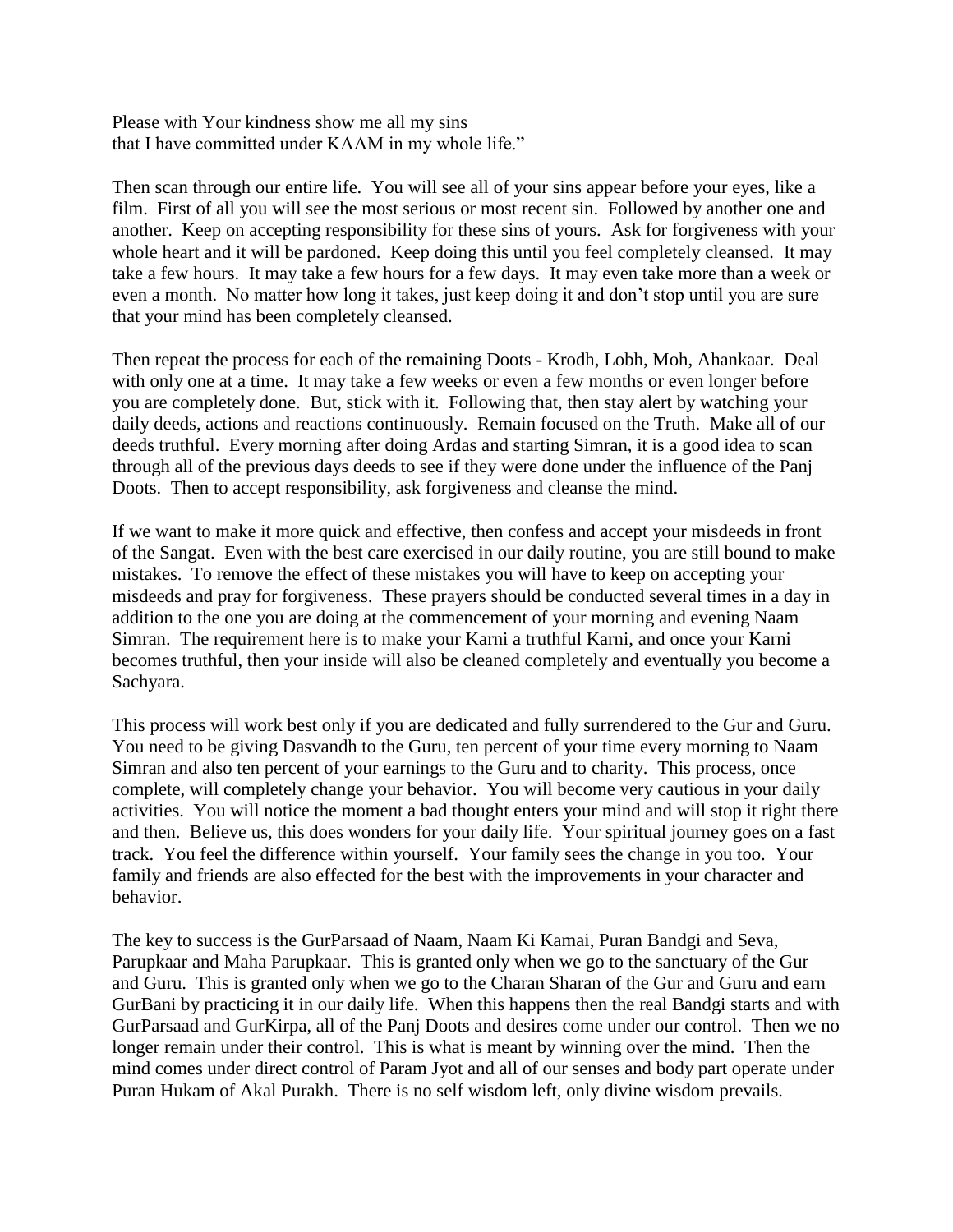## <span id="page-15-0"></span>**Dealing With Haumai**

When we are under the GurKirpa, the eternal blessings of Akal Purakh, then everything that happens in our daily life is good. When we are under Haumai we say "I am doing it," or "I am capable of doing it." When we are under GurKirpa we realise Haumai doesn't do anything, neither is Haumai capable of doing anything. It is very simple - if He is the Karta Purakh, the only Doer, then how can Haumai, the "I", be doing anything at all?

We need to reach this understanding that everything good happening in our life is all thanks to God's grace and not by any other means. Then the sense of self, the "me, my and mine" attitude, will start to disappear from our life. This will kill our Haumai completely. We are eventually relieved of the serious and chronic mental sickness of Haumai. Once this happens there remains no difference between us and the Almighty Himself.

The Panj Doots only exist whilst we have a sense of our own presence, our Haumai. Haumai is the hardest to kill or go. Haumai goes together with Ahankaar. This is pride of yourself, your achievements, your status in society, your name and your wealth. Haumai / Ahankaar is the hardest to win over. But, once we do win over them, we go into to a complete and utmost humble state of mind. This is a mandatory divine quality necessary for the union with God. When something good happens, most people under the influence of Haumai, will take the credit for it and don't thank the Almighty for His grace. They don't recognize that He has been very kind on them and have given them everything they need to live a good life. Instead, they engage themself in self praise or self recommendation. This is all Ahankaar as a result of Haumai.

Conversely, when anything bad happens in your daily life, under Haumai, people start complaining to God and hold God responsible for it. They blame God for all of the bad things that have happened in their life. In some cases they will curse their fate and blame God for writing that destiny for them. The Truth is that whatever happens is a result of their own Karni in the past and previous lives.

The way to deal with Haumai is this - whenever something good happens thank God for His kind grace. But, whenever something bad happens, just accept responsibility and see it as something you can learn from. By blaming God, they forget that God is very kind and never does bad to anybody. But, it is their own Karma that is teaching them again and again when bad thing happen that they should stop doing Asat Karams and start doing Sat Karams. By planting good deeds your future is trouble free.

By taking credit for all of the good and cursing God for all of the misfortune people become deeply drenched in the scum of ego. They fall victim to the deep mental sickness of Haumai. This is the main reason for their soul reincarnating through birth and death.

Guru Pancham Patshah Ji is very kindly giving us Braham Gyan that allows us to eliminate Ahankaar from our head. This will free us from the deepest mental sickness of Haumai and allow us to be one with God.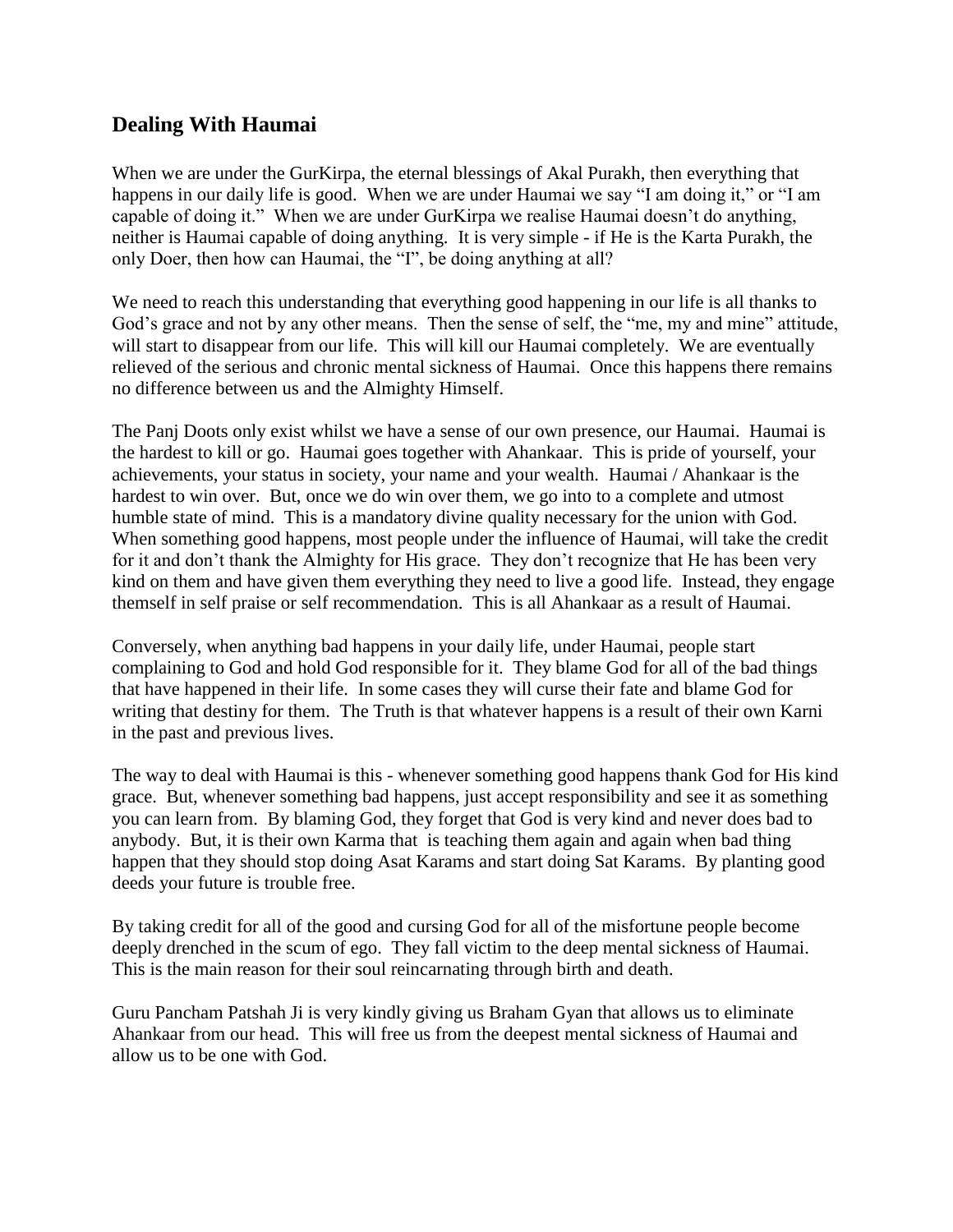Guru Sahib Ji is very kindly reminding us that whatever good happens in our daily life is only due to the divine grace. We should remember and practice thanking God in our daily life. By doing so, whatever delicacies we eat become Amrit. By thanking God for His grace we become blessed to remember God continuously. We never forget Him and eventually He goes into our mind. This replaces our ego mind with Paar Braham Parmeshwar, the Param Jyot, Puran Parkash. We go into a state of Ajapa Jaap (automatic) Naam Simran. The mind becomes Param Jyot itself.

# <span id="page-16-0"></span>**Dealing With Desires**

Guru Patshah Ji is very kindly continuing to remind us about the eternal grace of the Almighty. With the grace of God people wear beautiful and expensive clothes, but forget that they have already been blessed with more than they deserve. Due to theirr greed they need to constantly decorate their physical body. Hence, they always go after more and more. They are never satisfied with what they already have and long for more.

To accumulate more than you need is a very dangerous mental sickness. The urge, or the desire, to accumulate more and more is a deep mental sickness. The entire life is spent on doing this without any spiritual gains. Desires are the basic reason for unhappiness, sorrows and pains. If fulfilled they may bring a short lived happiness, but if not fulfilled they bring sorrows and pains. The accumulating effect of desires is mental depression, mental sickness and physical ailments.

We should always remain contented with our belongings and possessions and remain thankful to the Almighty for whatever He has given. Only contentment in Truth, Sat Santokh, can bring an end to our desires and hence and end to all of our pains and sorrows.

We should always keep deep inside our Hirda that it is only by the grace of the Almighty we get to sleep on cosy beds. He is the only One who takes care of us at all times. When we do so then we will always be in a remembrance stage. Remembering God is the Simran. That is what Guru Patshah Ji is telling us to do. To remember the Giver of everything continuously. When we do so, then eventually the Simran goes into an autopilot mode inside our Hirda and mind. Meaning that Simran happens without our conscious efforts. Then it goes into each and every cell, the Rom Rom. This all happens with GurParsaad. Nothing is possible without His GurKirpa, eternal grace.

All of the respect we achieve from the society we live in, is only by the grace of God. We need to remember that are just nothing. A worthless creature on the face of this Earth. He is the only Doer and Giver. He takes care of all of our needs, so we need to always keep on praising Him by all means. Only by His grace are we able to walk on the path of religion. The real path of religion is the path of Truth.

# <span id="page-16-1"></span>**Following Dharam**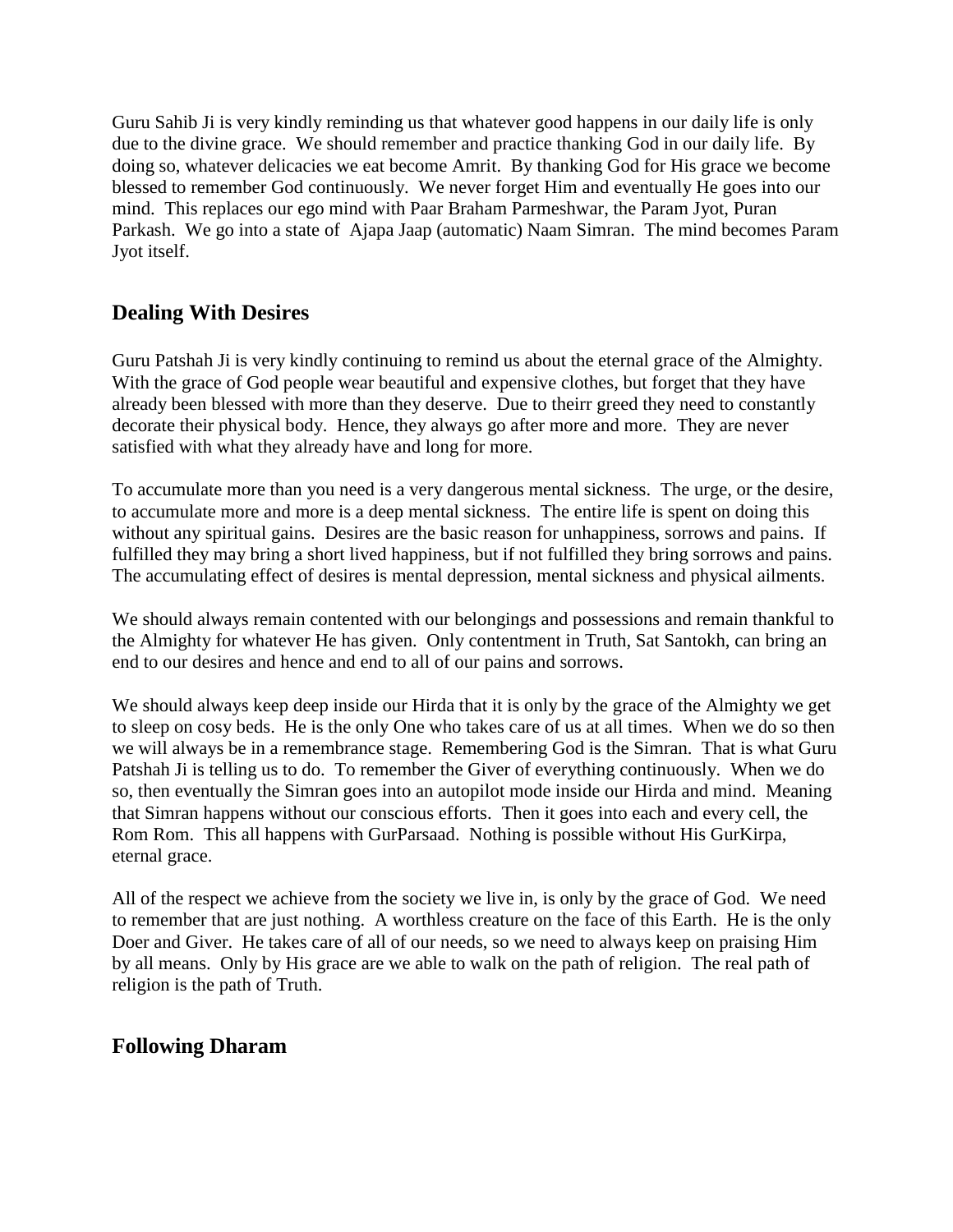The divine meaning of Dharam is to follow the divine wisdom direct from God, and not the manmade divisions of religion. The eternal essence (Sat Tat) of the word Dharam is a set of rules, regulations and divine laws for us to remain under the:-

- · unlimited kingdom of the Almighty,
- the kingdom of Eternal Truth,
- the kingdom of spirituality, and
- · the kingdom of Divinity.

These divine laws have been here from the beginning. They are here now. And they will remain here forever. Anybody who follows these laws of Eternity will be able to enjoy this kingdom of Akal Purakh. They will be able to enjoy the eternal blessings and the real eternal Dharam, the real religion. These divine laws are very clearly and well defined in GurBani. They were exercised by the Guru Sahibs, Sants and Bhagats and promoted to be used by the masses. They were compiled in the form of a "Constitution of Eternity's Kingdom" in Shri Guru Granth Sahib Ji.

The whole of GurBani is the definition and very detailed description of these divine laws. For ease of understanding and without getting into the details of the entire GurBani, we have written down some of these divine laws as formulated and kept in the Mansarovar – unlimited sea of Divine Light – Puran Param Jyot Puran Param Parkash. These divine gifts are available to everyone around the entire creation. They are same for all of us. They never change. They will remain intact forever, and they are listed below:-

Full and complete belief, trust, faith, Shardha and Preet (devotion with unconditional love) and commitment in and to the Gur, Guru and GurBani.

Full and complete surrender to the Gur and Guru, "Tunn, Munn Dhann Sabh Tera"; "Tunn, Munn Dhann Sabh Saup Guru Ko". The Guru is great and very kind, if we give 10% of our time and earnings to the Guru and follow His words, He will pay for the remaining 90% from His own pocket.

Giving 10% of our time to the Guru. Spend this time in Amrit Vela (early hours) to do Naam Simran**,** "Prabh Kaa Simran Sabh Tey Oochaa." This is the highest service of the Almighty and this is the only means of cleaning us up from inside and keep us like that and eventually take us beyond the three aspects of Maya. This is the only way we can win over our mind. Win over the five thieves and desires and win over Maya completely.

· Always pray for GurParsaad. Nothing can be done by us. Everything that happens is in Hukam. The will of God prevails no matter what happens. Only by having GurParsaad can we live under the Will of God without any issues. The GurParsaad will bring Naam inside us. It will take us to Jivan Mukti - salvation.

Always see, speak, hear, deliver and serve the Truth. This is the highest service to Almighty.

Exercise utmost humbleness in our communication with others. Consider our self the lowest of the lowest, "Aapas ko jo janey neecha so hi ganye sabh tey oocha." Consider everybody else as being above us. Concentrate on self-reformation. Don't point fingers at others. Keep the finger firmly pointed at our own self. Humbleness is the only weapon to kill our Haumai. Utmost humbleness and humility – Gareebi Ves Hirda. Utmost Nimrata (humilty)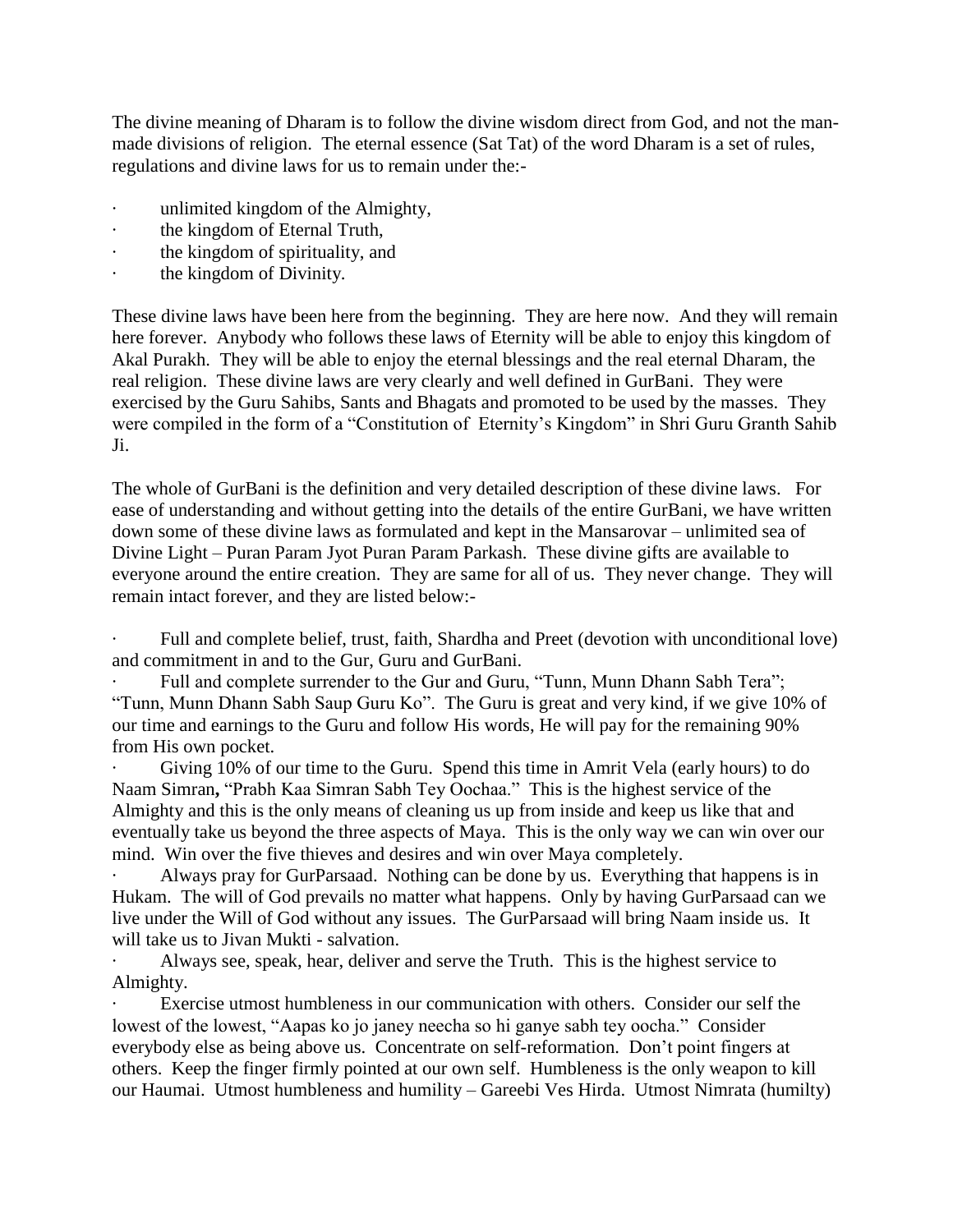inside is the key to the kingdom of Akal Purakh – Dargah of Akal Purakh.

Delete "me, mine and my" from our conversations and communications. Always keep in mind that our existence is due to the life element inside us. And this is due to the Eternal Jyot inside us. There is God inside us. Always keep this Eternal Jyot element which is the Sat Tat and the Param Tat above us. Use "we, ours and us" in our communications by keeping this divine element recognized all of the time inside us.

Accept our sins and bad deeds. Open confession in the Sangat is the way to wash our sins and clean us up from inside. To make us truthful and take us closer to the Creator.

· Do not involve our self in any kind of negative criticism, gossip and jealousy.

· Do not hurt anybody's Hirda. Unconditional love for all His creations will determine how much we love Him. There is no place for hatred for anybody in the Mansarovar – Amrit Sagar Nirgun Saroop. Unconditional love with devotion and sacrifice is the language of Almighty. Only love, sacrifice and service with devotion can bring us closer to the Almighty.

Don't crave for anything. Thank the Almighty for everything He has given us and keeps on giving us. Remain contented in whatever we have and whatever we are getting. Desires are the root cause of all of the problems.

Exercise forgiveness in our day to day communications with others. This is the way to control our anger. Wherever there is forgiveness there is God. Forgiveness is a divine quality and brings kindness inside us. Together these divine qualities make our heart very vital. We have no hatred or animosity with anyone. This makes us single vision – Ik Drisht. We become Nirvair which is one of the most vital qualities of Divinity. Forgiveness makes us anger free. Anger and ego are complementary to each other. Anger comes due to ego and ego brings in anger. So both of these mental sicknesses become our slaves, they no longer hurt us.

When we give 10% (Dasvandh) of our earnings to charity, we eventually become free of greed. The feeling of greed which then prompted untrue deeds starts to diminish. Our heart becomes kind, loving and self-sacrificing. We serving the poor and needy. This eventually relieves us of the deep mental sickness of greed.

Consider our family and friends, our parents and children as a Sangat and serve them with the same feeling and in the same way we serve the Gur Sangat. Love them and respect them the same way we do in Gur Sangat. This removes Moh from within us and converts it to the real deep, divine love with compassion, full of sharing, selflessness and sacrifice in our Hirda.

Other than our wife, respect every women as either our sister, mother or daughter. Other than our husband, respect every male as either brother, father and son. This removea the feeling of Kaam from within. This is a deep mental sickness and is cured by exercising this rule.

Delete the past, don't think about the future and seize the current moment. Be truthful in this current moment. Engage our self in truthful and only truthful deeds in each moment. Once our current moment is truthful our future will be truthful. Eventually this will erase all of the negative effects of the past from our Karni. Truthful deeds are the key to shape our own destiny. To shape our own future. When our present is truthful our future will eventually come very rewarding.

Practice GurBani in our daily life. Whatever little bit we understand, please bring that eternal essence inside our self right away by practicing it in our daily life. GurBani is an eternal prescription for all of our problems and mental and physical ailments. By doing Naam Ki Kamai and practicing GurBani we eliminate all of these sicknesses from our mind, soul and body. This make them absolutely clean of the scum of Maya. Watch our daily deeds in light of GurBani and keep on reforming it forever. There is no end to the divine qualities. By practising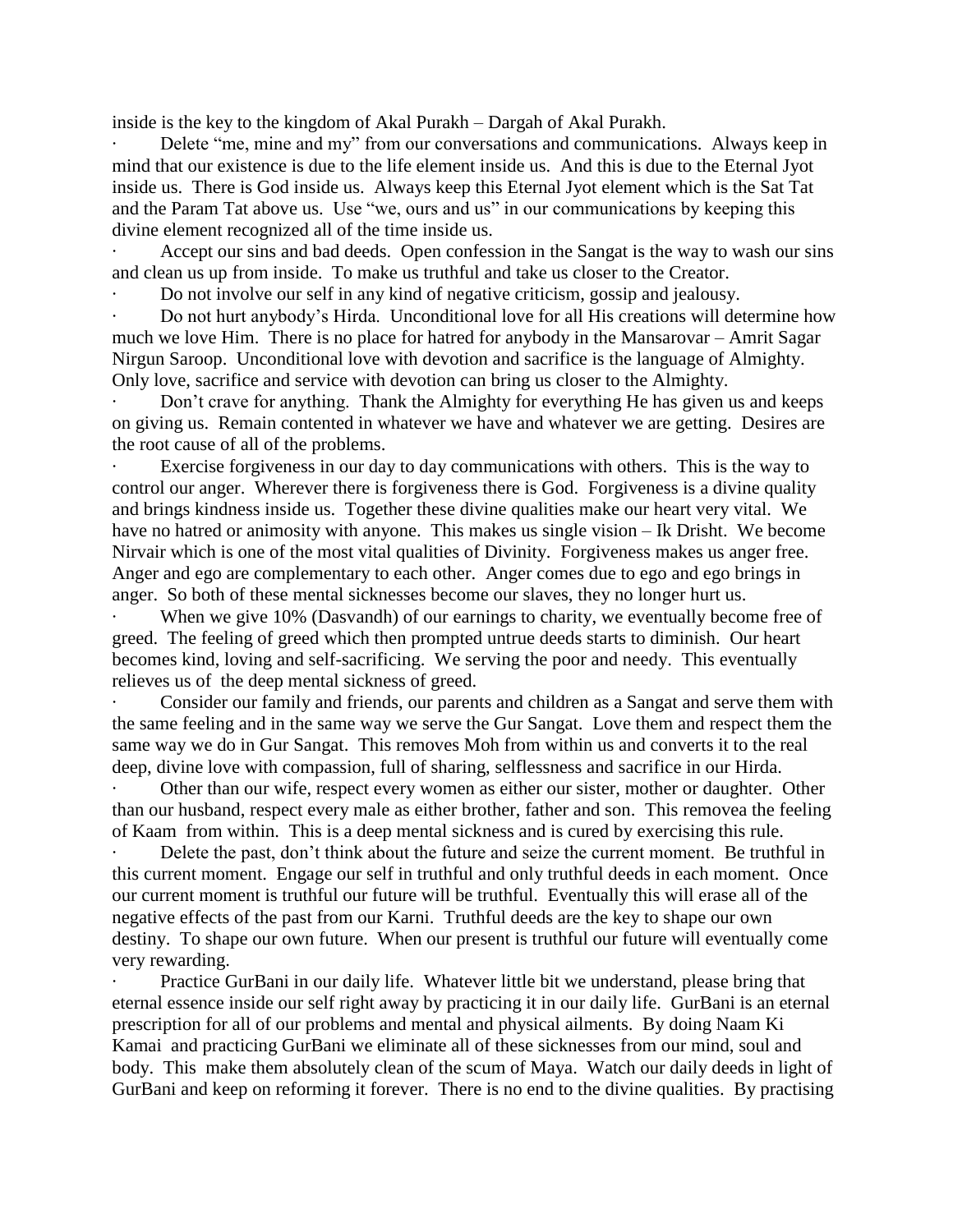them we bring these priceless jewels of Divinity within us. This reforms us completely from inside and out. Eventually we become a Puran Sachyara (completely Truthful one) and the Sachyaar (True One) comes inside our Hirda forever.

· Involve our self in Seva with devotion and love. Do selfless service for the benefit of others. Serve the poor and needy. Serve the orphans. Serve the sick. Serve our own family with love and devotion.

Always remember that the highest service to the Almighty is Naam Simran. And all of the above points when exercised with Naam Simran bring tremendous rewards and results and make our life:-

- sublime.
- · full of eternal enjoyment,
- full of happiness,
- full of eternal blessings, and
- eventually our spiritual dreams come true.

We then become a Sant Hirda. We become Jivan Mukt and achieve our objective of this life by being one with Almighty and this is the real Dharam. This can only happen with the grace, GurParsaad, of Dhan Dhan Paar Braham Parmeshwar.

# <span id="page-19-0"></span>**How To Come Out Of The Infinite Loop Of Maya And Get The GurParsaad**

We have all been through this reincarnation process many times. For example, this Kookar (dog) of Gur, Guru and Gur Sangat has been reincarnated 236 times just in human lives and unknown number of times through the Lakh Charasee Juni. The most important questions to ask now are:-

- What is the solution to this problem?
- How we can break out of this Infinite Loop of Maya?
- · How does Maya's control over our soul go?
- · How do we break the barriers of Maya?

· How do we win over Maya and go back to the Origin, the infinite part of the Braham and obtain salvation - Jivan Mukti?

Let us try to find an answer to this question, because the answer to this will determine the fate of our soul, so please listen carefully. This Kookar of the Gur, Guru and Gur Sangat will give some solutions to this very serious issue facing all of us. These solutions are not just mere words. They are based on our actual physical and spiritual experiences under the Agam, Anant, Apaar, Beant, GurParsaadi, GurKirpa of Dhan Dhan Shri Paar Braham Parmeshwar and Guru. The solution to coming out of the Infinite Loop of Maya is GurParsaad. But, everyone can't be eternally blessed immediately, because it is all predestined depending upon our deeds in previous lives. The Gur, Akal Purakh, is pleased when we have accumulated enough good deeds, Punn Karams. This is when our GurParsaadi Game begins. This is when Akal Purakh Himself eternally blesses us. Some very, very special souls like Guru Nanak Patshah Ji were blessed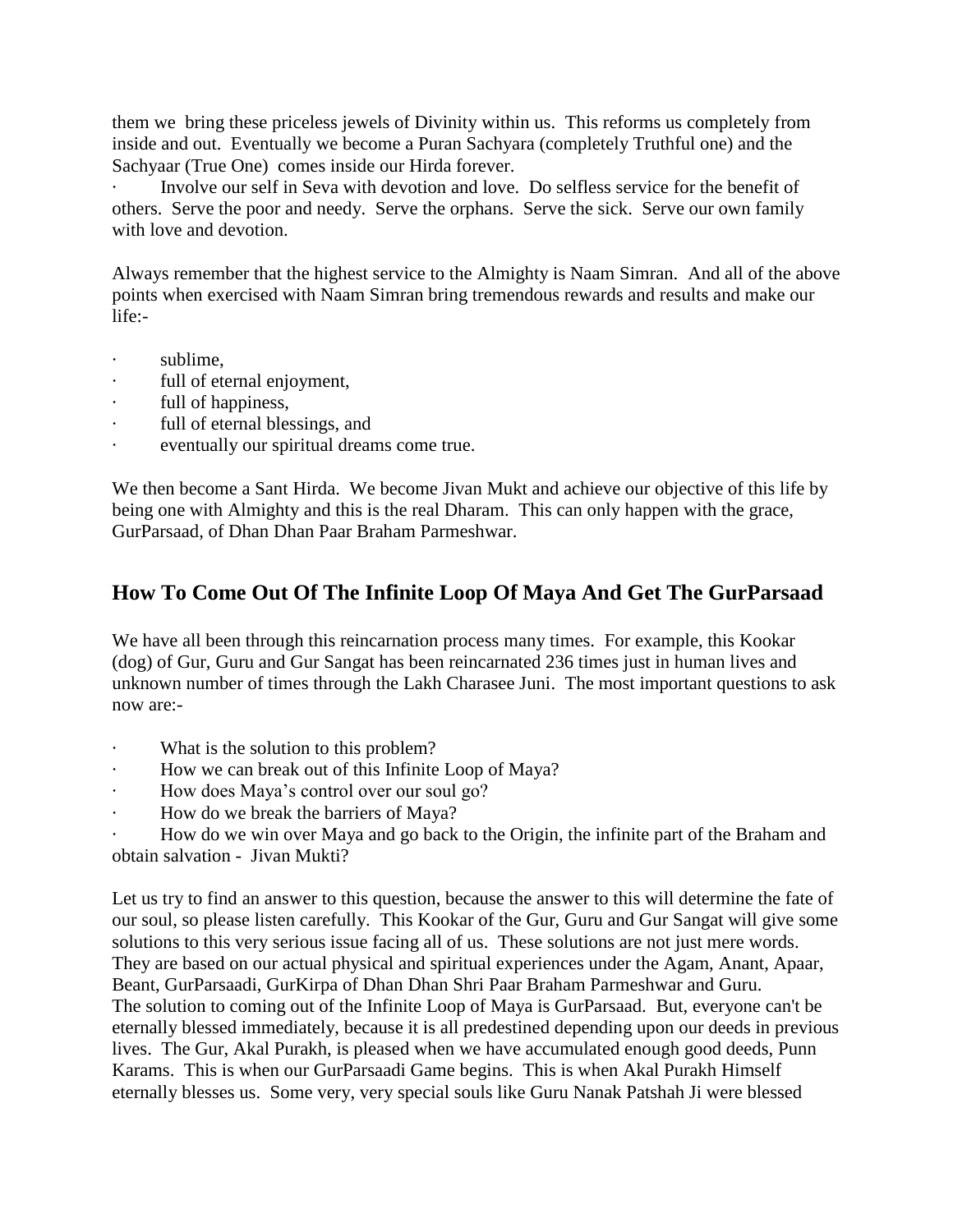directly by Akal Purakh. Most others though receive GurParsaad through GurParsaadi Gur Sangat of a Puran Sant Puran Braham Gyani. Just like Bhai Lehna Ji was blessed by Akal Purakh through the Gur Sangat of Dhan Dhan Guru Nanak Patshah Ji. With GurParsaad He became Guru Angad Dev Ji. Only such a Puran Sant SatGuru can:-

- give us GurParsaadi Naam of "Ik Oankaar Sat Naam,"
- · eternally bless us,
- · open our Bajjar Kapaats,
- enlighten us with GurParsaadi Prabh Jyot,
- make us Suhaagan and Sada Suhaagan,
- · help us complete our Bhagti,
- · bless us with Braham Gyan by opening of the Dassam Duaar,
- · help us achieve salvation,
- show us how to win over Panj Doots,
- · lead us to eventually winning over Maya completely,
- · helps us to obtain the Param Padvi,
- · break us out of the Infinite Loop of Maya, and
- take us back into the Infinite Braham.

This is how we will be able to break free from the Infinite Loop of Maya and merge into Dhan Dhan Shri Paar Braham Parmeshwar. So how do we begin to please Akal Purakh so that He will be pleased and bless us with GurParsaad? We need to:-

- · pray to the Almighty to eternally bless us with His GurParsaadi GurKirpa,
- · keep on doing Naam Simran,
- keep listening to GurBani,
- · make efforts to understand GurBani,
- start practicing GurBani in our daily life,
- · earn humbleness,
- follow all of the mandatory divine laws, and
- · completely surrender to the Guru.

In this way we will accumulate enough Punn Karams to definitely be blessed one day with GurParsaadi Game. We will be blessed with GurParsaadi Gur Sangat. And with that Gur Sangat of the Puran Braham Gyani we will receive GurParsaadi Naam - "Ik Oankaar Sat Naam".

In the end it is our most humble and earnest request at the Charans of the Gur Sangat, to evaluate ourselves in light of the above divine wisdom. To look inside and find out exactly where we stand. If we are already a part of GurParsaadi Game, then we are very fortunate and are on our way to break the Infinite Loop of Maya. Otherwise, we should concentrate and do whatever we can do, to make our life truthful. Start by practicing GurBani and doing Simran, Seva and Parupkaar. We will definitely be getting closer to GurParsaadi Game by doing so.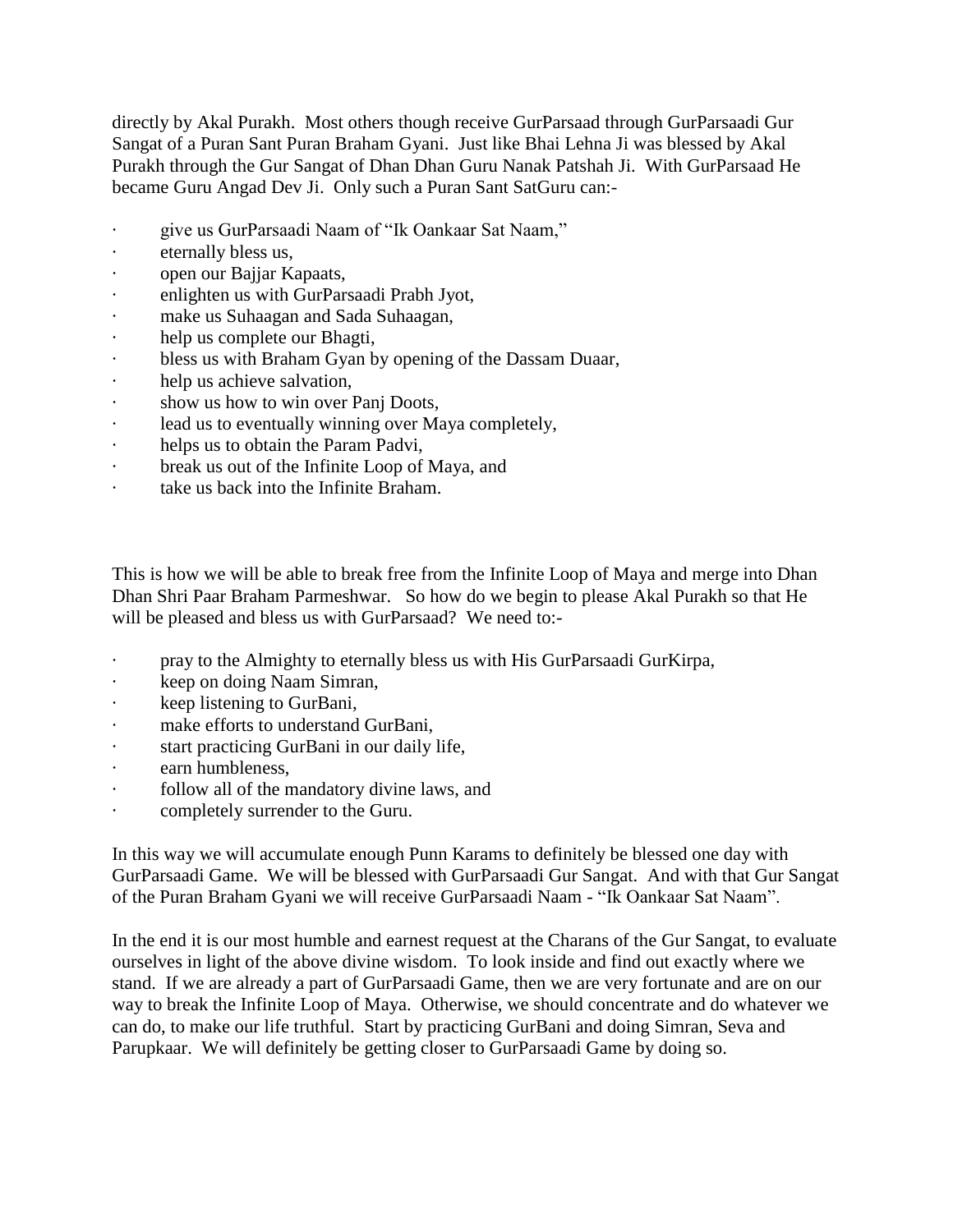## <span id="page-21-0"></span>**Who Is Your Guru?**

Shri Guru Granth Sahib Ji is the Shabad Guru. It is the Mansarovar of Puran Braham Gyan, the Ocean of Divinity. As Sikhs, we all call Shri Guru Granth Sahib Ji our Guru. But, let us take a few minutes and truly look inside ourselves. Let us truly analyze our behavior by asking a few questions. Do we understand at all what the Shri Guru Granth Sahib Ji is telling us? If we do understand, then do we believe it? If we do understand and believe it, then are we trying to put it into practice? If we are not doing what Shri Guru Granth Sahib Ji is telling us, then are we really honoring it as a Guru?

If the answers to any of these questions or all of the questions are negative, then we are still doing what our mind is telling us to do. We are not doing what the Guru is telling us to do. We are still Munnmukhs (self-centred). Our mind is being controlled by and run by the five thieves plus jealousy, gossip and slander (Eerka, Nindya and Chugalee). Since our mind acts and reacts under the influence of these enemies of ours, then these are our real Gurus and not Shri Guru Granth Sahib Ji.

## <span id="page-21-1"></span>**"Sat Naam Karta Purakh" Simran For Beating Haumai**

Everything is done by the ONE SUPREME DOER – KARTA PURAKH. If our Haumai is very strong then please start doing Jaap of "Karta Purakh Sat Naam" and our Haumai will start to diminish and will finally go away.

# <span id="page-21-2"></span>**Unable To Concentrate**

Many tell us that they are not able to concentrate on Naam Simran. Our question to such people is, "Have you given your Tunn to the Guru? Have you given your Munn to the Guru? Have you given your Dhan to the Guru?" The answer is a resounding, "no, no and no." Giving all three – Tunn, Munn and Dhann to the Guru is mandatory and unless we do so, our Simran will not go higher, our Seva will not go higher.

Some people spend a lot of time reading GurBani and doing Naam Simran as well, which means that they have given their Tunn to the Guru. But, since they have not given the other two, Munn and Dhann, to the Guru they make no spiritual gains. Some people give Tunn and partial Munn to the Guru so they do make some progress. But, they are still locked out from further progress because they don't do what the Guru tells them to do. However, only those who completely give their Tunn, Munn and Dhann to the Guru go into the state of Chad Di Klaa. This is our guarantee, that if you give your Tunn, Munn and Dhann to the Guru, then you will definitely go into Chad Di Klaa.

When we say Chad Di Klaa that means in Sach Khand. Chad Di Klaa happens in Sach Khand and not less than that. It happens when Naam goes into the Hirda and Rom Rom. In summary,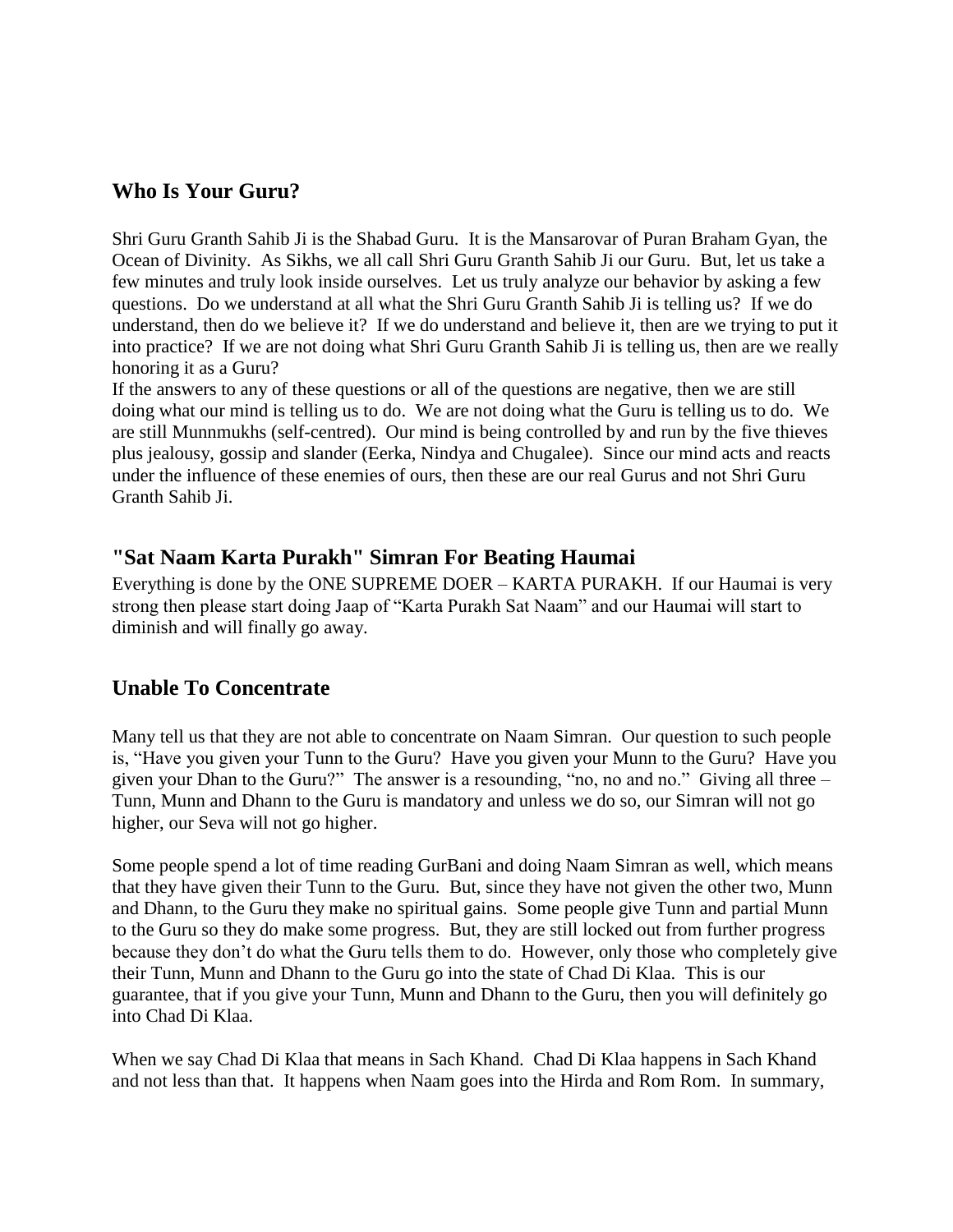this world is full of people who are selfish, self centered, misers who are blind to the Guru's word.

#### <span id="page-22-0"></span>**Become The Lowest**

Whenever we perform any such Dharam Karams, please perform them with full humility and dedicate them to the Gur and Guru and then they will become our Sat Karams. These Sat Karams eventually bring us the GurParsaad. Therefore, becoming "sarabh kee rayn" – Charan Dhool of the entire creation is the key to the purification. Acceptance of our misdeeds and sins is the key to purification. Becoming lowest of the lowest is the key to make our Hirda a Khalsa – a pure and clean Hirda. Becoming a slave of the Bishta Ka Kiraa is the key to purification. Utmost humility is the key to purification. So please replace our mind with humility and our Hirda will be purified.

# <span id="page-22-1"></span>**Refrain From Slandering**

The slanderer of the Sant receives all his punishments in the court of the Lord, Dargah. This is a mandatory divine law as described in this Astpadi 13 of Sukhmani Bani. Every Bani has Puran Braham Gyan, but in the Sukhmani Bani Dhan Dhan Shri Guru Arjun Dev Ji has very kindly explained this in great detail. Please take this divine knowledge into your daily life. Practice it and bring it inside yourself as divine wisdom by not indulging any kind of a slandering at all. It is not just that you shouldn't slander the Sant, you should not be slandering anybody at all. We should never ever say anything bad, or hurt anyone or be negative to anyone. Instead, we should be praying for the betterment and goodness of the people who are indulging in such activities.

Going to the Charan Sharan of the Sant makes us a Sant. Slandering a Sant leaves us with sorrows, sufferings, pains, ailments, mental sicknesses and with all of the punishments very kindly presented by Dhan Dhan Guru Pancham Patshah Ji. Therefore, we should never slander and we should go to the Charan Sharan of a Sant.

## <span id="page-22-2"></span>**Serve The Sant**

A Puran Sant can help ferry us across this ocean of Maya. Whenever we get a chance to see a Puran Sant never take it lightly. Give our Tunn, Munn and Dhann to Him. Follow His words and serve Him as much as we possibly can do. Attend His Sat Sangat on a regular basis. A Puran Sant is able to answer all of our questions, remove all of our illusions, delusions, Bharams, Dubidha and clear our passage to Puran Bandgi. He gives us the GurParsaad of Naam, Naam Ki Kamai, Puran Bandgi and Seva. However, our spiritual progress is based on our dedication. How much can we dedicate our self to this Puran Sant? How deep is our devotion and love towards our Puran Sant? How strong is our trust and faith in Him? All of this divine wisdom and guidance comes from within us when we dedicate our self to the Sat Naam Simran.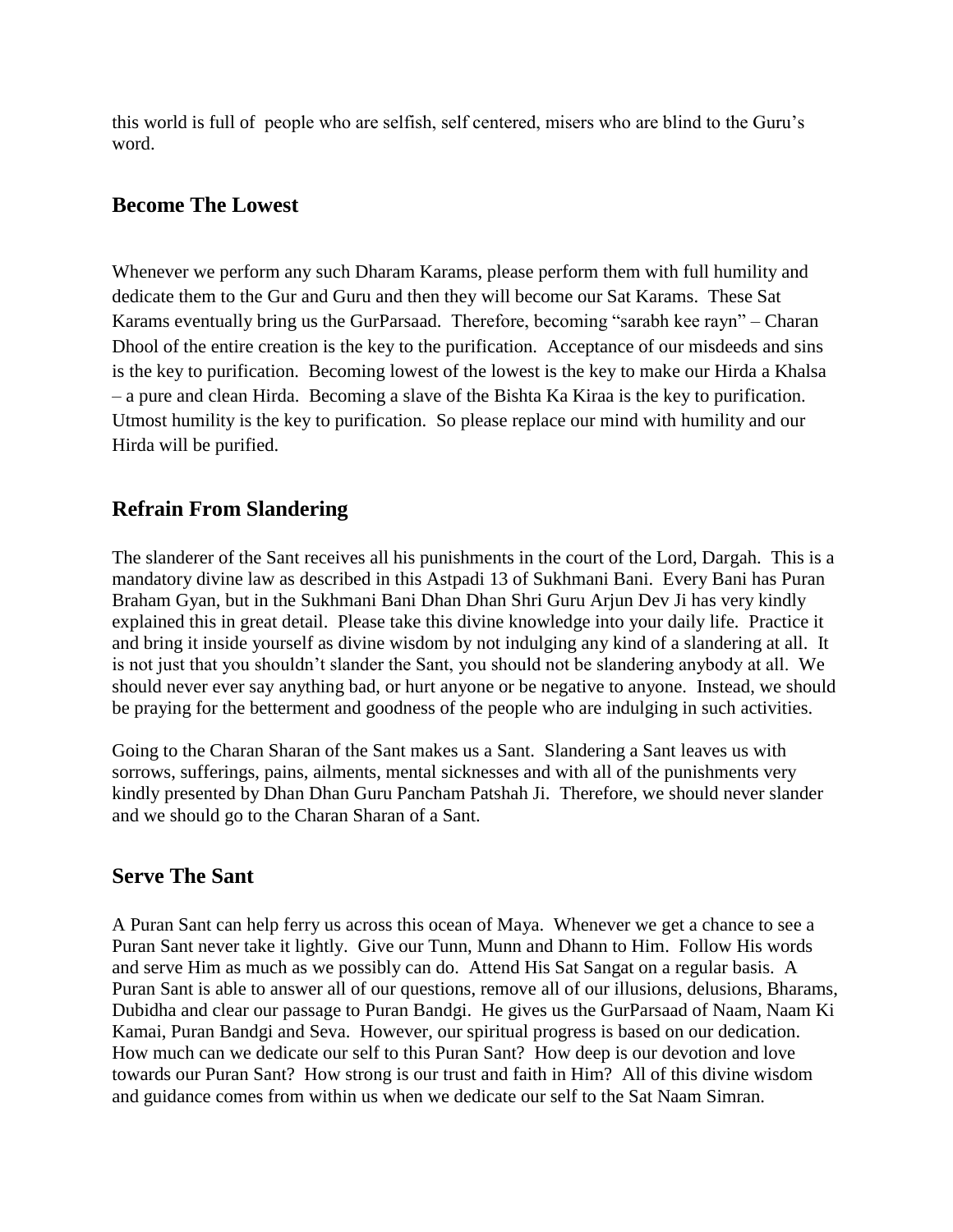Removal of all doubts, illusions and delusions relieves us of all of the pains and sorrows and we are able to reach an everlasting happiness - the internal divine happiness

# <span id="page-23-0"></span>**Live A Family Life**

Girahst means living a family life – getting married, having children and living a normal family life. Nirban means achieving Jivan Mukti. "Girahst meh soee nirbhan," means achieving Jivan Mukti while living and enjoying the family life. That is right, family life is the easiest way to achieve Jivan Mukti. That is what Dhan Dhan Guru Patshahs have preached to us in GurBani. Look at their lives they also had families and lived a life of a Sant SatGur and so is that is what they have preached for us to do.

We encounter Maya continuously living in a family life and Bandgi is nothing but fighting with Maya in order to win it over. Fighting with Maya is fighting with Panj Doots and desires whilst in the family life. We have been provided with an opportunity to fight with these enemies and defeat them. It is in fact a GurParsaad that we have been blessed with this human life and the family life in this lifetime where we can defeat our enemies and win over them.

Leaving the world and going into isolation is a very difficult way of exploring the Eternal Truth. Giving up everything is much more difficult than living a family life where we have been blessed with GurParsaad and can achieve Jivan Mukti. All we need to do is complete surrender to our Guru with Tunn, Munn and Dhann. Surrender with unconditional love, devotion, faith and trust and then watch the rewards.

# <span id="page-23-1"></span>**Exercising The Divine Powers**

## **NAAM SIMRAN IS THE SOURCE OF ALL SUPER INFINITE DIVINE POWERS.**

Salok. Sarabh klaa bharpoor prabh birthaa jaananhaar. Jaa kai simran udhree-ai nanak tis balihaar. 1.

Dhan Dhan Pancham Patshah Ji with His Hirda full of kindness and unconditional love for all of us, for the entire creation, for all of humanity, continues to give us the divine wisdom. In this Astpadi He is describing the Mahima of Akal Purakh Dhan Dhan Paar Braham Pita Parmeshwar Ji.

When we reach this level of divine wisdom which is called Puran Braham Gyan then our Hirda is filled with all of the super divine qualities. Puran Braham Gyan is also called Puran Tat Gyan which is also called the Atam Ras Amrit and is the highest level of Amrit. It is available only to Puran Braham Gyanis.

Kindness, Daya, is one of these infinite super divine qualities and forms the basis of Dharam. Dharam means union with God and it is the son of kindness, "Dholl Dharam Daya Kaa Poot."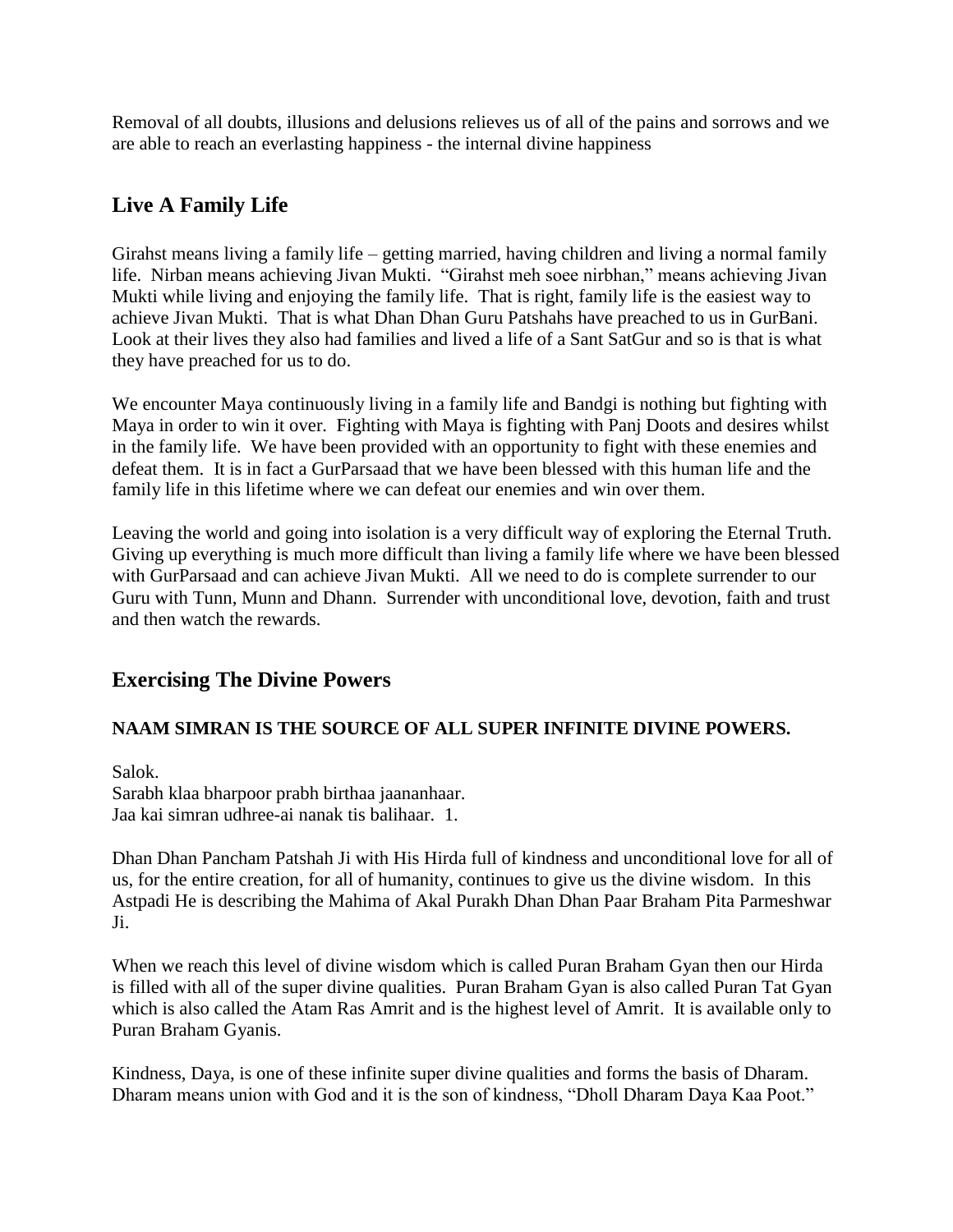Where there is no kindness there is no Dharam. The Hirda which has kindness is in Dharam. The Hirda where there is no kindness has no Dharam. We may do a million rituals, but if our Hirda is not blessed with kindness then we have not done any truly useful Dharam Karam. A true Dharam Karam is one that is a Sat Karam and paves our way for achieving GurParsaad.

Let us look further at the divine quality of kindness. Is there any limit to kindness? Can we measure kindness? Can we say how kind a person is? Is there any depth to kindness? When we ask these questions then we realize that there is no limit to kindness. It has no boundaries. Its depth can't be gauged, it is infinite. Kindness is an infinite super divine quality.

Dhan Dhan Shri Sant Kabir Ji has described in GurBani that, "Har junn aisaa chaahye jaisaa har hee hoye." Dhan Dhan Guru Tegh Bahadur Sahib Ji has made it absolutely clear that, "Har junn har anter nahin." So what does this mean to us? The meaning of these divine Shabads tells us that there is no difference between a Puran Braham Gyani and God Himself. A Puran Braham Gyani is a living God on the Earth. Those who believe in this divine wisdom and dedicate themselves to the service of a Puran Braham Gyani achieve GurParsaad which makes them realize the objective of their human life. And that is Jivan Mukti. Mukti from Maya.

The real divine meaning of this human life is achieving Jivan Mukti. That is the prime objective of this human life. This is the only reason why we have been provided with this golden opportunity to go into the Charan Sharan of such a Puran Sant Puran Braham Gyani and achieve GurParsaad of Jivan Mukti and be relieved of the cycle of birth and death and forever live in eternal peace.

Kindness is one of the divine infinite super powers. Look at the kindness of God that He fills the Hirda of such souls who dedicate themselves to His Bandgi and achieve the Puran Braham Gyan. They are blessed with all of the divine qualities. They are blessed with all of the divine super powers such as kindness, forgiveness, humbleness, devotion, trust, unconditional love, fearlessness, and so on. There is no end to these divine qualities. These super divine infinite powers.

All of these super divine powers are called the Klaa. Sarabh Klaa means all of the super divine infinite powers. Please pause and focus on these powers. We will find that we have all of these powers blessed in us as well. Are we not capable of being kind to others? Are we not blessed with the capacity to have unconditional love with others? Without any wishes is unconditional love. Are we not capable of trusting God, trusting the presence of God in its Sargun Saroop everywhere? Are we not capable of being humble? Humbleness is the most powerful weapon that we have been blessed with which will kill our Haumai.

Being kind to others fills our Hirda with patience and contentment, which are again super divine infinite powers. Imagine when our Hirda gets filled with contentment then we win over our desires easily. That is a super divine eternal blessing. Winning over our desires or becoming desire free is an extremely divine achievement and paves our way to winning over Maya. In fact, when we become desire free then we have won over Maya. So being kind to others fills our Hirda with contentment and patience.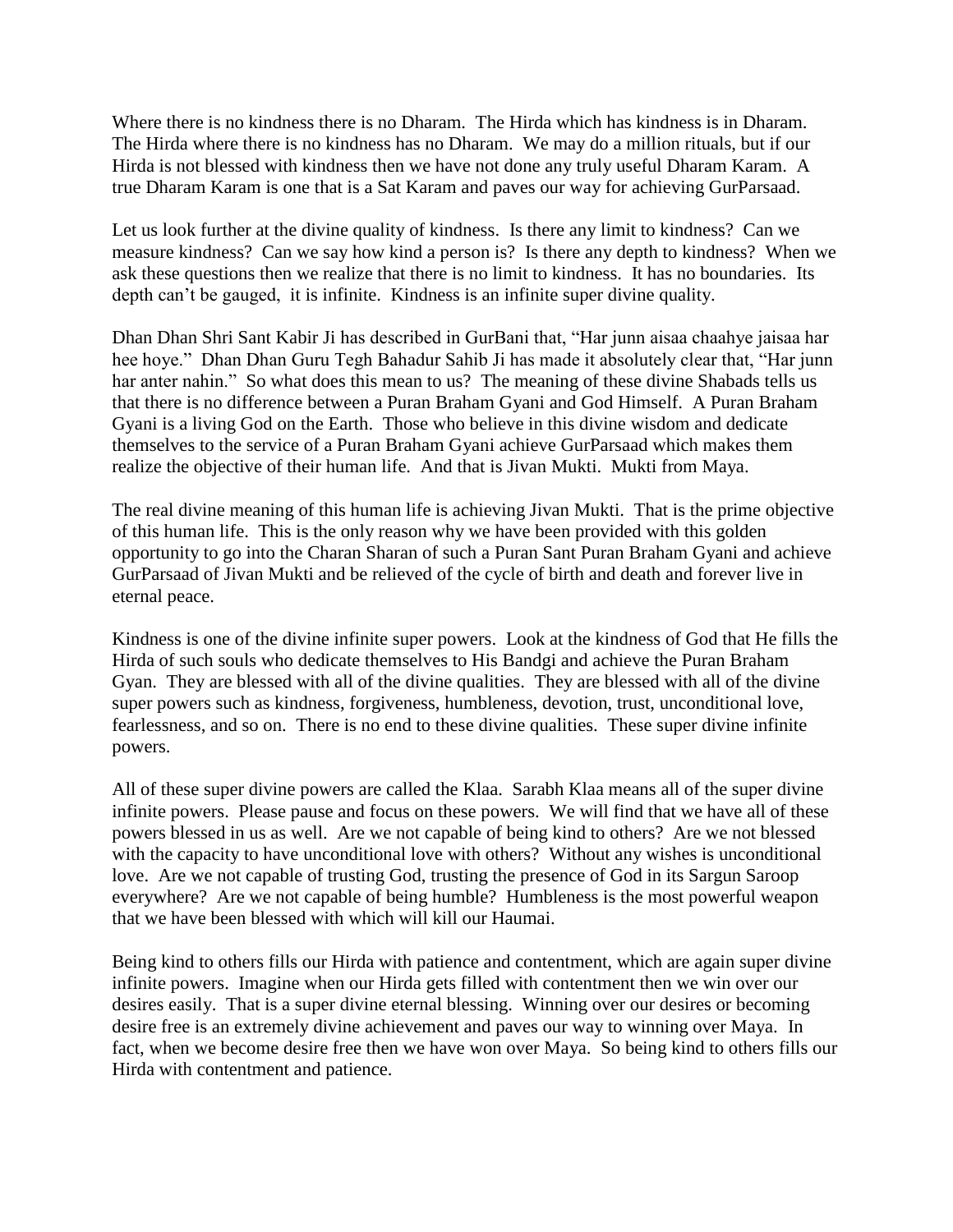Just ask for a second, is there a limit to patience? Is there a limit to contentment? Can they be measured? Do we not think that they are infinite? The more we exercise these divine qualities, the more we gain in spirituality. By exercising kindness we keep on enhancing our kindness. Similarly being humble and continuing to be humble will keep on enhancing our capacity and capability of being humble. Becoming more and more humble by the minute, a time comes when we cross that fine line and there is no longer any Haumai and only humbleness remains in our Hirda. By doing this we make our self capable of defeating Maya. Ego is Maya and humbleness is Divinity. By leaving Haumai we open the door to the Dargah for our self and we eventually enter the Dargah and win it to stay there forever.

It is the same with fearlessness. There is no limit to fearlessness. And only a fearless soul can deliver the complete Truth. Only a fearless soul can serve and speak the complete Truth. Unless we become fearless we are unable to detach our self from the worldly things. Fearlessness makes us capable of erasing the fear of losing our relationships, the fear of losing our worldly possessions and so on.

There are two divine infinite super powers that are born when we become fearless. They are detachment from Moh and becoming completely Truthful. These make us capable of delivering the Eternal Truth and serving the Eternal Truth.

It is also the same with forgiveness. This is another divine infinite super power that we have been born to serve others with. By doing so we are eliminating the effect of any misdoings in the past of this life and previous lives. It is the same with the powers of trust, devotion and unconditional love. These are all names of Divinity. Each of these divine qualities is an infinite divine super power that defines Divinity.

Let us think for a second what would happen if we devote our self with trust and devotion to the Guru? In fact, there is no devotion without trust, there is no devotion without unconditional love – love is only unconditional. With condition it becomes a business. There is no trust without unconditional love. These are all complementary. In fact, all super divine qualities supplement and compliment each other. They are the various faces of the same super divine infinite power which we call God.

By using these divine powers we are able to eliminate the effect of our misdoings in the past of this life and all previous lives and a time will come when our account of all previous deeds will be closed. Not only that, but this will have such a powerful effect on our destiny that it will drastically change our destiny. We are then able to achieve GurParsaad very easily.

You may be wandering why we use the Shabad GurParsaad so often? Please look at GurBani and count the number of times in GurBani this Shabad of GurParsaad has been used. We will find that this divine Shabad has been used in every Salok and in some Shabads it has been used multiple times. The Shabad GurParsaad is the key to spiritual success. When we understand this then our spiritual progress can go to unbelievable heights within no time. GurBani calls these super divine infinite powers Sarabh Klaa. These are only some examples of these Klaas of Dhan Dhan Paar Braham Parmeshwar Ji and it is practically not possible to describe all of the Klaas as Divinity is infinite and there is no end in sight so how can they be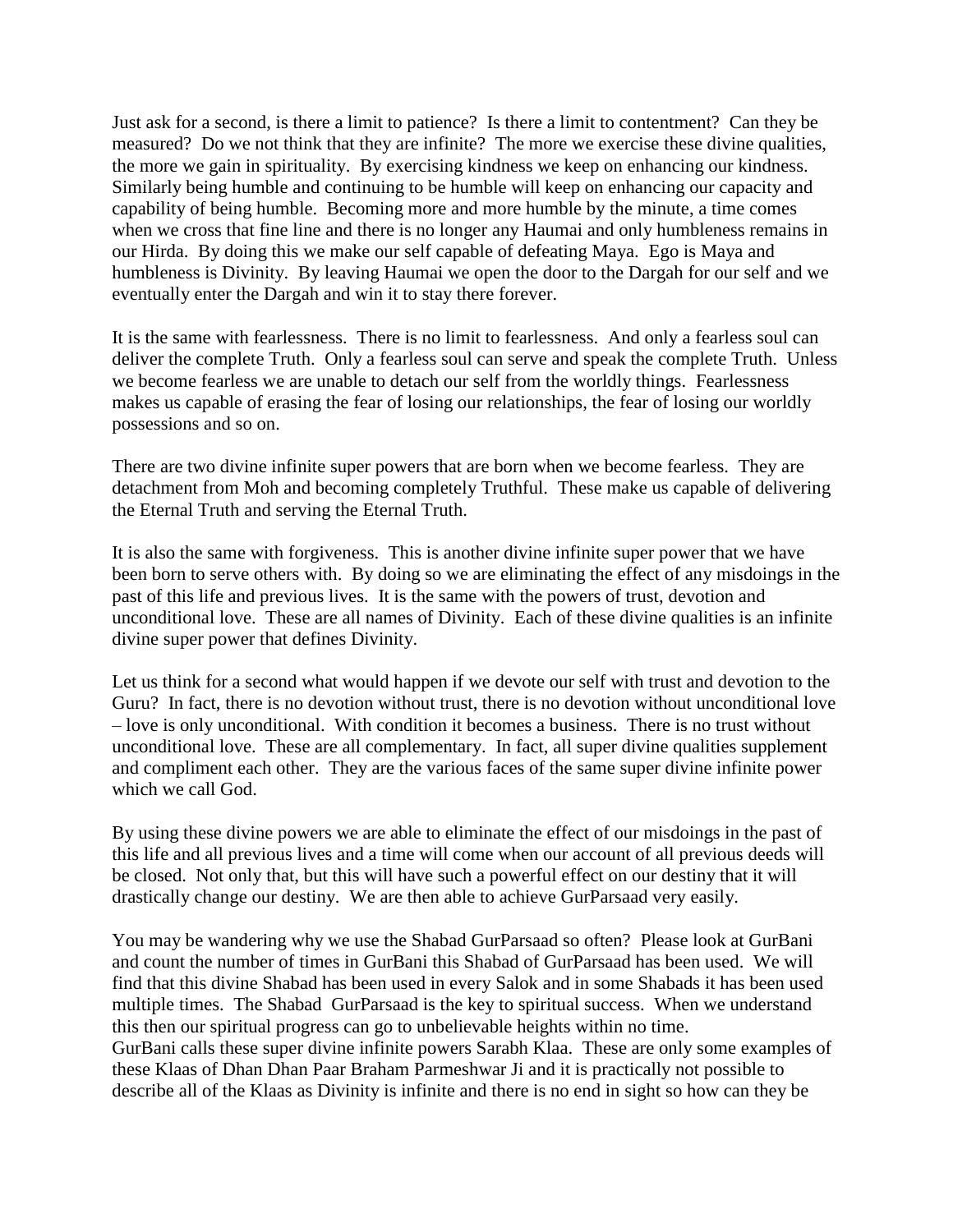explained? This writing gives only a glimpse of the super divine powers of Dhan Dhan Paar Braham Pita Parmeshwar Ji. The key is the GurParsaad of Naam, Naam Simran, Naam Ki Kamai, Puran Bandgi and Seva. When we work on our self and focus on Sat Ki Karni – truthful deeds, then a time comes when we are blessed with GurParsaad and then we go into Naam Simran. Then our consciousness travels through Karam Khand and Sach Khand and we achieve all of these divine qualities and infinite super divine powers.

Eventually we are blessed with the Atam Ras Amrit – Puran Braham Gyan – Puran Tat Gyan. We then receive Jivan Mukti, thus reaching our objective in this human life. When this happens we become a source of Amrit for others. That is why Dhan Dhan Guru Nanak Patshah Ji is a sacrifice to us if we reach that level in spirituality.

#### <span id="page-26-0"></span>**Serve The Sadh**

Charan sadh kay dho-ay dho-ay pee-o. Arap sadh ka-o apnaa jee-o. Sadh kee dhoor karahu isnaan. Sadh oopar jaa-ee-ai kurbaan. Sadh sayvaa vadbhaagee paa-ee-ai. Sadhsang har keertan gaa-ee-ai. Anik bighan tay sadhu raakhai. Har gun gaa-ay amrit ras chaakhai. Ot gahee santeh dar aa-i-aa. Sarabh sookh nanak tih paa-i-aa. 6.

Look at this excellent piece of divine wisdom, Dhan Dhan SatGur Arjun Dev Ji is telling us to live at the Charans of a Sadh. He is telling us to take the Charan Amrit of such a soul who has become a Puran Sant Puran Braham Gyani.

A Sadh is the one who has straightened himself out from inside and out. That means He has gone beyond Maya and desires. His deeds and actions are not conducted under the influence of the Panj Doots and desires. All of His Gyan Indrees and Karam Indrees are operating under the direct Hukam of Dhan Dhan Paar Braham Pita Parmeshwar Ji.

During the time of SatGuru Sahibs those Guru Key Pyare (beloved of the Guru) who had given their Tunn, Munn and Dhann to their SatGuru used to prepare Charan Amrit by washing the Charans of the SatGurus. They used to drink it and distribute it among the Sat Sangat who would drink it with Sachee Shardha and Sachee Preet and become Dhan Dhan. The same divine wisdom applies now as well. The divine wisdom has not changed, only the thinking of people nowadays has changed. People have been lost in the illusions and delusions and think it is not right to take the Charan Amrit of a Puran Sant Puran Braham Gyani. They think that it is against this divine wisdom. Actually they are going away from the divine wisdom and that is the reason for the downfall of their society. Just imagine for a second the one who has 1000 suns Parkash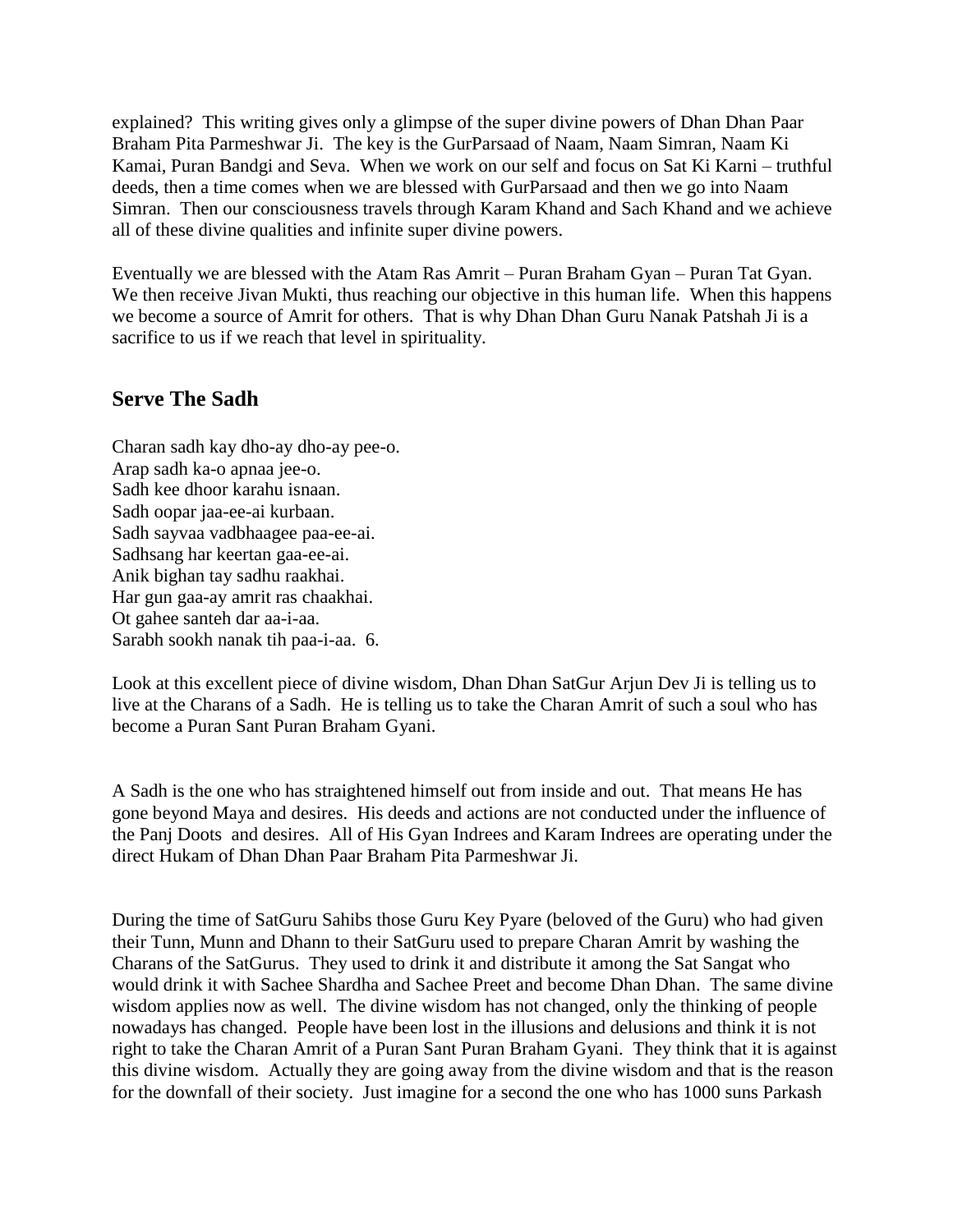in His Charans, the one whose entire body is filled with Amrit and who is absorbed in Sat Naam always and forever, don't we think that just a touch from Him would bring miraculous results? So just imagine the power in drinking the Charan Amrit.

The dust of the Sant's feet – Charan Dhool is the most pious thing one can achieve, there is Jivan Mukti hidden in this Charan Dhool, there is infinite divine super power hidden in the Charan Dhool of a Puran Sant Puran Braham Gyani. We are just telling you what GurBani says and that is what is the Eternal Truth. But, there are many people who think and say that we are twisting GurBani and describing it for our own benefit. They need to understand that their thinking is absolutely wrong and not what GurBani says and tells us to do, because we will never get where we want to be unless we do what GurBani is telling us to do.

Just look at what GurBani Guru is telling us to do next. This is an incredible piece of divine wisdom – give our mind to the Sadh. This means don't do what our mind is telling us to do, but do what the Sadh is telling us to do. Earn the words of a Puran Sant Puran Braham Gyani. This means give our Munn to the Guru and do what the Guru is telling us to do and right now GurBani Guru is telling us to give our Munn to the Sadh we meet according to our destiny. Sadh means a Puran Sant Puran Braham Gyani. By doing so we will be doing what the divine wisdom is saying and this way our own wisdom and worldly wisdom will be eliminated and our spiritual progress will be unbelievable. This is a mandatory divine law – give our Munn to the Guru. There is infinite super divine power in the words of a Puran Sant Puran Braham Gyani and when followed with Sachee Shardha and Sachee Preet does wonders to our spiritual life. The word of a Puran Sant Puran Braham Gyani is nothing less than the word of God. It is the word of God and those who follow this divine wisdom are Dhan Dhan and very fortunate. Such souls are one in tens of millions, whereas others just remain side-tracked and lost in religious illusions and delusions.

The GurBani Guru is next telling us to take the Charan Dhool of a Puran Sant Puran Braham Gyani and take a bath with that. As said earlier Mahima of this Charan Dhool is beyond description, we can only do this and enjoy the benefit otherwise we will never be able to see what happens when we do so. This is true for every Shabad of GurBani Guru, unless we do it we will never be able to realize the benefit and reward, and those who do so become Dhan Dhan. The GurBani Guru is further telling us to give everything we have to the Sadh – give our Tunn, Munn and Dhann. Do we think that we have anything else to give? Probably not. Look at the beauty and divine power of the divine wisdom, it has covered everything in just three words – Tunn, Munn and Dhann. By doing so we will have given everything to the Sadhu. But, Guru Sahibs are very kind on us and made a rule in their times for the GurSikhs that they can give one tenth of their time and earnings to the Guru and the Guru will make up for the remaining 90% of it. This rule is still good and prevails because this was done by the Gurus. So if we give 10% of our earnings and time to the Guru, we can consider that we have given our Tunn and Dhan to the Guru.

Giving Munn is however the most difficult thing to do and the ones who do so along with Tunn and Dhann become Dhan Dhan. Their spiritual progress is beyond the imagination of an ordinary person. Again, we can only realize spiritual progress by doing so and not just by living in illusions and delusions.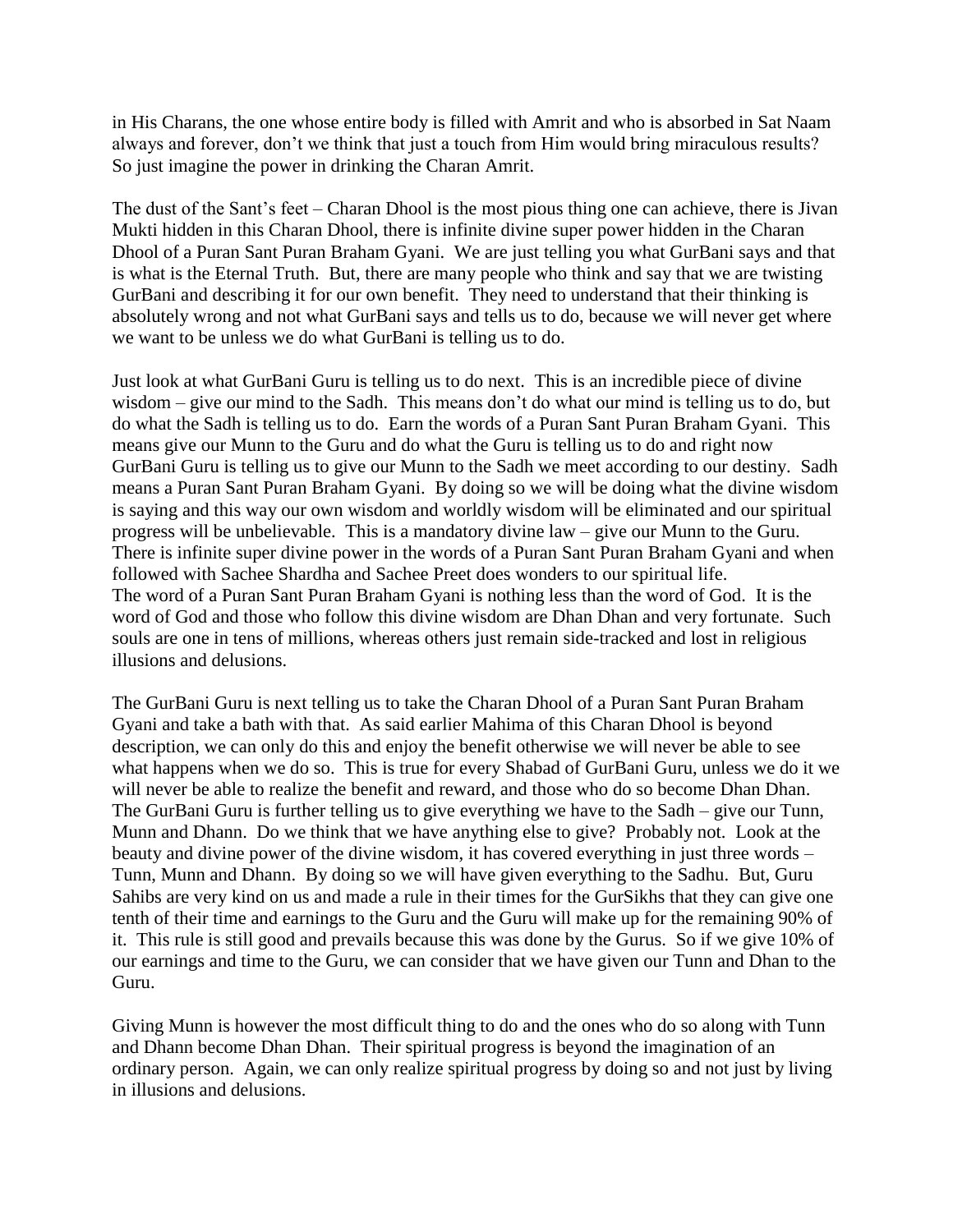Sadh Ki Seva (service of a Sadh) is a very fortunate thing to be in. Its Mahima can't be described, this is probably the highest Seva one can do, and again the highest level of Sadh Ki Seva is giving Tunn, Munn and Dhann at the Charans of the Sadhu. Sadh Ki Seva's Mahima is that it:-

- makes us a Sadh.
- · makes us a Suhaagan and a Sada Suhaagan,

takes us to the Param Padvi and Puran Braham Gyan. This is just beyond description and beyond somebody's comprehension to understand, just do it and taste it, and achieve it and see it, feel it and enjoy it by giving our life at Sadh Ki Seva,

- takes us beyond Maya,
- · gives us a permanent place in Dargah,
- fills us up with Amrit,
- takes all of our pains and sorrows away,
- · relieves us from the Panj Doots and desires,

· brings us the divine Akhand Kirtan – Panch Shabad Anhad Naad – Ajapa Jaap and Rom Rom Naam Simran.

- fills our Hirda with infinite super divine qualities and powers, and
- brings us Jivan Mukti.

So please do it and enjoy its benefits.

# <span id="page-28-0"></span>**Break The 10 Religious Illusions**

Guru Sahib Ji is a sacrifice to those who are blessed with the GurParsaad and complete their Bandgi process, win over Maya and become one with Akal Purakh Ji. By becoming a person like that we earn a permanent place in the Dargah of Dhan Dhan Paar Braham Pita Parmeshwar Ji and that is what our GurBani Guru wants us to do. Please always and forever keep in mind there are tens of millions of people who get side tracked into the religious illusions and delusions – Dharam Key Bharam, which are nothing but believing in the Sansarik Mat – worldly wisdom and self wisdom. Some of the most important ones have been described in the GurParsaadi writing – ["10 Religious Illusions"](http://www.satnaam.info/index.php?option=com_content&task=category§ionid=2&id=5&Itemid=12). That is why they don't make any spiritual progress despite being religious according to the prevailing practices in the current society. A quick outline of these top ten religious illusions that the masses incorrectly believe in is given here:-

1. A living SatGuru is against Sikhism because Shri Guru Granth Sahib is the only Guru,

2. Giving Dasvandh is not necessary because we already pay income tax,

3. External compliance (Rehat) is essential because God cares about us having long hair and 5Ks,

4. Just reading and listening to GurBani is enough, so paying for Akhand Paats (ritual reading of whole of Shri Guru Granth Sahib Ji) and doing Nitnem (daily ritual readings) means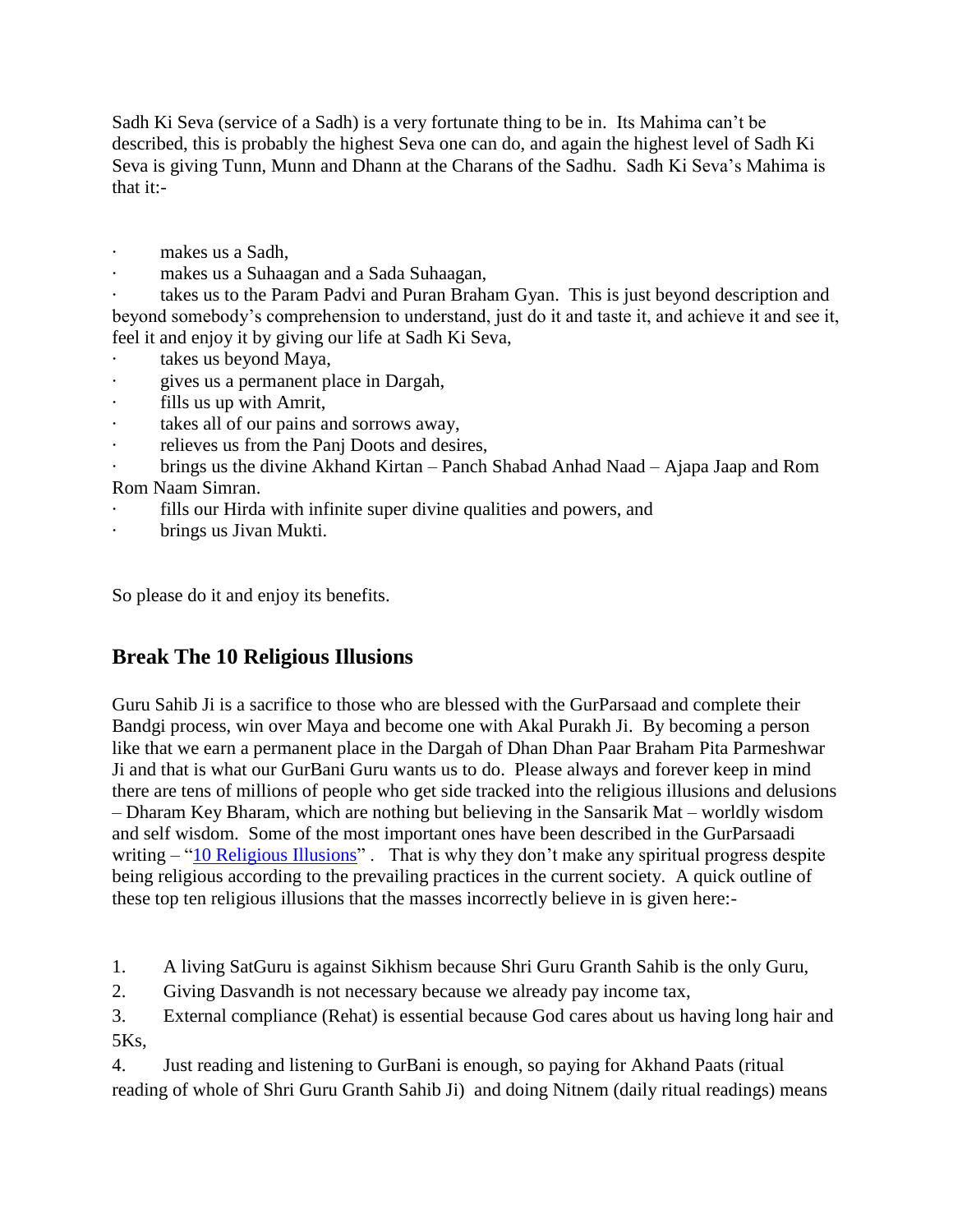we do not have to bother putting into practice GurBani,

5. Old age is for Bhagti (devotion) because we need to accumulate wealth and bring up a family in our younger age,

6. Only money is Maya, so beating the Panj Doots and desires is not required,

7. Sikh initiation makes a person a Khalsa so we can call each other Khalsa without having become a pure soul within,

8. Sikh initiation makes a person an Amrit Dhari, because drinking the holy water which is wrongly called Amrit makes us so,

9. Khalsa Panth is an organisation, when actually Khalsa Panth is the path to become a pure soul regardless of religious groupings,

10. Vahiguru is the Naam, when it is actually Sat Naam - Truth.

There is only one in tens of millions who is blessed with this GurParsaad of divine wisdom from a Puran Sant Puran Braham Gyani and works on it to make himself merge with Akal Purakh Ji by being blessed under the Chattar of such a Puran Braham Gyani.

# <span id="page-29-0"></span>**Start Doing What Nitnem Says Instead Of Just Reading Nitnem**

Many people ask about the Nitnem, about what we should do daily? For most people the Shabad Nitnem nowadays means Panj Bani Paath. Reading Panj Bani Paath everyday has been a very common thing amongst the masses for a very long time now. But, please look at what is being said by GurBani Guru. And that is to do Naam Simran. Naam going into the mind or Surat is the same thing and is called Naam Simran. As Bandgi progresses, Naam goes into various parts of the body. Naam Simran is the highest level of Seva we can do for the Gur and Guru. So which is more rewarding, reading GurBani or doing GurBani? Just reading doesn't bring much spirituality inside us, but doing GurBani brings unimaginable spiritual progress in our life. This is the promise from GurBani. Naam Simran is a GurParsaad as Naam is a GurParsaad, so is Naam Simran, Naam Ki Kamai, Puran Bandgi and Seva, this is all GurParsaad, and there is only one in tens of millions who is blessed with this GurParsaad. The one who achieves this GurParsaad is an extremely fortunate soul.

# <span id="page-29-1"></span>**Start Meditating On Sat Naam Instead Of Vahiguru**

Most preachers incorrectly give the meaning of the Shabad Sat as true and hence the meaning of the Shabad SatGur as True Guru and the meaning of the Shabad Sat Naam as the true Naam. This leads to many incorrectly believing that the meaning of the Shabad Sat Naam Shri Vahiguru is "the true Naam is Vahiguru."

This incorrect understanding and interpretation of the Shabad Sat by various preachers is due to their incomplete levels of spirituality and divine intelligence. This article is not written to undermine anybody's trust and belief, but to explain with GurParsaad, the true divine meaning of the Shabad Sat.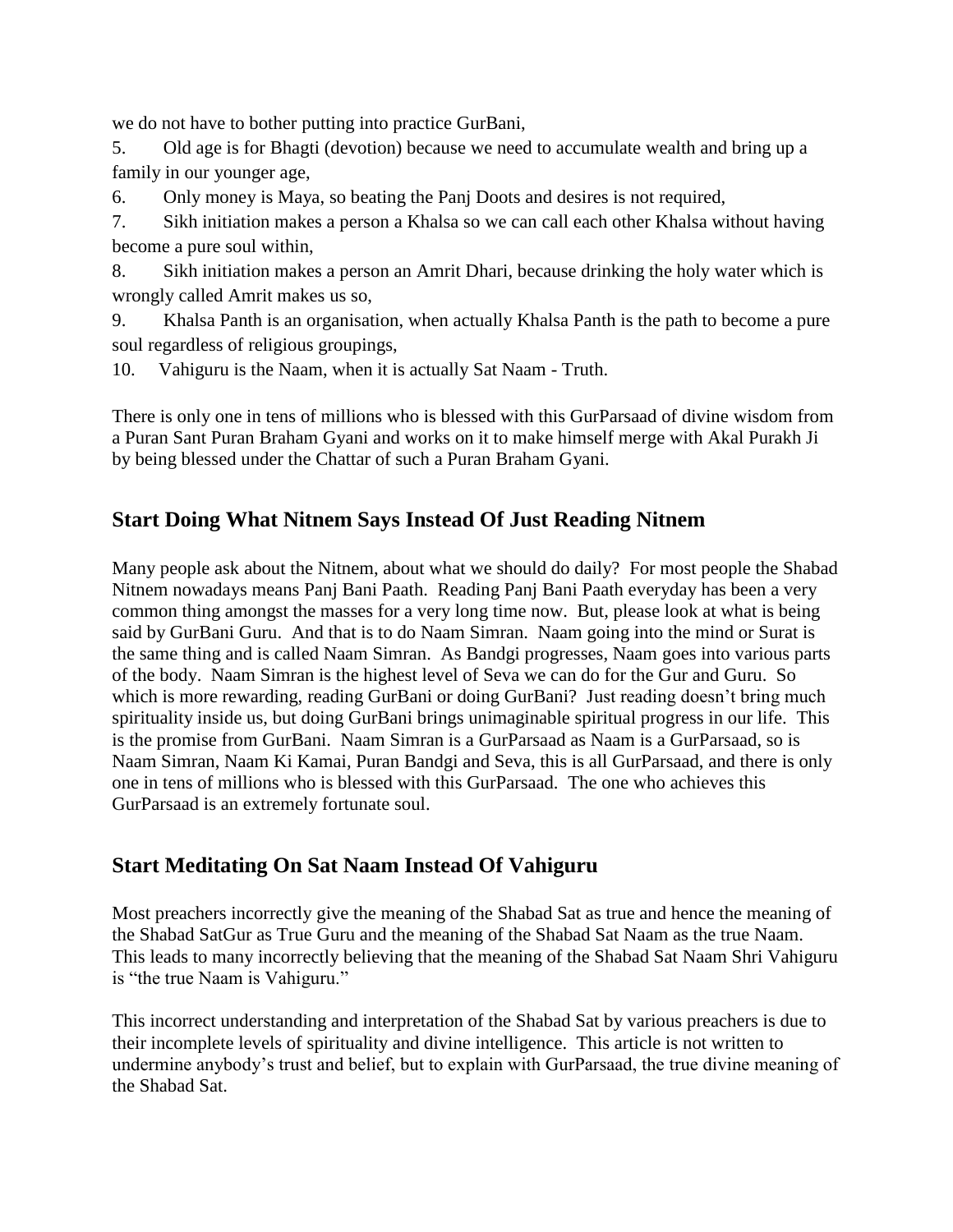The Shabad Sat represents Dhan Dhan Paar Braham Pita Parmeshwar Ji in its unique, formless, omnipresent state. Therefore, the true divine meaning of the Shabad Sat is not true, but the Truth. This means the one which remains the same from its beginning which is unknown, through the present time and for all ages to come, the end of which is neither defined nor can be defined.

The Mahima of the Shabad Sat has already been covered in Astpadi 16 in a lot more detail. Sat is the one which doesn't change, is not prone to any changes and has been so from the beginning, through the present and for all ages to come. This is nothing but God Himself. The super divine infinite power that is unique, formless and omnipresent. The Creator and the only Doer – Karta and the only giver – Daata.

Everything runs according to His divine laws and in accordance with His Hukam. Therefore, the true divine meaning of the Shabad Sat Naam is that Sat is the Naam. The true divine meaning of the Shabad SatGur is that Sat is the Guru. The true divine meaning of the Shabad Sat Naam Shri Vahiguru is that Sat is Naam and this Sat is Dhan Dhan. The Shabad Vahiguru is the Mahima of Akal Purakh Ji and not the Naam.

Anything and everything that is changing with time is false and is an illusion of Maya and not Sat. This is the reason the Shabad Sat is in the lead, the true and more appropriate way to say is Shri Sat Naam Vahiguru. On a more practical note for those who have been meditating on the Shabad Vahiguru, we will humbly request them to start meditating on the Shabad Sat Naam and then see the difference. Those who do so with trust and faith, devotion and love are sure to succeed in their spiritual life.

# <span id="page-30-0"></span>**Bow To The Divine Soul**

The one who has become Sat Saroop – which is a Puran Sant, a SatGur, a Puran Braham Gyani, or a Puran Khalsa, His Charans also become Sat. Therefore, the ones who just go and surrender completely at the Charans of such an entity, eventually become Sat Saroop themselves.

Another thing to understand about the humbleness and humility part of the divine wisdom is that when we are engaged in the Puran Bandgi process with the GurParsaad, please take it for granted that we have to fill up our Hirda with this divine quality of utmost humbleness and humility. Our humility level should reach so high that we become the Charan Dhool of the entire creation, that we become a servant of even a Bishta Kaa Kiraa and regard everything as being above us, whatever it may be.

Most people are living under the illusion that they don't have to bow to anyone. This is nothing but ego, the height of ego. GurBani is telling us to become so humble and full of humility that we become a slave of the entire creation, a servant of the entire creation, Charan Dhool of the entire creation and fill our Hirda with the mandatory divine quality of utmost humbleness and humility.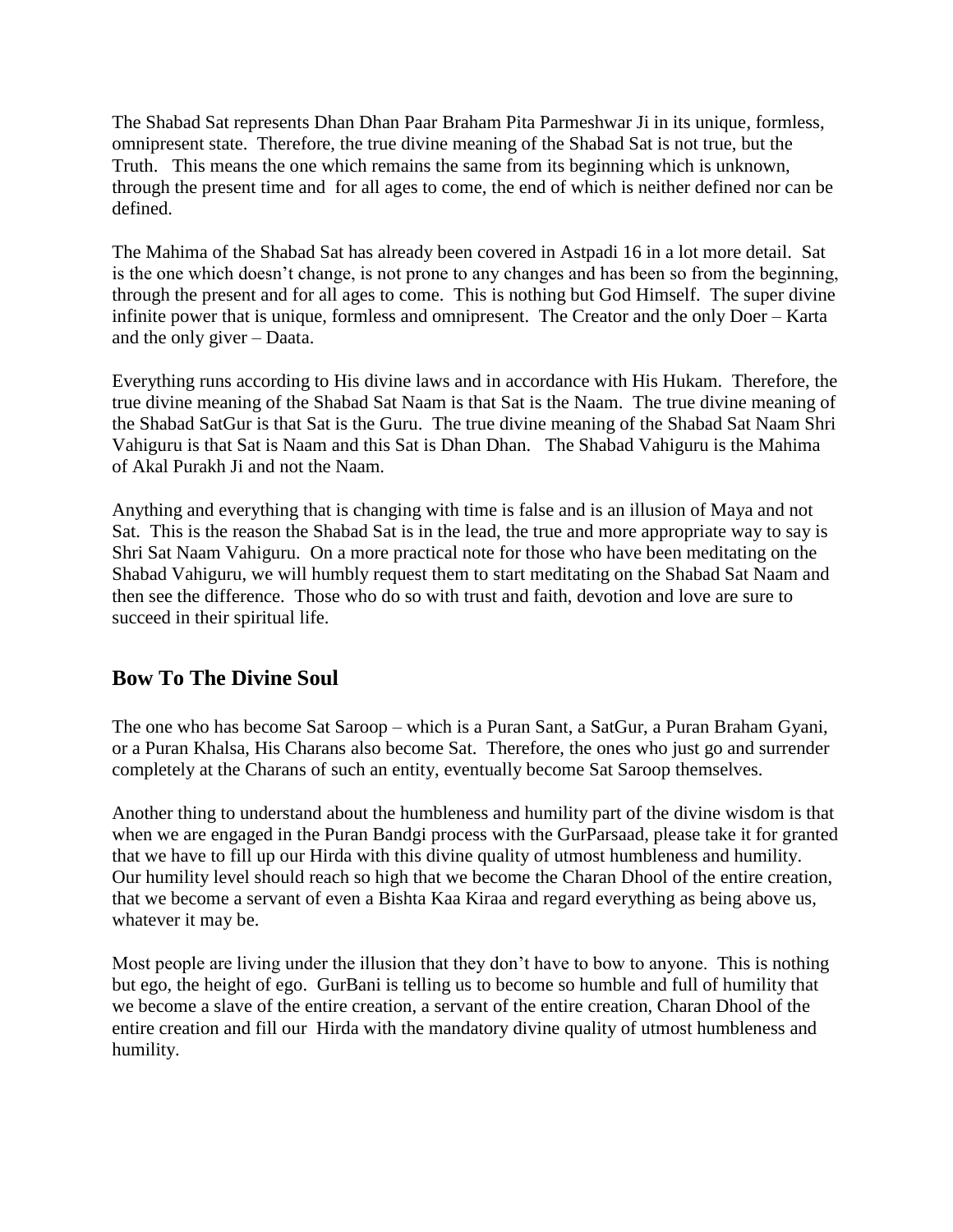Many people are under the illusion that the Guru Sahibs said not to bow in front of anyone and only bow to Shri Guru Granth Sahib Ji. It is right to say that the Gurus never wanted us to bow to criminals and bad elements and that is an Eternal Truth. However, there is a difference in bowing in full humility to the entire creation and bowing to a specific criminal or bad element, or bowing to an untrue situation. Bowing here means bowing to the Sat, bowing to the eternally truthful elements. Meaning bowing to gain humbleness and humility and not bowing as a sign of giving in to bad and criminal elements.

Many people refuse to bow to a Puran Sant Puran Braham Gyani, a SatGur, a Bhagat, a Gurmukh, a Junn, a GurSikh, which is not right. Bowing to such entities is a GurParsaad, whereas bowing to bad and criminal elements is cowardly and caused by fear of them. Please remove this illusion from within yourself and work towards earning this excellent divine quality of filling your Hirda with the utmost humbleness and humility, which is the key to the Dargah.

Therefore, by surrendering completely at the Charans of the one who has become Sat by Himself, we will become Sat too. Make it an integral part of our Bandgi to just look at the Charans of the ones who are Sat and live at the Charans of those who are Sat. Whenever we meet such people who are Sat Saroop do Dandauth Bandhna to them. By doing so we earn the Punn Karam of the highest order according to the Shabad, "Kar sadhu anjuli punn wadda hai. Kar dandauth punn wadda hai." By doing Dandauth to them all of your sins are washed away in the fraction of a second, your Hirda fills up with the Amrit and your inside is cleansed tremendously. Just do so and reap the rewards.

Some of you will ask, "where do we find a person who has become Sat?" The question is a legitimate one as it is very difficult to find a person who is Sat Saroop. However, the answer is very simple. For a start, whenever you go to the Gurdwara do Dandauth Bandhna (instead of the normal Matha Tekna) to Shri Guru Granth Sahib Ji and you will begin to reap the same rewards. Bear in mind that this is a very difficult thing to do as your ego comes to block you, but override this by killing the ego at any cost. Don't worry about what people will say about it, just do it and reap the rewards of washing millions and millions of sins and cleanse your Hirda. This is a divine weapon to kill your Haumai and you are equipped with this weapon. Understanding this is a GurParsaad and you have been blessed with this understanding now. So save and enhance this eternal blessing by doing Dandauth to the Guru and fill up your Hirda with utmost humbleness and humility.

If anybody questions you just tell them to do the same and explain to them that the Shabad Guru GurBani wants us to do this Dandauth Bandhna to the Guru. This kind of bowing is not a bowing to the physical matter, which is nothing but Maya, but this bowing is a divine gift and it is done to the Sat Tat present everywhere and in everyone and this Sat Tat is the Guru Tat which is omnipresent.

# <span id="page-31-0"></span>**Starting The Real Divine Worship**

This is just a glimpse of the Mahima of the Charans of the Sat Saroop. It is so profound that by doing so we become Sat Saroop too. The real divine worship starts with the complete surrender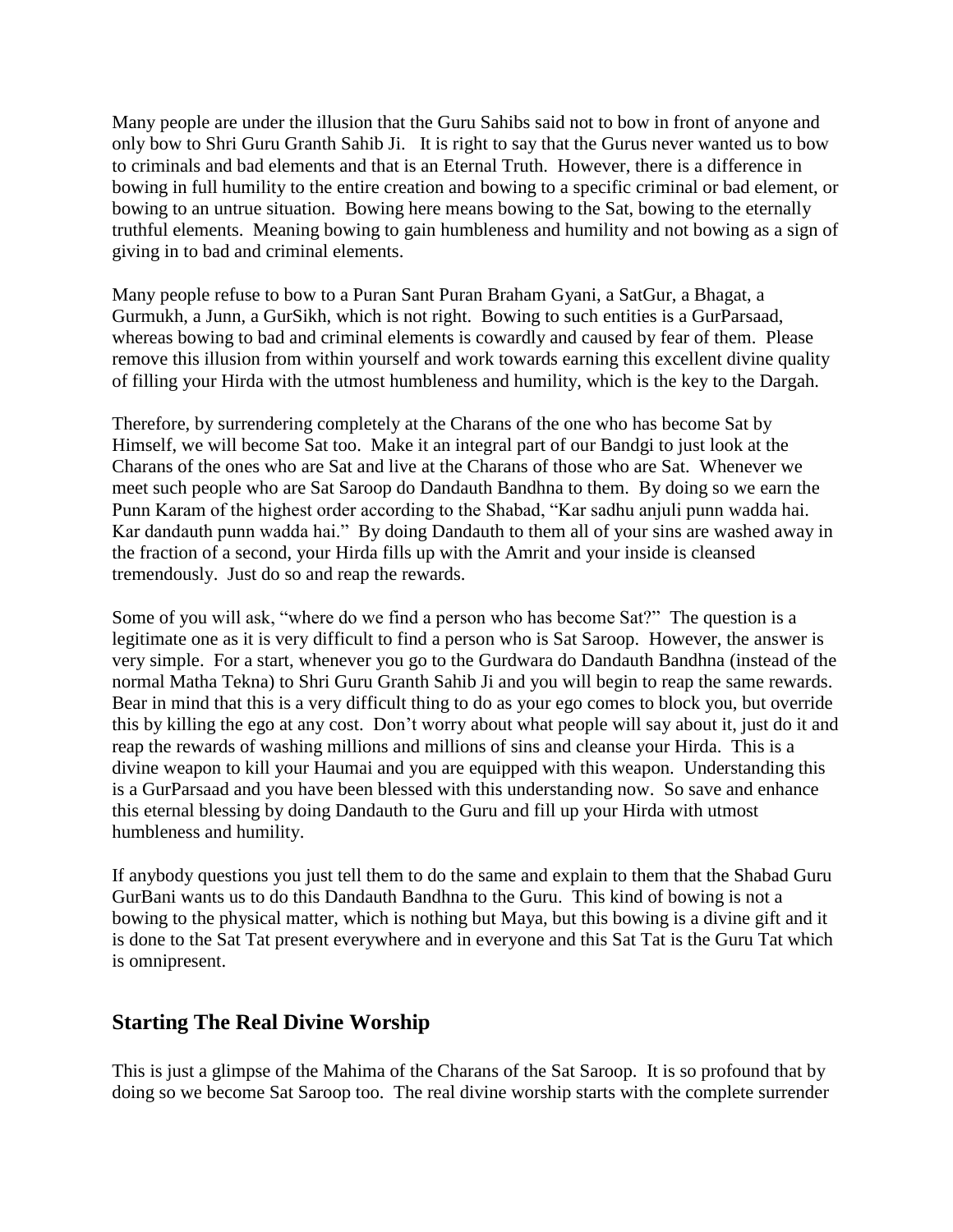at the Charans of the one who has become Sat Saroop. Let us look at the meaning of complete surrender. Complete surrender is giving, giving, giving and giving up everything at the Charans of such a Sat Saroop – a Puran Sant Puran Braham Gyani a SatGur, a Puran Khalsa with Tunn, Munn and Dhann. Giving up our self into the service of such an entity who is Sat Saroop.

Giving Tunn means doing Seva by giving at least one tenth of your time in the Seva of such an entity. The highest Seva of such a soul will be to dedicate yourself to Naam Simran as directed by Him and also whatever other Seva He tells you to do.

Giving Munn means leaving your own wisdom and worldly wisdom aside and to just follow the divine wisdom, the GurMat - GurBani and the words of the one to whom we have surrendered completely. Earning His words in your life on a daily basis will do wonders for your spiritual uplift. Consider the words of such an entity as Sat Bachans and just follow them with trust, faith, devotion and love on a continuous basis. By following these Sat Bachans you will for sure become Sat Saroop.

The third thing you need to surrender to your Guru is your Dhann by giving at least one tenth of your earnings to your Guru, to the Puran Sant you have surrendered to, to the Puran Braham Gyani whom you have surrendered to. Giving Dasvandh of your earnings moves you forward towards detachment and away from greed. Therefore, the real divine worship - Pooja, is the Pooja of the Sat and this Pooja starts with the complete surrender at the Charans of the Sat Saroop. This is the highest level of Seva and makes you a truthful servant of the Sat Saroop – and will eventually make you a Sat Saroop too. This is the GurParsaad of the highest order and is available only to those who worship Sat by completely surrendering themselves unconditionally with trust, faith, devotion and unconditional love.

# <span id="page-32-0"></span>**Stay Aware Of Maya's Constant Tests**

When the Hirda is transformed and becomes a Sat Hirda under Puran Sachyari Rehat, then the Hirda is blessed with the GurParsaad of infinite trust, faith, devotion and love in the Gur and Guru. When this level of trust is reached then such a soul is blessed with the GurParsaad of the highest order which is Puran Tat Gyan. This is the highest level of the spirituality and the ones who reach this level are very fortunate and are saved by the divine infinite powers of Dhan Dhan Paar Braham Parmeshwar Ji. They never fall back into Maya. They are blessed with the GurParsaad of winning over Maya and reach Jivan Mukti. Until this happens there is always a possibility of slipping back into lower levels due to the tests given by Maya.

Until Bandgi reaches this Puran Stage we are under constant scrutiny by Akal Purakh through the tests of Maya. Until the Hirda is transformed into a Sat Hirda, there is always the possibility of slipping back. To be honest and upfront this happens very often. There are a lot of people who keep on falling back and going back and forth until they realize this super infinite divine level of spirituality. So watching your daily Karni is very important and you need to make sure that you don't commit any Asat Karams. This means that all of your Karni should be under the Sato aspect and not Rajo and Tamo aspects of Maya. Sato consciousness will eventually take you beyond Maya and your Hirda will be completely transformed and become a Sat Hirda.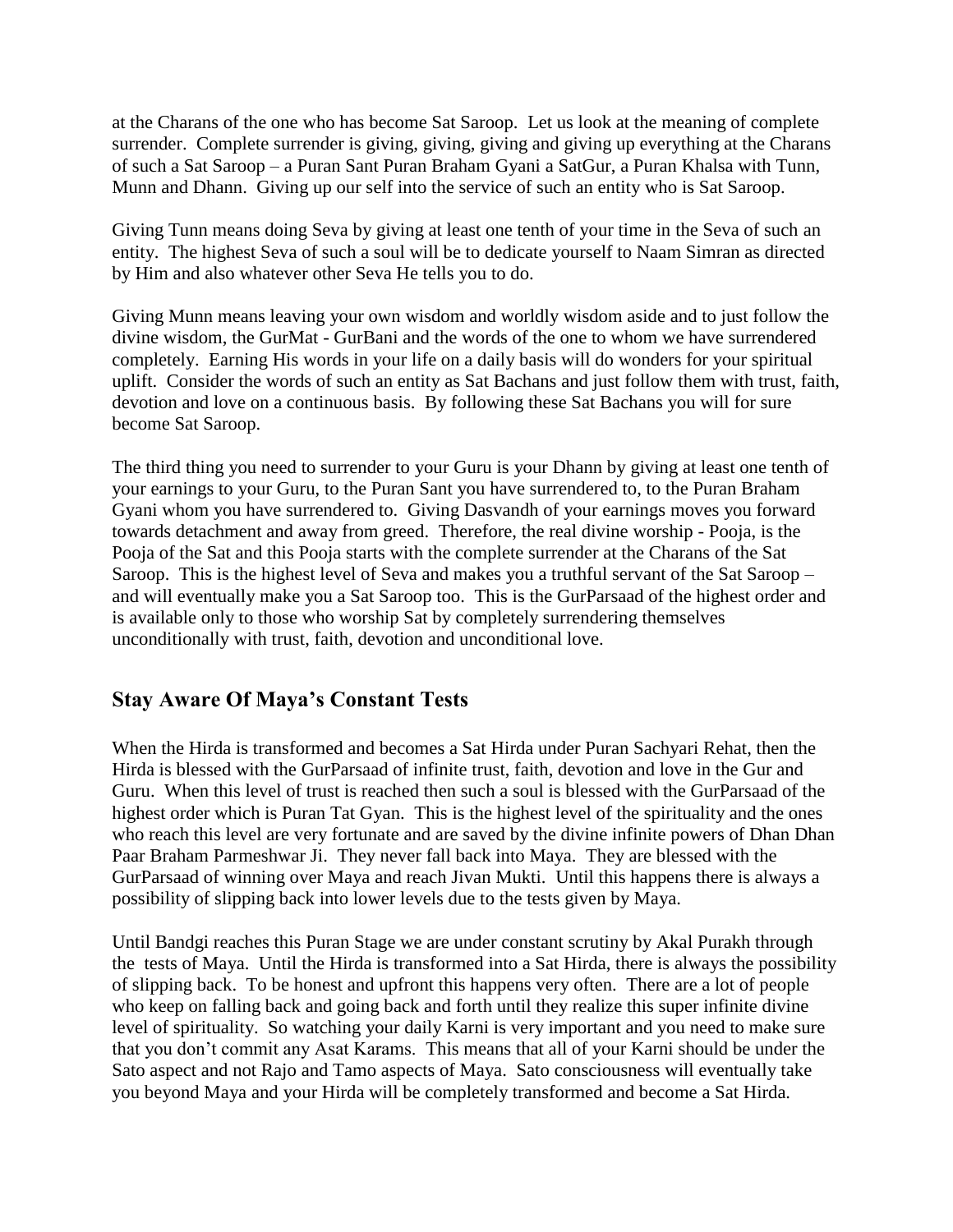## <span id="page-33-0"></span>**Become Fearless**

Winning over Maya makes us fearless. Unless we win over Maya we can't become fearless and until we become fearless our Hirda can't be transformed completely to a Sat Hirda. Becoming fearless means becoming detached or freed from Moh. Fearlessness is nothing but getting relieved of the fear of losing our worldly possessions, including our relationships. Anything that is visible is Maya and the fear of losing any such thing that is visible is Moh and attachment. Fearlessness is freedom from this kind of attachment and becoming detached to all of these things which are being run by Maya. These are illusions, false and have no identity. These are just commodities that are given to us for living our life and will not go with us when our soul leaves the body. Our body is not even going to go with us. After death it will go back to the Panj Tat that it came from. Therefore, fearlessness is a divine quality of a very high order and without becoming fearless we can't defeat Maya and become a Sat Hirda.

Since God is Nirbhao, Fearless, we need to become fearless too in order to be one with Him. This is the way that will lead us to go beyond Maya and be one with the Almighty. It is a mandatory divine quality to become fearless. This divine quality along with other divine qualities transform our Hirda and make it into a Sat Hirda. When that happens then we merge with the Origin, the Creator, the super Infinite Divine Power of Dhan Dhan Paar Braham Pita Parmeshwar Ji. Therefore, transformation of your Hirda into a Sat Hirda is the key to success and this will make it a place for Sat to appear in all physical senses and get filled with all of the GurParsaadi divine qualities the super Infinite Divine Powers.

#### <span id="page-33-1"></span>**Become Innocent**

Trust, faith, devotion and love for the Gur and Guru makes this happen along with complete surrender to the Gur and Guru. It is so simple, yet people say it is very difficult to do, but look at it how simple it is to become a Sat Hirda. Just follow these divine words and you will reach the heights of the spiritual world and be one with the Master.

The Master is infinitely simple and the one who is infinitely innocent and simple becomes a candidate for merger into the Master without any complications. Our simplicity and innocence pave our way to be one with our Master. When we are simple and innocent then the Master Himself takes us through the Puran Bandgi process. The more we are away from innocence and simplicity, the more difficult is our journey to Sach Khand. The ones who are extremely innocent and simple are very fortunate ones and make this journey to the Sach Khand very easily.

## <span id="page-33-2"></span>**Pay Attention To Katha Of A Sant**

God stands by the Thaakur Ka Sevak on a continuous basis. Whatever He does is under the Puran Hukam and is for the benefit for the ones who form His Sat Sangat. One thing we would like to say here regarding the Katha of a Puran Braham Gyani is that it is never planned as it is under the Puran Hukam of Akal Purakh Ji. So whatever comes out of the mouth of such a soul is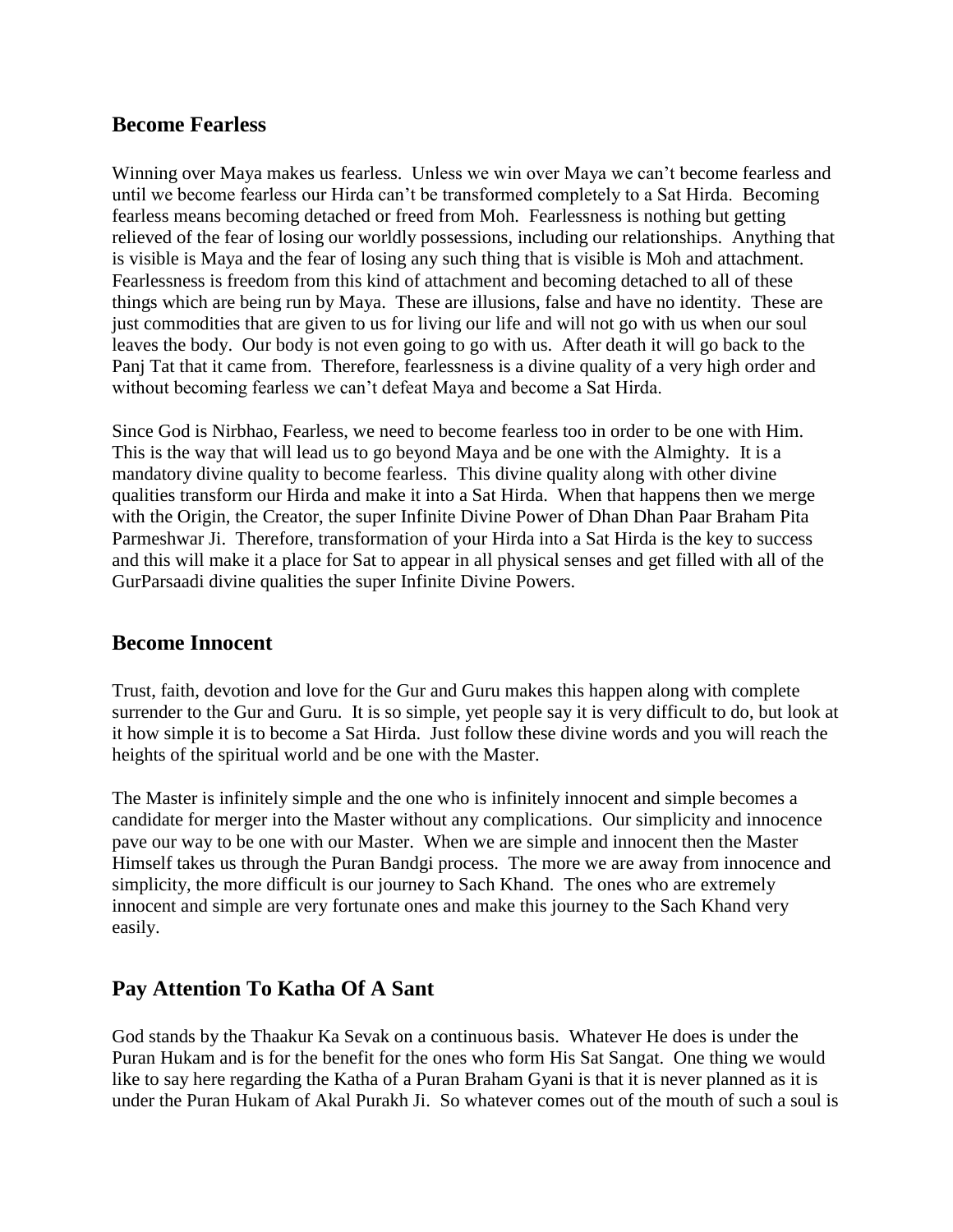what is needed by the Sat Sangat sitting in His presence. Only those words will be delivered by Him which are needed to be learned and acted upon by the present Sat Sangat Ji. Therefore, whenever you go to such a Sat Sangat of a Puran Sant Puran Braham Gyani please pay attention to what He is saying and follow His words, this will do wonders fo your spiritual life.

## <span id="page-34-0"></span>**Do Simran In The Sangat Of A Sant**

Doing Naam Simran whilst sitting in the Sat Sangat of a Puran Sant our Simran is counted in the Dargah. So when we are sitting in the Sat Sangat of a Puran Sant then in addition to listening to His divine words, because those words are for us as well to follow, we should also concentrate on Naam Simran and realize the benefit of sitting in the Dargah.

# <span id="page-34-1"></span>**Get A Glimpse Of God's Love**

The love between God and the Bhagat is infinite and is beyond description. This can only be experienced and not described. It is very simple to get a glimpse of this divine love. Just surrender completely at the Charans of a Sat Hirda and start to experience this divine love. This happens the moment our Hirda goes in to complete surrender mode. From this point onward our spiritual journey goes on a fast track and we have such spiritual experiences that we are not even be able to describe. The spiritual realizations can't be described in words, these divine achievements can only be personally experienced.

# <span id="page-34-2"></span>**Share Your Spiritual Experiences**

There is an incorrect belief in the minds of many people that by sharing their spiritual experiences with others they will lose their spiritual progress. It is true that we need to stay in utmost humbleness and humility, but there is no way that we will lose our spirituality by sharing our spiritual experiences with other people. However, we should not be boasting about our spiritual experiences and we should stay away from ego. However, by remaining in utmost humility and humbleness we can share our spiritual experiences in order to motivate others to get united with Naam and dedicate themselves with complete surrender to the Gur and Guru. This piece of divine wisdom shows that this is an incorrect belief and only an illusion and there is no truth in it.

# <span id="page-34-3"></span>**Are You An Amrit Dhari?**

Many people who take Khande Batta Ki Pahul from the Panj Pyare go into a state of ego instead of going into humbleness. They think that they have become superior because they have become so called Amrit Dhari without knowing the real divine of being an Amrit Dhari.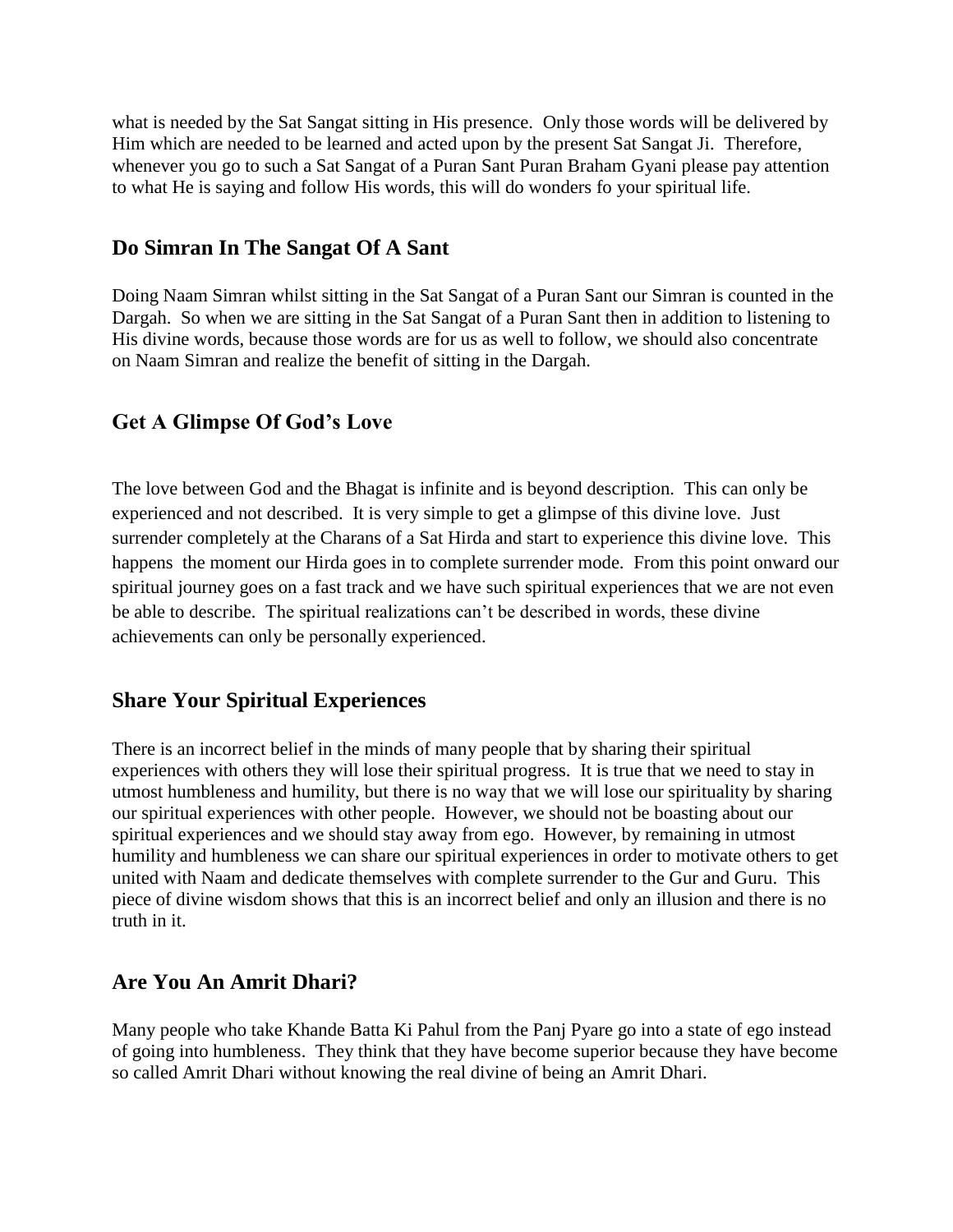In the real divine sense the Amrit Dhari is the one who has become a Sat Hirda and has reached the Puran Braham Gyan Stage, Puran Tat Gyan stage and has been blessed with the Param Padvi. A Puran Braham Gyani is an Amrit Dhari. A Puran Sant is an Amrit Dhari. A SatGur is an Amrit Dhari. Becoming an Amrit Dhari is the last stage of Puran Bandgi. The false sense of becoming an Amrit Dhari just by taking Khande Batta Ki Pahul has plagued the entire community. It is a dangerous illusion.

## <span id="page-35-0"></span>**Don't Judge A Puran Sant**

The Mahima of such souls is beyond description, they can't be judged. Many people make the mistake of judging a Puran Sant and by doing so they create trouble for themselves. Many people become slanderers when they try to judge a Puran Sant and by doing so they invite a lot of trouble. Slandering of a Puran Sant is a heinous Dargahi crime of the highest order and results with all of the punishments described in Astpadi 13. Therefore, please always and forever keep in mind not to judge a Puran Sant and to never ever slander such a soul. In fact, slandering anybody or any part of the creation is bad. By slandering we wash the sins of the one who is being slandered. We basically clean the dirt of the one who is being slandered with our tongue.

## <span id="page-35-1"></span>**Assess How Much You Have Surrendered**

Such a Puran Purakh has been called Sarabh Thok Ka Daata. This is the living God on Earth who has Infinite Divine Powers, who owns all of the eternal treasures and who becomes capable of giving us Jivan Mukti. The only thing is that we have to go into is complete surrender at His Charans. So please look at yourself and make a judgment as to where you stand as of now and work towards making this life meet its objective of achieving Jivan Mukti by achieving the GurParsaad.

# <span id="page-35-2"></span>**Becoming A Sikh Of Guru Granth Sahib Ji**

Please keep note this very important Divine Truth, that just by doing Matha Tekna to Shri Guru Granth Sahib Ji you are not automatically accepted as a true disciple and you are not authorized to call it your Guru. In the real divine sense, Shri Guru Granth Sahib Ji will only become your Guru when and if you follow GurBani in your daily life by living according to the GurMat within it. Nothing less then that will make you a true disciple of the Guru. Doing GurBani in your daily life will make you a true disciple and not just by doing Matha Tekna or reading or listening to GurBani. Becoming GurBani by doing GurBani is the key to success and this is the only way to respect Shri Guru Granth Sahib as the Guru.

# <span id="page-35-3"></span>**Stop Preaching Until You Are Authorised To Do So**

According to GurBani, only the ones who reach the Puran Awastha in the Puran Bandgi stage and are blessed by Dhan Dhan Paar Braham Pita Parmeshwar Ji to preach to the Sangat are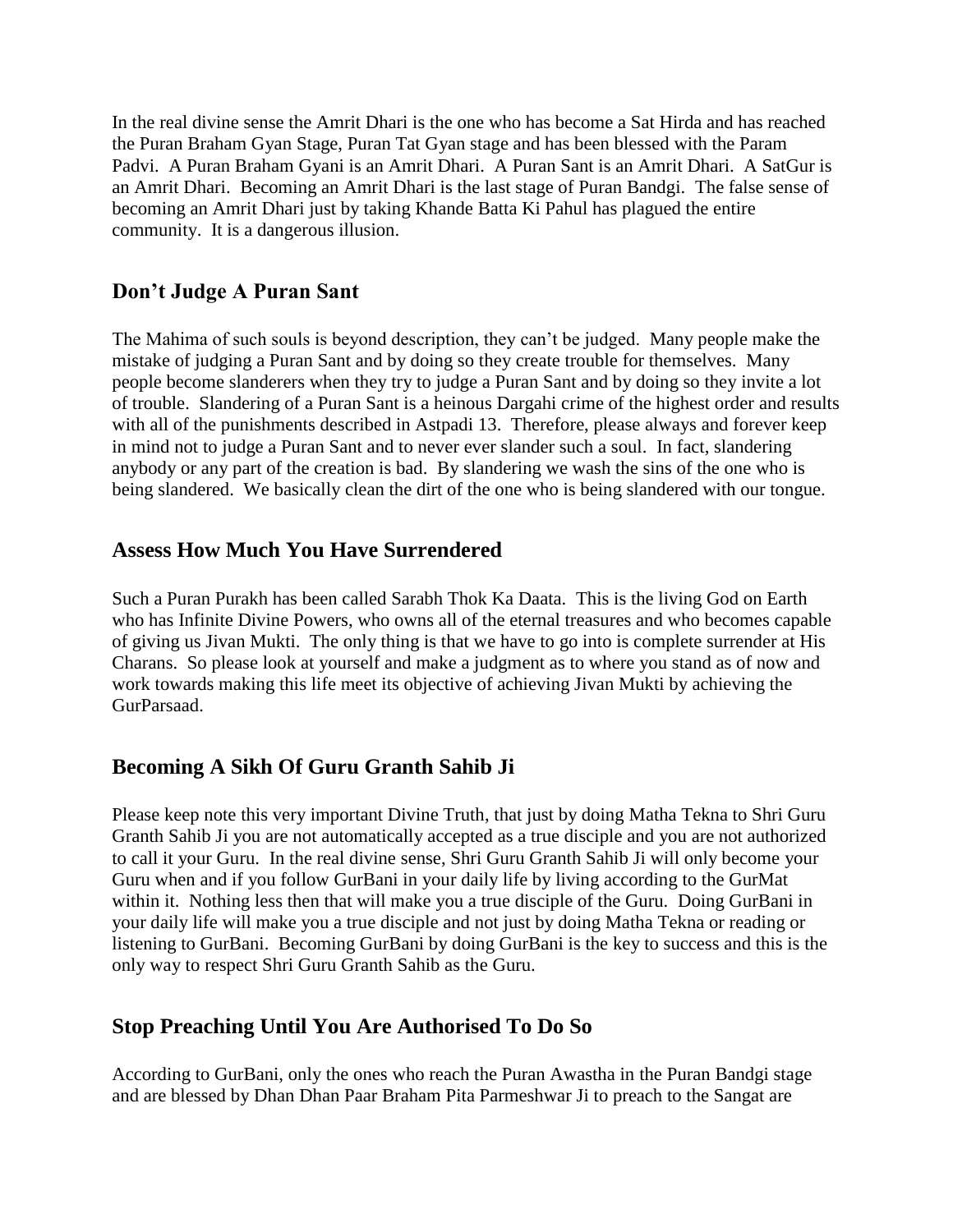authorized to preach and not anybody else. The ones who become preachers without reaching the Puran Awastha are Dargahi criminals and don't do any good to anybody, but put the innocent Sangat in these kinds of illusions by their false preaching practices.

# <span id="page-36-0"></span>**Ignore The Common Preachers and Just follow Gurbani**

God needs a Hirda to appear in as He is not born and never dies. The closest the Creator comes into the creation is by appearing in the Hirda that has become Sat. That is why God appears in the Hirda within the physical body of a Puran Sant Puran Braham Gyani, a SatGur, a Puran Khalsa. Please remove the incorrect phrase Dehdhari Guru from your mind and the incorrect preaching that is associated with it to prevent people from seeking out a Sant. Deh is never the Guru, but the Sat in the Hirda is the Guru.

SatGur Pancham Patshah Ji is very kindly giving us the divine wisdom to follow these souls. The Sangat of such souls is called Sat Sangat. In their Sat Sangat we become a Sat Roop. Our Hirda becomes a Sat Hirda. Our Hirda becomes a Sant Hirda. Following these souls means complete surrender with Tunn, Munn and Dhann at their Charans with complete trust, faith, devotion and love. By doing so, we pave a path for our self to Jivan Mukti. The ones who do so achieve Jivan Mukti. Therefore, please open up the closed minds and use your common sense to follow the Shabad Guru and not just what is being preached by those who are not even authorized by God. Just do what GurBani is telling you to do and realize the unimaginable benefits. Just do it and see what happens inside you. We promise you that when you do GurBani in your daily life you will for sure become whatever GurBani says. To be more explicit you will become the Mahima of Akal Purakh.

# <span id="page-36-1"></span>**Watching 5 Thieves And Desires**

Dhan Dhan SatGur Sachey Patshah Ji, Shri Guru Arjun Dev Ji Maharaj, is very kindly continuing to giving us these divine and priceless jewels of Puran Braham Gyan about the Mahima of Naam, Mahima of Puran Bandgi, Mahima of a Sant and above all the Mahima of Dhan Dhan Paar Braham Pita Parmeshwar Ji.

Any divine wisdom that comes from a SatGur is Puran Braham Gyan. Any divine wisdom that comes from a Puran Sant is the Puran Braham Gyan. Any divine words that come from a Puran Braham Gyani is Puran Braham Gyan. Any divine Shabads that are recited by a Puran Khalsa are Puran Braham Gyan. These divine words are the word of God. These words are GurParsaad, are Sat and will come true when followed with Sachee Shardha, Sachee Preet and Sacha Vishvaas. This is a Divine Truth, so when we follow these divine words and do whatever they tell us to do then the rewards are unimaginable.

SatGuru Ji is telling us the Mahima of Naam Dhann and of collecting Naam Dhann, which is the real divine treasure. This is the only divine treasure that goes with us when we leave this physical body or when our physical body's death comes. The collection of Naam Dhann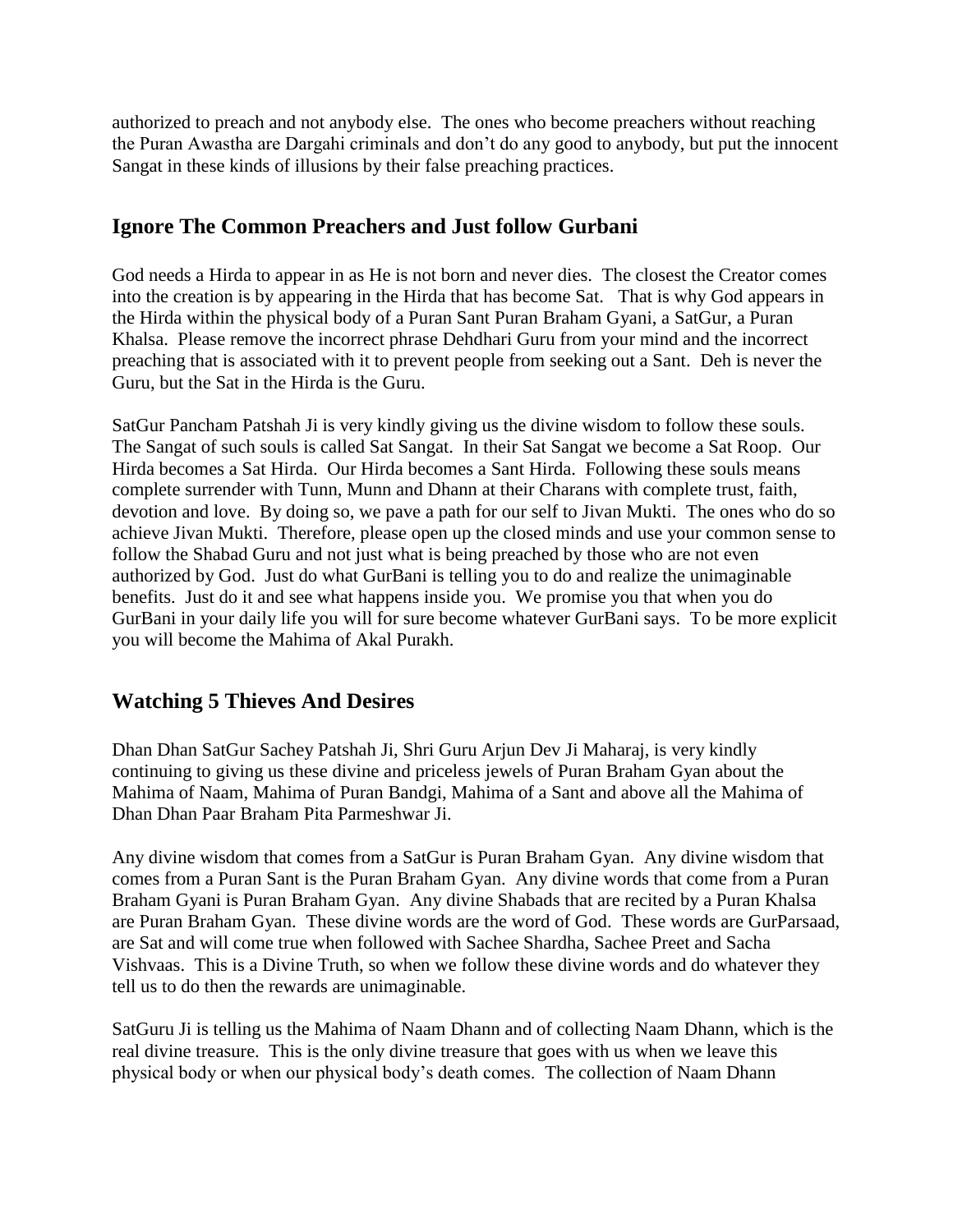diminishes all of our sins. Our Hirda is washed with this Amrit of Naam Dhann and our mind is cleansed of our mental sicknesses.

These mental sicknesses are chronic in nature and have been responsible for making our mind and Hirda full of the scum of Maya's Rajo and Tamo aspects. An ordinary person is drenched in this scum. This scum is like quick sand as it doesn't let him come out, but keeps pulling him under the more he tries to escape. These chronic sicknesses are the Panj Doots and desires.

The Panj Doots and desires govern the life of an ordinary person. An ordinary person is so weak minded that he lets his mind operate under the influence of these rulers. Yes, the Panj Doots and desires rule over you and you do whatever they tell you. In this way they are your real Gurus. Following the Panj Doots and desires is like drinking the poison of Maya. That is why, due to constant drinking of these poisons of Maya, your mind and Hirda have become chronically sick.

Many people think that Maya is just money. This is a dangerous illusion as Maya is not money, but the desire for money is. There are three aspects of Maya. The first one is Tamo and includes Kaam, Krodh, Lobh, Moh and Ahankaar. The second one is Rajo and includes Asa, Trishna, Mansha – desires. The third one is Sato. This is connected with Sat Karams such as Daya, Dharam, Santokh and Sanjam.

If you watch your daily deeds and analyze them in light of this divine wisdom, you will find that all of your deeds fall under these aspects of Maya. Many people wonder how their deeds are influenced by Maya. Let us look at it more closely. Starting with Kaam. When you see an attractive person and your mind develops a lustful thought, then this means that your mind has been overpowered by the Doot of Kaam. Regardless of if you actually put that lustful thought into action or not, your mind does get effected by that thought. This lustful thought is considered as a sin in Divinity. A sin committed by your mind. But, if you then physically indulge in the lustful act then that is a sin committed with your mind and with all of your five senses and your body. This is defined as a criminal act, an Asat Karam, both on the part of your mind and your body. It is recorded as a sin in your account and becomes the basis for your future destiny. Continued lustful behavior like this makes you a slave of the Doot of Kaam and forces you to repeat your lustful behavior on a daily basis resulting in a mental disorder leading to a chronic condition of your mind which makes you a habitual offender.

Let us consider the Doot of Krodh. Most of you suffer from this mental sickness. Just watch your daily deeds and see how many times in a day you become angry or lose your temper. Many times your behavior shows anger hence you are being attacked by this Doot of Krodh. Continued behavior with anger on a daily basis makes you a habitual offender and over a period of time you do become a slave of the Doot of Krodh. This again becomes a chronic mental sickness with the passage of time.

Lobh means greed and any deeds performed under the influence of greed are also called Asat Karams. When you watch your daily deeds and conduct a self evaluation you are able to figure out how many times during a day your behavior was controlled by this Doot of Lobh. Collection of money or worldly possessions beyond your needs is called Lobh. This kind of behavior is a constant thing in your daily lives. You consistently and constantly keep on working to collect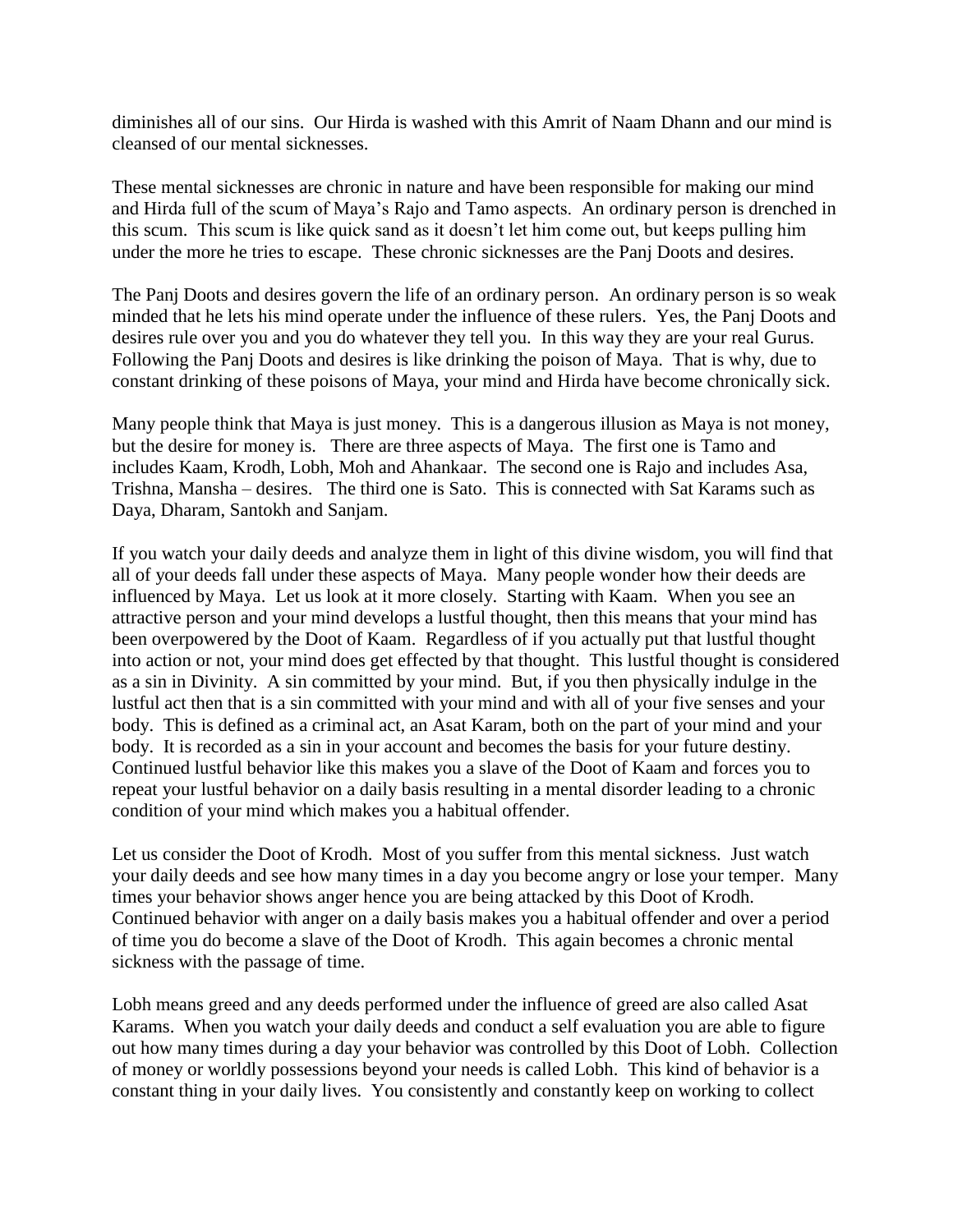money and worldly things thinking that you need them in future, without really even knowing what will happen in future. Many of you justify it by saying, "we are doing it for the children." This collection of money and worldly possessions and property is carried out by fair or foul means and reflects a greedy behavior. A life spent in this struggle and constant manipulations definitely make you a slave of this Doot and leads to this chronic mental sickness which we call Lobh.

The next more powerful Doot is Moh. This means attachment with relationships, money, worldly possessions and properties. Attachment is due to the fear of losing these relationships, properties and possessions. If you look deep within and ask, "am I suffering from the fear of losing?" You find that yes, I am constantly living in the fear of losing something or the other. This fear of losing is called attachment or Moh. This constant fear of losing makes you mentally sick. This is another chronic condition and you become a slave of the Doot of Moh.

The next Doot is the most dangerous one, Ahankaar. This means ego, which is also called Haumai in GurBani. The Doots of Krodh and Ahankaar complement each other. Whenever ego gets hurt you become angry, or whenever you are angry your ego is being hurt. This ego physically means "me, my and mine" which leads you to believe that you are just a physical body and not a soul. Your belief is that everything that happens to you, your family and around you is due to you. Therefore, whenever somebody goes against your thinking, doing or desires, your ego is hurt and you retaliate with anger.

If you watch your daily life closely you will find that your ego gets hurt on a very frequent basis. This repeated hurt to your ego makes it even more egotistic and you indulge in other silly behaviors to prove your view points. This consistent and continued egoistical behavior makes you a slave of the Doot of Ahankaar which leads to this chronic condition which makes you mentally sick with ego.

In this way, all of the Panj Doots rule your mind and your physical senses on a constant and consistent basis. They make you really mentally sick as you are continuously working under their directions. Therefore, these Panj Doots become your Gurus.

If you also look at desires, you will find that you are always surrounded by a never ending stream of desires and you constantly keep on working to meet your desires by fair or foul means. Basically, your mind is burning in the fire or desires, a continuous stream of desires. When one desire is fulfilled then you feel happy, but this happiness is short lived as more desires are born and when one is not fulfilled then you are disappointed. A continued stream of disappointments leads your mind into depression and this depression becomes a chronic disease for you. These Rajo and Tamo aspects of Maya are called the "Bikhi-aa saglee," the poison that you drink every day and on a constant basis and by doing so you are filled with this poison and absorbed in this poison. This poisonous behavior carves your future destiny accordingly.

When the soul leaves the body then it carries the weight of these poisonous deeds and you continue to carry this poison for an indefinite period of time, until you are blessed with the GurParsaad of Naam, Naam Simran, Naam Ki Kamai, Puran Bandgi and Seva.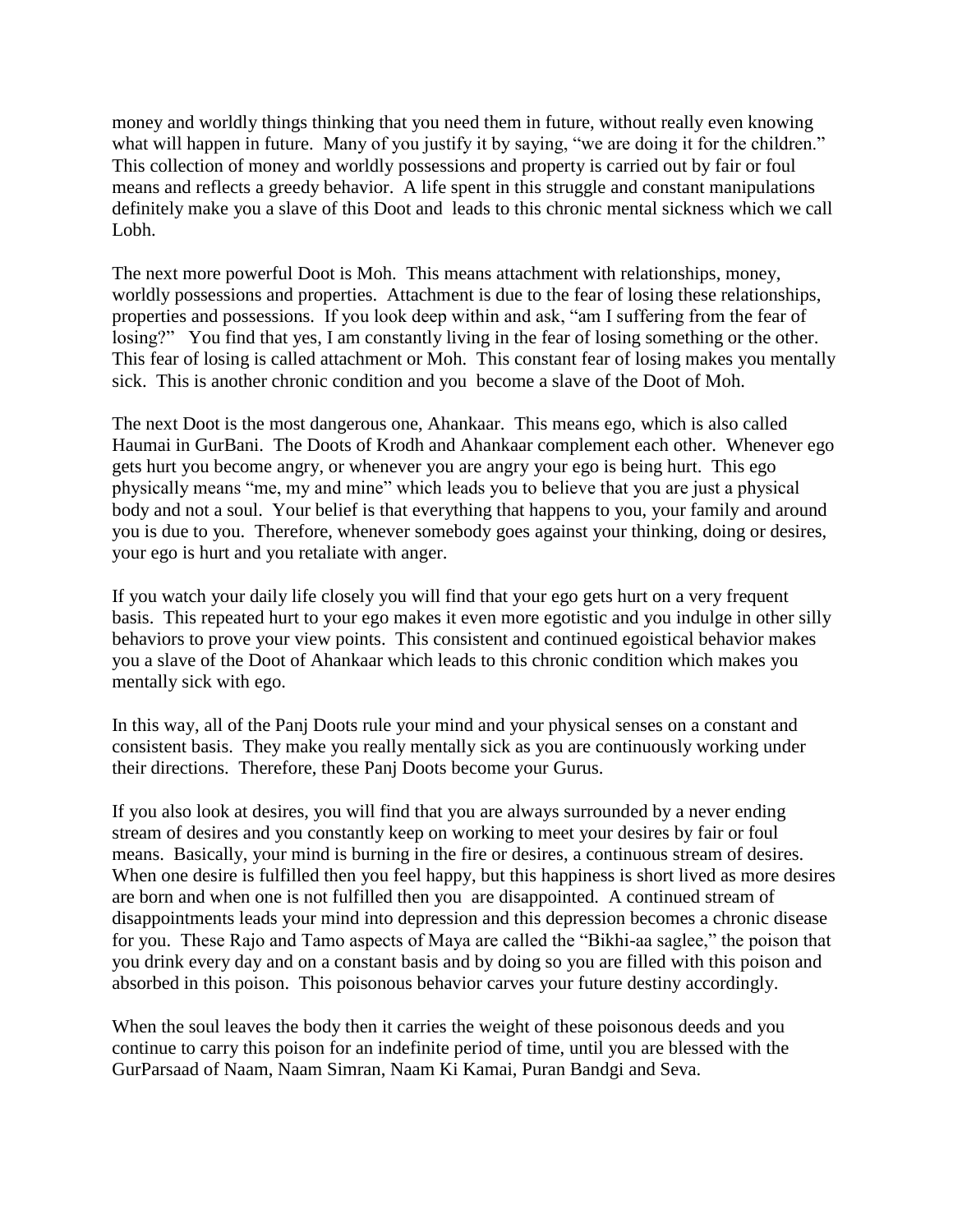How do you achieve this GurParsaad? This GurParsaad is achieved by focusing on the third aspect of Maya and that is Sato. When you do so then you start to neutralize the effect of your Asat Karams and start collecting Sat Karams. When your Sat Karams reach a level where they out weigh the Asat Karams then a time comes when you are blessed with the GurParsaad of Naam, Naam Simran, Naam Ki Kamai, Puran Bandgi and Seva.

The collection of Sat Karams is accelerated when you start watching your daily deeds and start to eliminate the Asat Karams performed under the Rajo and Tamo aspects of Maya. Therefore, Sat Karams lead your way to the GurParsaad of Amrit. However, leaving yourself at the mercy of the Rajo and Tamo aspects keeps you drinking the dangerous poison of Kaam, Krodh, Lobh, Moh, Ahankaar and keeps you burning in the fire of desires.

The Amrit will cure you from these chronic mental sicknesses. It will take out all of the poison and fill your mind and Hirda with Infinite Divine Power. It will lead you to making your soul weightless and hence, achieve Jivan Mukti. Whereas drinking the poison of Rajo and Sato aspects and living a life as a slave of the Panj Doots will keep you doing the same behavior until the time you start focusing on the Sato aspect of Maya. Therefore, leaving the slavery of Rajo and Sato aspects and focusing on Sato deeds will pave your way to the GurParsaad and that is what you are being told to do in this divine Shabad.

# <span id="page-39-0"></span>**The Way To Get Out Of Recognition**

An ordinary person is always looking for happiness under the illusion that his worldly achievements will bring him happiness. In this pursuit he keeps on working day and night to achieve recognition as well as happiness. These deeds may be doing good to others, helping others, or serving the society or the humanity in general. And by doing so every one keeps on finding happiness in their daily life in whatever we do. They constantly keep on trying to win praise among society, family and friends. All such deeds that they perform in daily life for winning praise and recognition amongst other people, are performed due to ego. If the get recognition and praise then they feel good and happy, but when that doesn't happen they get angry and disappointed. They get angry and disappointed because ego is hurt. All this is done to satisfy their ego and how can satisfaction of ego bring happiness to them? The happiness they feel is short lived and after that again the same story begins. Therefore, if we are looking for an everlasting divine happiness and divine respect then there is only one way and that is to dedicate our self to the Sat Charans of a Puran Sant and pray for the GurParsaad of Naam, Naam Simran, Naam Ki Kamai, Puran Bandgi and Seva. When we completely surrender our self at the Sat Charans of a Puran Sant then there is no way that we will not be blessed with the GurParsaad. Our trust, faith, devotion and love will reward us this eternal divine peace and happiness.

# <span id="page-39-1"></span>**Make Friends With Your Mind**

Make friends with the mind. By making friends with the mind we are able to stop it from thinking negatively which then allows us to focus on devotion and Bandgi. As long as our mind is involved in negative thinking it is not doing us any good. When our mind becomes our friend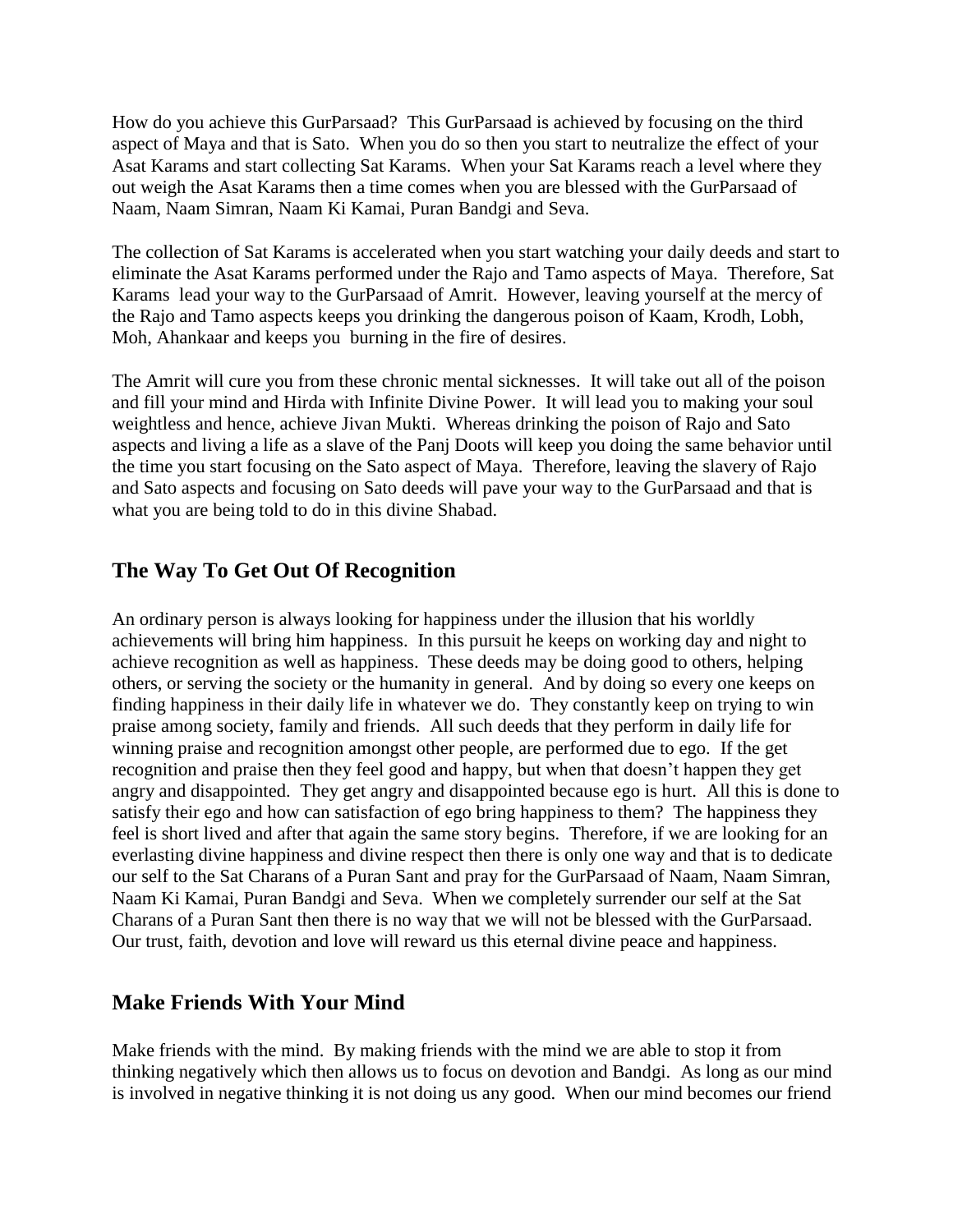then it will start listening to us as a soul and we become able to focus more and more on Bandgi. As long as our mind is indulging in negative thinking and wrong doings it is our enemy as its actions are hurting us. As we don't want our mind to be our enemy, friendship with our mind is a good deal, it will benefit us tremendously.

When our mind goes into devotion and Bandgi then it is basically, replaced by Naam and divine Jyot and so it is purified completely. The same purification process works for all of our senses and Hirda. Slowly the entire body is corrected by Amrit and becomes a Kanchan Dehi.

# <span id="page-40-0"></span>**Beating Haumai**

Haumai makes you believe that you do everything yourself and there is no Karta Purakh. Basically, Haumai is responsible for your separation from the Almighty. Haumai is responsible for keeping us reincarnating through the cycle of death and birth.

The most important divine power and divine quality that will kill your Haumai is humility and humbleness and your trust that:-

- everything that happens or is done is in Hukam or according to the will of God,
- there is only one Doer,
- · everything is done by the Infinite Divine Power, and
- this Infinite Divine Power is the Creator and operator of every creation.
- Our Hirda will be filled with humbleness and humility by:-
- doing Dandauth to the Guru and the Sangat,
- by dusting the shoes of Sangat and applying this dust to our forehead,
- by considering our self as the lowest of the low,
- by calling our self, "Neechan key att neech" lowest of the low,

· by calling our self a Loon Harami, (traitor – God has given us everything and we turn our backs to Him – we have tasted his salt but deny Him.),

by considering everything above us.

· · · · · · · · · ·

Becoming Sagal Ki Reena means becoming the Charan Dhool of the entire creation. It is the key to fill our Hirda with this divine power of humility and humbleness. Focusing on the Mahima of Akal Purakh will kill our Haumai. The highest level of Mahima of Akal Purakh is in doing His Naam Simran. Therefore, please dedicate to this highest service of Akal Purakh and focus all of your energies on Naam Simran. This paves our way to kill your Haumai and fill your Hirda with the divine power of humility and humbleness and makes you Sagal Ki Reena – Charan Dhool of the entire creation. Include this in your daily Ardas to God, "Please make me Sagal Ki Reena. Please make me the Charan Dhool of the entire creation. Please make me the slave of the entire creation. Please make me the slave of even Bishta Kaa Kiraa." This prayer will clean our Hirda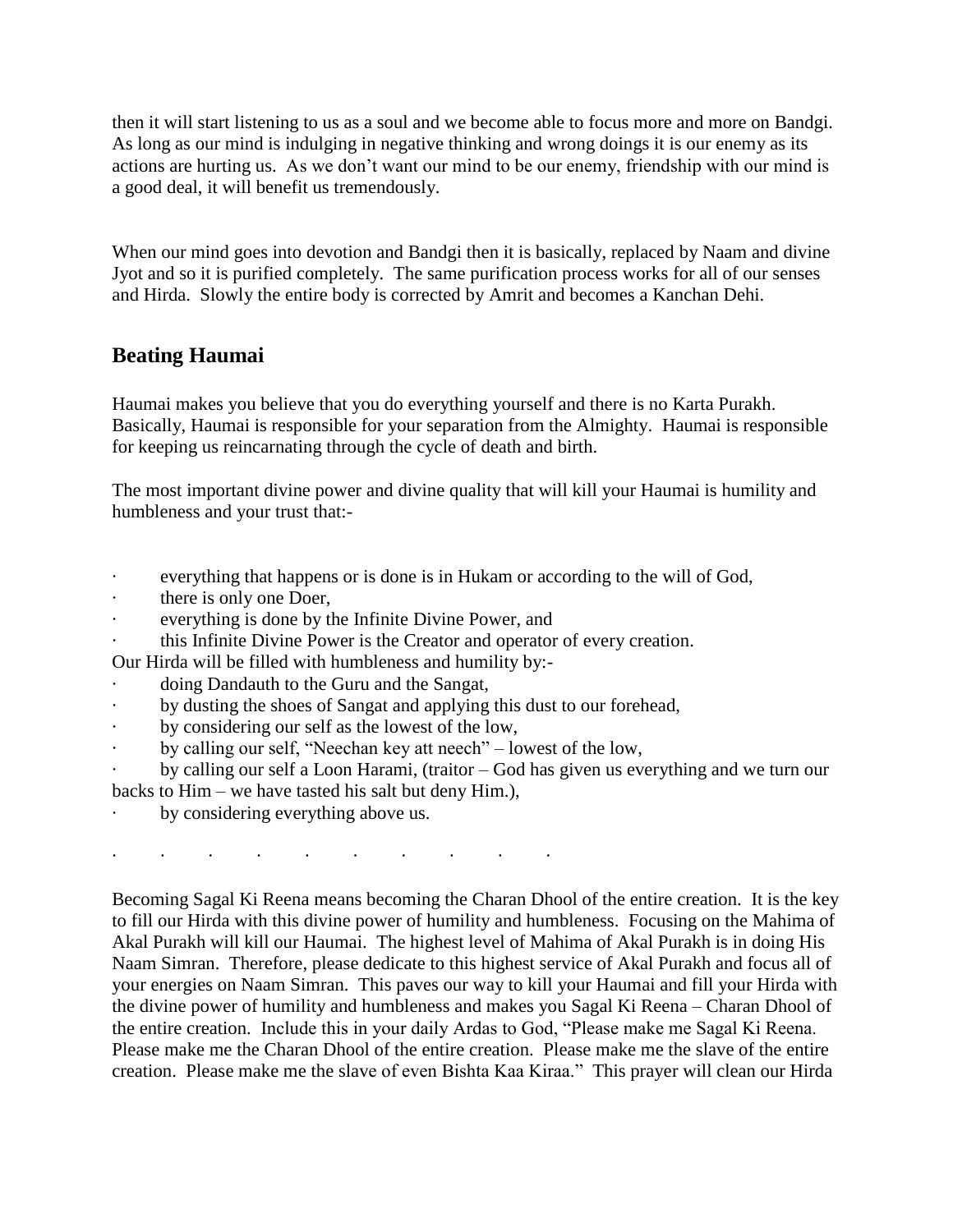and head. This prayer will fill them with humility and humbleness and we are saved from drinking this poison of Haumai on a daily basis.

## <span id="page-41-0"></span>**Become A Beggar**

Becoming a beggar at the Sat Charans of a Sadhu is the key to achieving GurParsaad. Sat Charans of a Sadhu are the source of Amrit. That is why surrendering at the Sat Charans of a Sadhu cleanses our mind and Hirda and makes it eligible for retaining the Amrit. Filling our mind and Hirda with utmost humility and humbleness and becoming a Bhikhari (beggar) at the Sat Charans of a Sadhu brings Amrit inside us. Whenever we get a chance to do so, please kiss the feet of a Puran Sant. Clean His Charans with our beard or hair. Take the dust of His shoes and put it on our forehead. Take a bath with the dust of His feet mixed in the water.

It is a Divine Truth that the Sat Charans of a Sadhu have infinite Parkash and by dedicating our self at His Sat Charans brings Gareebi into our Hirda. This humility and humbleness brings Amrit inside us even without doing anything else. Humbleness and humility enhance our innocence and this innocence wins us the Amrit and our mind goes into instantaneous Naam Simran – Ajapa Jaap.

Wherever there is a Puran Sant sitting, take it for granted that that place is no less than the Dargah and there is a continuous shower of Amrit available under His Chattar. Our trust, devotion and love for a Sadhu brings us GurParsaad and fills our Hirda with Amrit and the divine qualities.

# <span id="page-41-1"></span>**Pray At The Feet Of The Sadhu**

Praying at the Sat Charans of a Sadhu brings us the GurParsaad of Naam, Naam Simran, Naam Ki Kamai, Puran Bandgi and Seva and paves our way to Sach Khand. When our trust, devotion and love cross the fine line and our Hirda goes into Bairaag then we achieve GurParsaad. When we go into Naam Simran with GurParsaad then our Hirda begins to transform. Depending upon our level of dedication and surrender, our Hirda fills up with the divine qualities of a Suhaagan and we become a Suhaagan.

# <span id="page-41-2"></span>**Receive GurParsaad And Go To Puran Awastha**

The ones who achieve GurParsaad and focus on Naam Simran and Naam Ki Kamai achieve Puran Awastha (Supreme Status). Param Padvi is the Puran Awastha (State of Perfection). Puran Awastha is also called Atal Awastha (Totlly Stable State). The ones who lose the GurParsaad do so because their trust is there only as long as it is not shaken by any doubts, illusions or delusions. As soon as they allow their trust to be shaken, it means there is no trust and that is the reason for them falling back. But, when we reach the Puran Awastha then our trust is Puran too and will never be shaken no matter what happens around us. This trust allows us to cross all limits and become infinite. Our infinite trust makes us a winner. This trust is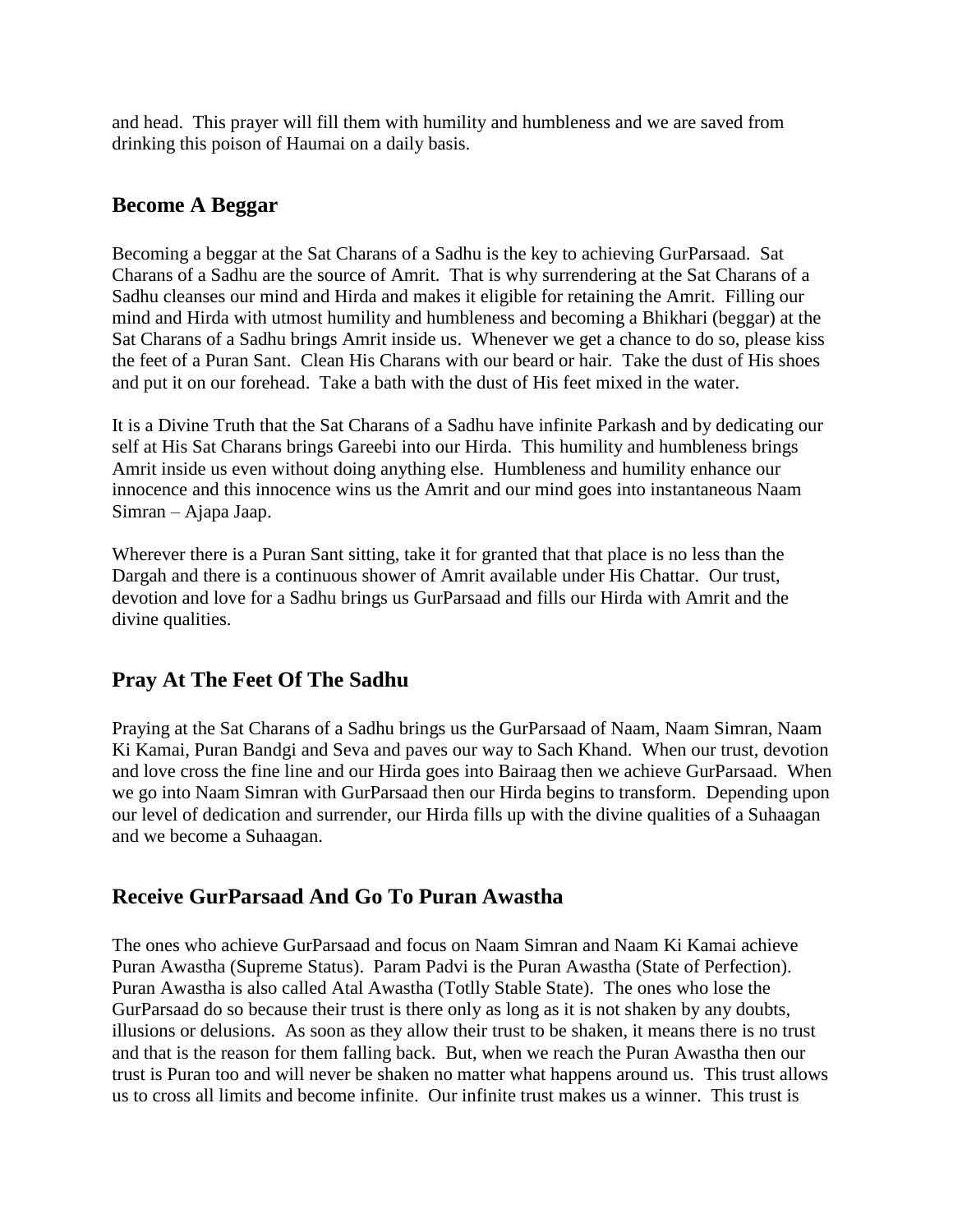Bandgi. Devotion is Bandgi and love is Bandgi. As long as our trust, devotion and love for the Guru is there we are progressing in Bandgi, as soon as our trust is shaken, our devotion and love will also be shaken and blocks our progress in Bandgi. So please be careful and never let your trust in your Guru be shaken. Just keep on enhancing it until it reaches that level when you are blessed with Puran Tat Gyan. Once you reach that level in your Bandgi then you can never fall back. That is called Atal Awastha. Our trust for our Guru is Atal, our devotion for Guru is Atal, our love for Guru is Atal.

## <span id="page-42-0"></span>**Feel The Thirst And Follow The Inner Hukam To Gain GurParsaad**

When we go into the Sat Sangat of a Puran Purakh we feel the spiritual thirst. We feel the divine thirst to meet God, the divine thirst to see God, the divine thirst to realize God completely and to become one with Him. This divine thirst is called Chaao, the divine excitement that we feel within our self. When this Chaao is felt by us then we feel like dedicating our self at the Charan Sharan of the Puran Purakh. We feel like giving up everything at the Charans of this Puran Purakh. We feel like giving our Tunn, Munn and Dhann at the Charans of this Puran Purakh. All of these are divine signs that now we are ready for GurParsaad. Then our trust, devotion and love for this Puran Purakh awakens within us. When this divine feeling comes inside us then seize that moment and act upon that feeling. If we do so then we are blessed with GurParsaad. We should take full and complete advantage of this Chaao and do what our inside is telling us to do. That is our inner Hukam.

Our inner Hukam is the Hukam which our inner Jyot is telling us to do. We are being offered an opportunity to board the divine boat to Eternity and we should not miss this divine boat. The Guru is the divine boat to the Dargah, and the ones who board this divine boat are ferried across to the Dargah. The ones who miss this boat are left back to wander in the wilderness of Maya. The ones who board this divine boat are blessed with GurParsaad. This divine boat is GurParsaad, this divine boat is the Chattar of a Puran Purakh, which will save us from every attack of Maya during our Bandgi process and will take us all of the way through to the Puran Awastha.

# <span id="page-42-1"></span>**Believe In GurBani 100%**

Bharams give birth to negative questions in your mind. Questions about the validity of GurMat and the Gur and Guru. Living in Bharams means the mind starts to question what your Puran Sant is telling you to do. The mind questions the divine words of your Puran Sant Puran Braham Gyani. All of these negative thoughts lead you further into the wilderness of Bharams, illusions and delusions until you become completely lost. The lost ones don't believe that GurBani is the Eternal Truth. They question the validity of what is written in GurBani and remain far from the Divine Truth.

However, as soon as our Bharams, illusions and delusions are washed away we come out of duality and all of our questions are answered from within and our mind goes into complete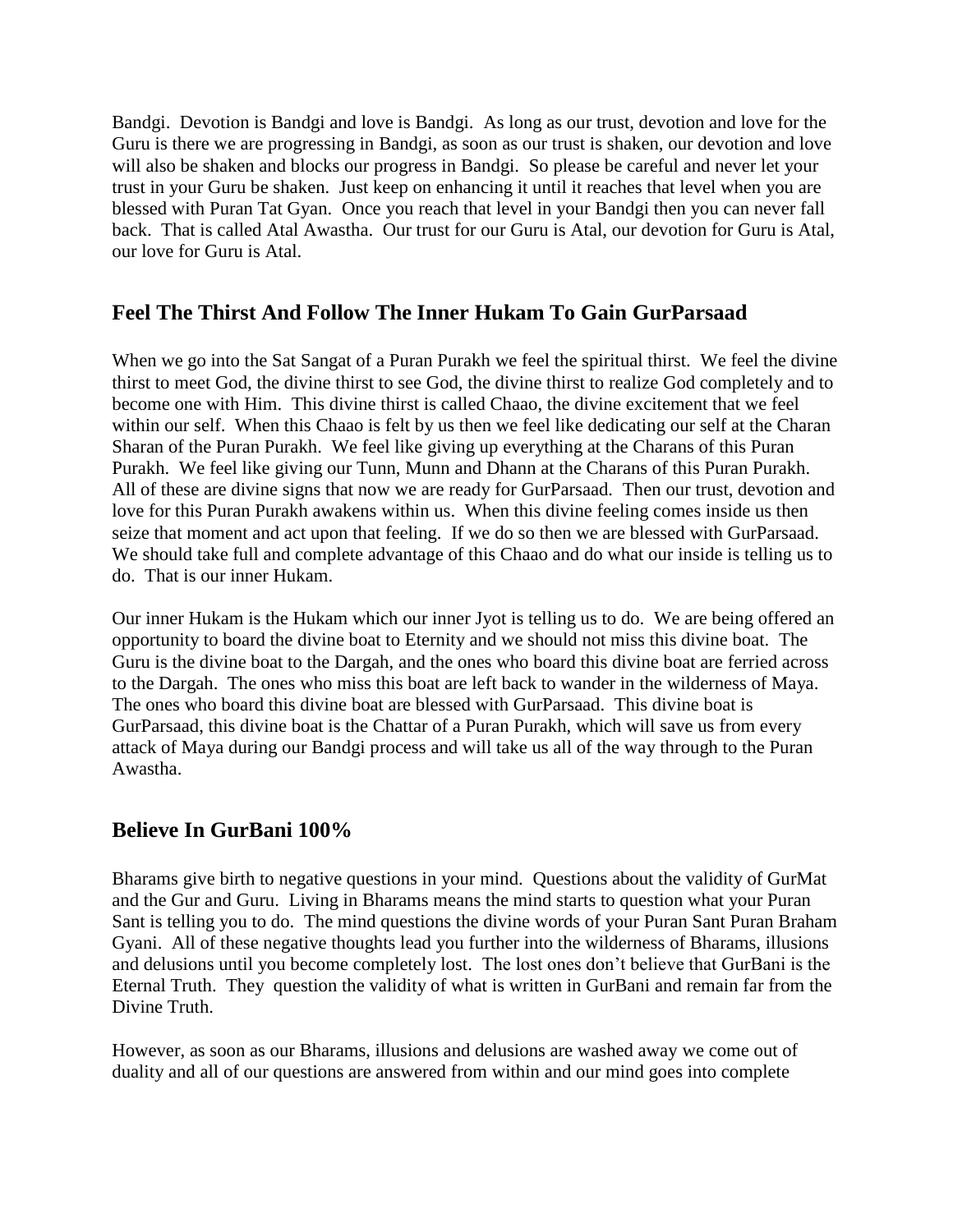peace. The end of Bharams, illusions, delusions and Dubidha is achieved by GurParsaad. With this GurParsaad our own wisdom - MunnMat, Sansarik Mat and DurMat is replaced by GurMat.

# <span id="page-43-0"></span>**Do A Daily Self Assessment**

It doesn't take any complex study to figure out how you are performing in your day to day deeds. Just focus for a few minutes at the end of the day on what you did. What was positive and what was negative. Keep in mind that all of your deeds are being watched and are graded by the divine power within yourself. This kind of daily analysis will give you the opportunity to relfect upon your deeds and allow you to focus more and more on truthful deeds. You can at least be truthful with yourself and do a truthful analysis of your own deeds. You don't need to tell anybody else if you don't want to. However, accepting your misdeeds at the Charan Sharan of a Puran Purakh and His Sat Sangat will do wonders for your Hirda. Your Hirda will be cleansed instantaneously. It does require a lot of courage to do so, but if you do this then the rewards will be unbelievable. Just do it and enjoy the divine blessings.

However, the reality is that very few come forward to do so. This is nothing but ego. Your ego wont let you accept your misdeeds at the Charan Sharan of a Puran Purakh and His Sat Sangat. However, these are the practical things that GurBani tells us to do, which admitedly are very hard to do, but if done then they do bring instantaneous rewards in terms of spiritual cleansing. Since it is only a few rare souls that do so that is why GurBani says that there is only one in tens of millions who will be able to achieve the GurParsaad and become one with Almighty.

# <span id="page-43-1"></span>**Seeing The Light**

Surrendering completely with Tunn, Munn and Dhann at the Sat Charans of a Sadh ignites the Jyot inside us. Our birth in the human life is due to this Jyot, which is inside us. In a normal person this Jyot is hidden within and is kept like that due to the influence of Maya – Panj Doots and Trishna. This Jyot comes to the forefront only when we go beyond Maya – then it takes over and appears as Param Jyot Puran Parkash.

Working under the influence of Panj Doots and Trishna your body has become so corrupted that the Jyot doesn't want to appear as per the command of the Infinite Divine Power, the divine laws. For the Jyot to appear in within you, you need to be cleansed and purified.

When we go at the Charan Sharan of a Sadh then we are blessed with GurParsaad and this GurParsaad – which is the Infinite Divine Power cleans us up from inside and purifies us from inside to make a place for this Jyot to appear. Washing the Charans of a Sadh will ignite this Jyot inside us. Drinking the water after washing the Charans of a Sadh will do wonders to our spiritual life. Taking a bath with the Charan Dhool of a Sadh will clean us from inside and will purify our mind, soul, Hirda and body. All of our sins are washed away, all of our bad deeds are pardoned. All of our misdoings are forgiven. All this contributes to the transformation of our mind and Hirda. Our mind and Hirda is then filled with the Puran Parkash.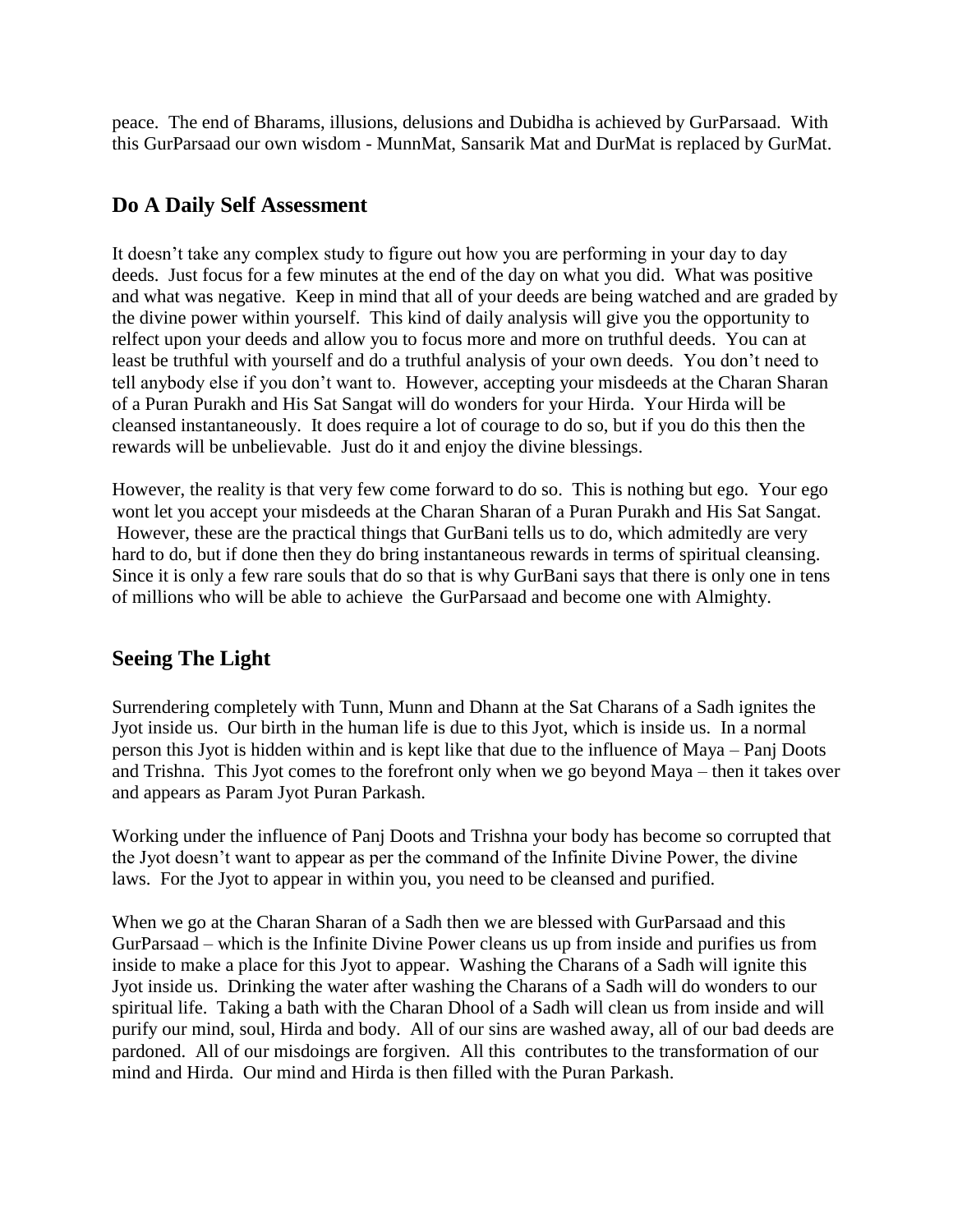Please be sure to understand that when we say Parkash we really physically see this Parkash, it is not just said in GurBani, it happens to us physically and our body is filled with this divine Jyot and Parkash and we can physically see this Divine Light. Therefore, please do what GurBani is telling us to do and enjoy everything that GurBani says will happen to us. All this really happens, it is not any illusion, it is a Divine Truth.

# <span id="page-44-0"></span>**Forgive And Be Forgiven**

Forgiveness is one of His divine qualities. Once we turn our life around towards the Gur and Guru and give up everything at their Sat Charans then all of our misdeeds from this life and all previous lives will be forgiven. All of our sins from this life and all previous lives are forgiven instantaneously. Our spiritual progress is directly proportional to how much we surrender to the Gur and Guru. Forgiveness is one of the Infinite Divine Powers as there is no end to His limits of forgiveness. Basically, He forgives anything and everything that is even beyond our imagination. In fact, He doesn't look at our bad qualities at all - Awgun. All He looks at is how much dedication we have towards the Gur and Guru. How much we have given up at the Charan Sharan of the Gur and Guru and we are rewarded accordingly in terms of our spiritual progress.

In the same way He would like us to fill up our Hirda with this divine quality of forgiveness. He doesn't want us to look at anybody's bad qualities and bad Karni. So if anybody does anything wrong to us, just forgive them. There is no limit to forgiveness. No matter what kind of crime, we should be able to forgive the criminal. We should only be looking at how we can do good to others and not retaliate in the same way if somebody does anything harmful to us. Anybody who does so will have to bear its fruits according to his Karni, but we should not build our destiny by getting involved in negative deeds. Therefore, forgiveness is the best thing to do. In this way we build our good destiny and we avoid generating another bad Karam to be reaped in future. We want to end our Karams and this is how we can do it. So always be forgiving to whatever may happen around you or to you and fill up your Hirda with this divine quality of forgiveness

# <span id="page-44-1"></span>**Beat Haumai**

Aad Purakh means the Primal Being, the One who is the Origin of every creation. The creation is called the creation because of the Creator, Kartar. He is the only Doer, Karta Purakh. Look at this divine quality of being Karta Purakh. The ones who focus on this divine quality are blessed with killing their Haumai. The ones who find it difficult to fight with their ego and Ahankaar, or the ones who have too much Haumai, we request them to focus on "Sat Naam Karta Purakh" Simran. This Simran will kill their Haumai and will fill their Hirda with Gareebi Ves – utmost humility and humbleness.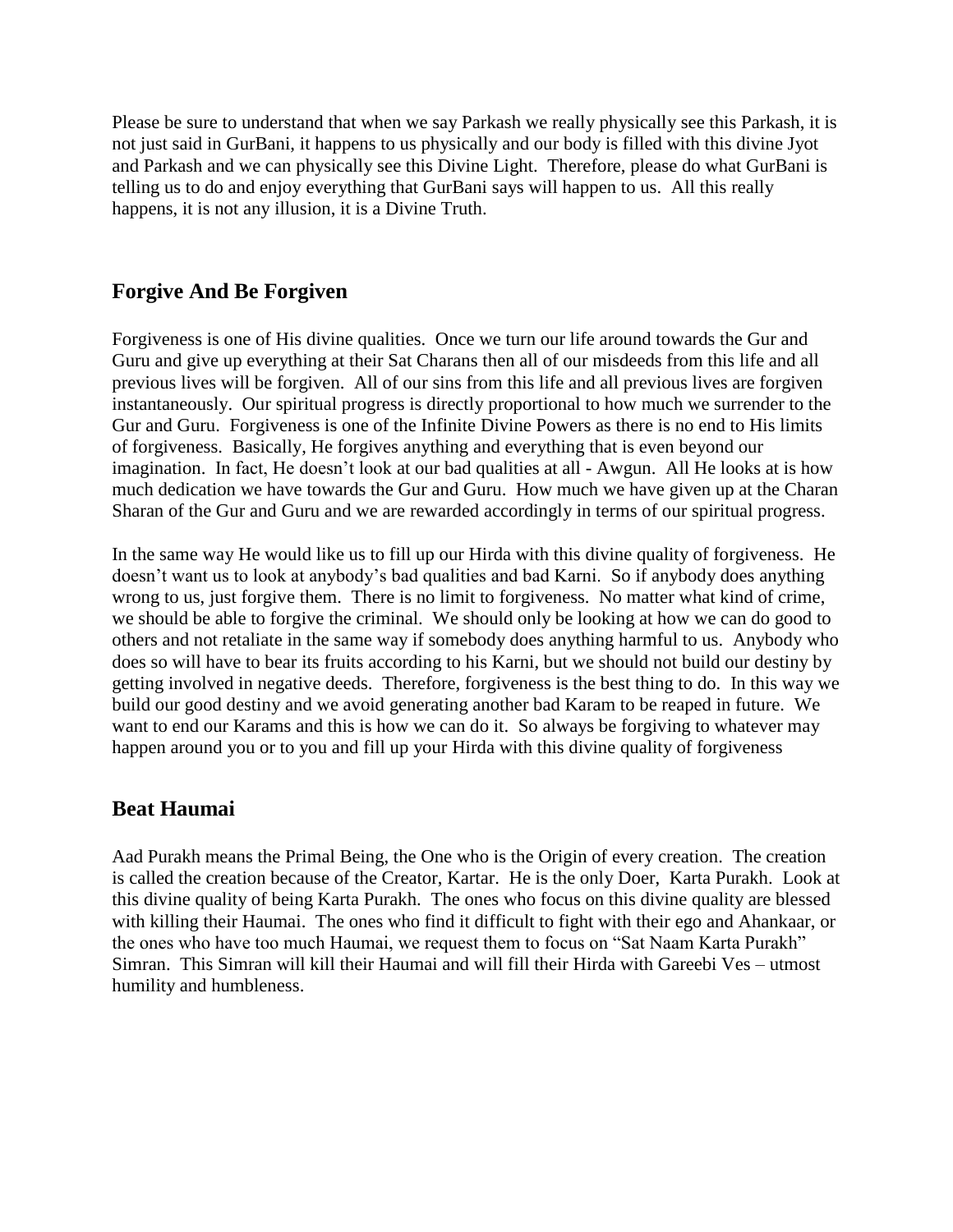## <span id="page-45-0"></span>**Ardas To Become Puneet – Purifed**

To become Puneet, purified, so that God can live in you on a continuous basis, and accept you as His Bhagat, this should be your Ardas at every moment. This Ardas will do wonders for you. This is our divine promise to you:-

"We are ignorant fools, lowest of the low, Loonharami (traitor), Gunehgaar (great offender), Nirguniaar (of no good qualities). We are Maha Pakhandi (great hypocrite), Maha Paapi (great sinner), Maha Kaami (full of lust), Maha Lobhi (full of greed), Maha Mohi (full of attachment), Maha Ahankaari (full of ego) and we have come to Your Charan Sharan (Holy feet shelter) with pressed palms and with Kottan Kot Dandauth (countless prostrations) at Your Pawan Charans (pure holy feet).

We dedicate our Tunn (body), Munn (mind) and Dhann (wealth) at Your Sat Charans (feet of Truth). Please help us. Please show us the right path. Please take us under Your Charan Sharan. Please accept us under Your divine Chattar (aura). Please forgive us for our misdoings and sins. We will follow Your divine words from now onwards and will live the way You want us to live. We will do what You want us to do. Please bless us with Your GurParsaad and accept us as Your Suhaagan (happy wife)."

## <span id="page-45-1"></span>**Can't Concentrate, Cant Sit For Long?**

Many people complain that they are not able to focus on Naam Simran and that they can't sit very long for Naam Simran. The basic reason for their inability to focus on Naam Simran is their lack of dedication, lack of complete surrender, lack of trust, lack of devotion and love for the Guru. Bandgi is very simple and easy - just give up everything at the Charan Sharan of the Guru and Guru will take care of the rest.

We humbly request at the Charans of those who complain about very little or no spiritual progress despite them living a very religious life for a long time, to dedicate themselves at the Charan Sharan of the Guru in a practical way,. Giving Tunn means dedicating yourself to Seva with your physical body such as long sessions of Naam Simran. Giving Munn means literally following the words of the Guru and giving Dhann means giving one tenth of your earnings at the Charans of the Guru. All of this should be backed with trust, devotion and love for the Guru and if you do so then there is no negative power that is powerful enough to stop you from being blessed with the GurParsaad.

# <span id="page-45-2"></span>**Bringing Up Children**

We have been born in this human life with the divine Jyot inside us and this divine Jyot is the Infinite Divine Power. Our body is being run by this Jyot and this Jyot has been placed by God Himself inside our Hirda. When we are born we are free, then, why would we chose to live as a slave of Maya? It is a Divine Truth that when a child is born, all his Bajjar Kapaats are open. All of his Sat Sarovars are enlightened and Dassam Duaar is open. The body of a new born is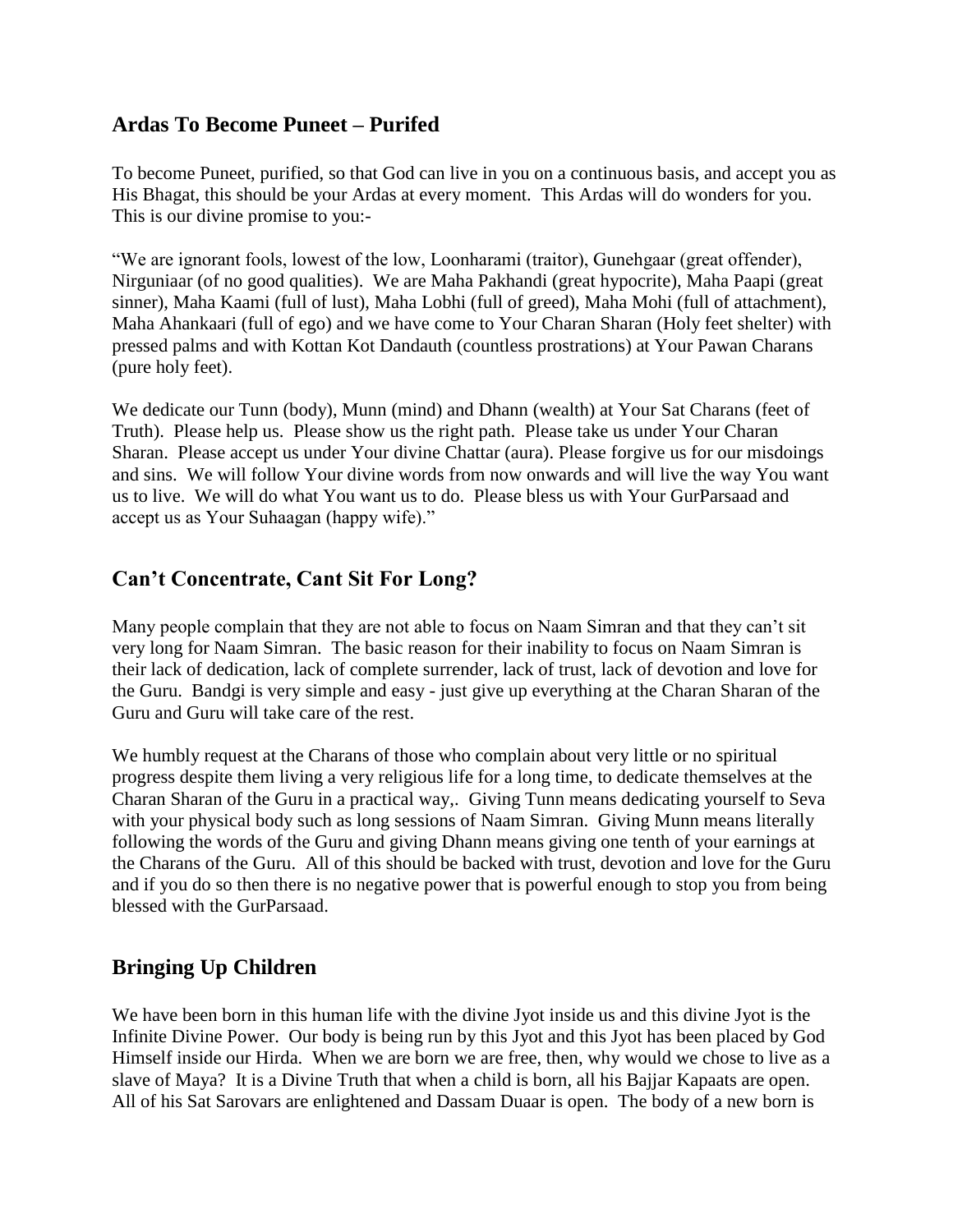filled with Amrit. But, as the child grows, he tastes Maya and starts to like Maya due to the influence of Maya on the family and slowly becomes a slave of Maya himself. If this new born child can be kept away from the influence of Maya then as he grows he will become a Puran Braham Gyani for sure. However, it is practically very difficult to keep a child away from the influence of Maya, but at least parents can themselves focus on Sat Ki Karni so that the child will also engage in Sat Ki Karni and Maya will have minimal effect. As he grows it will be easier for Him to focus on Naam, Naam Simran and Naam Ki Kamai. By playing Kirtan close to a new born and as they grow up focusing them on Naam Simran, Naam Ki Kamai and Bandgi will help them to stay close to God.

# <span id="page-46-0"></span>**Bringing Up Children**

We have been born in this human life with the divine Jyot inside us and this divine Jyot is the Infinite Divine Power. Our body is being run by this Jyot and this Jyot has been placed by God Himself inside our Hirda. When we are born we are free, then, why would we chose to live as a slave of Maya? It is a Divine Truth that when a child is born, all his Bajjar Kapaats are open. All of his Sat Sarovars are enlightened and Dassam Duaar is open. The body of a new born is filled with Amrit. But, as the child grows, he tastes Maya and starts to like Maya due to the influence of Maya on the family and slowly becomes a slave of Maya himself. If this new born child can be kept away from the influence of Maya then as he grows he will become a Puran Braham Gyani for sure. However, it is practically very difficult to keep a child away from the influence of Maya, but at least parents can themselves focus on Sat Ki Karni so that the child will also engage in Sat Ki Karni and Maya will have minimal effect. As he grows it will be easier for Him to focus on Naam, Naam Simran and Naam Ki Kamai. By playing Kirtan close to a new born and as they grow up focusing them on Naam Simran, Naam Ki Kamai and Bandgi will help them to stay close to God.

# <span id="page-46-1"></span>**Stop Doing Fraud**

When this Infinite Divine Power is inside us and is keeping us operating, when this Infinite Divine Power is present everywhere, then who are you deceiving or cheating or being fraudulent with? When you cheat, deceive or do any kind of fraud you are doing it to this Infinite Divine Power. You are not doing it to anybody else, but to God Himself. So please think for a second, are you so crazy that you will try to cheat, deceive or do fraud with God?

By cheating, deceiving or doing fraud you are only hurting yourself. But, when our Nirgun and Sargun becomes one and the Infinite Divine Power takes over, then we are saved from cheating, deceiving, or being fraudulent to anybody anywhere. This Infinite Divine Power is the Jyot inside us which gives life to our body, which runs our heart, which runs our breathing process, which is running the blood inside our body.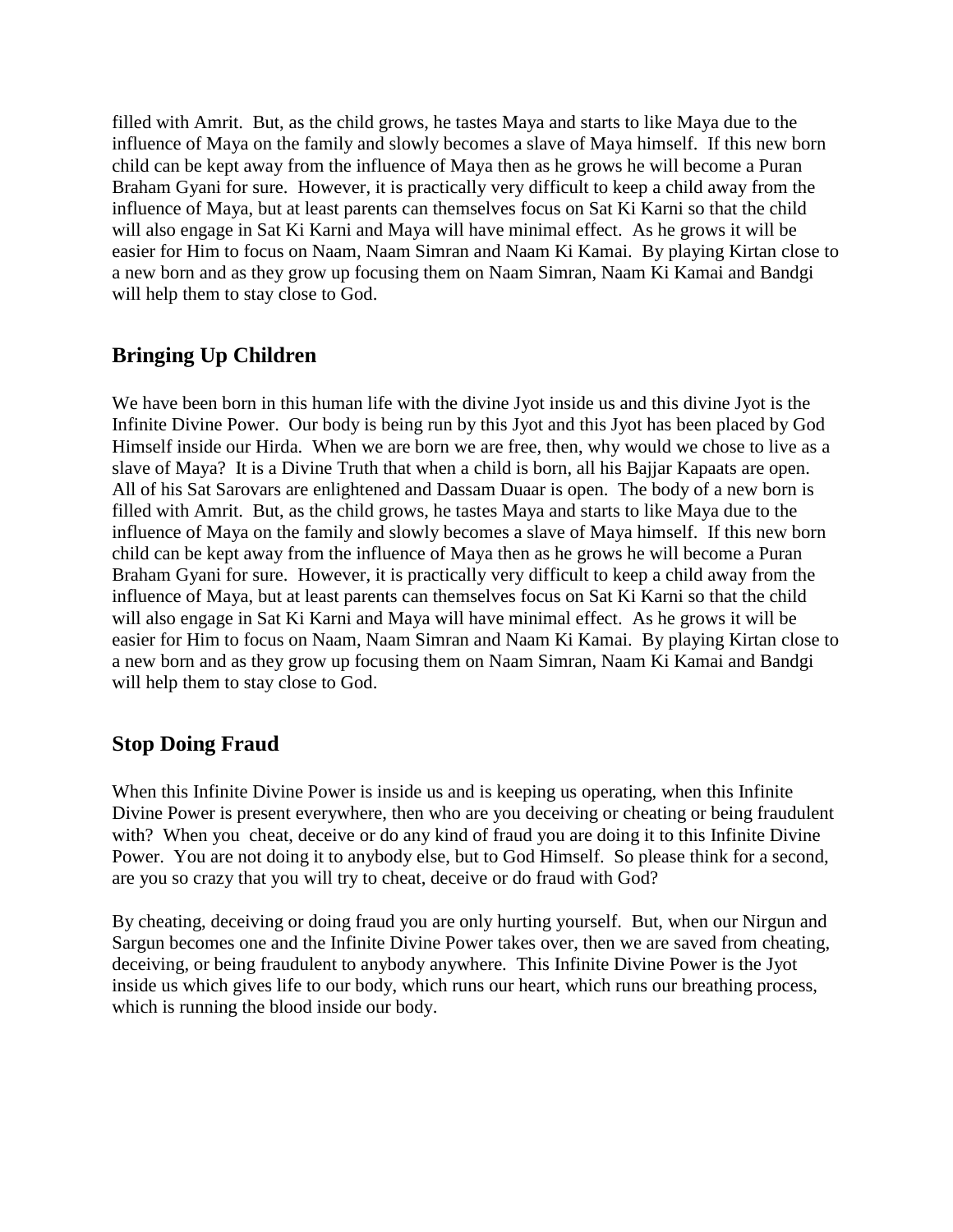# <span id="page-47-0"></span>**Why Does God Punish Me?**

People frequently start complaining when things go wrong for them. When they are in trouble they start complaining. Whenever they are in pain and sorrow they go into the mode of complaining. This complaining is to God. They ask, "why did God do this to me?" They think that they have never done anything wrong to anyone and further complain, "what did I do wrong for which God is now punishing me?" This is a normal part of people's behaviour to think that they never do anything wrong to anybody. However, when they critically analyse their behavior, they find that they have done and still do many wrong things, some of which are harmful to others.

According to the divine laws our destiny is based on our own Karni. It may be our past Karni in this life or our Karni from our previous lives. Our Karni carves our own destiny. In this way, we are responsible for our own destiny, we write our own destiny. Therefore, people must have done something stupid or wrong for which they have to pay now in the form of problems, pains, sorrows, mental and physical sicknesses and so on.

As we are responsible for our own Karni and for our own destiny then where is the question of anybody doing anything wrong to us? And how can God do anything wrong to us? All He wants us to do is to understand that whatever we sow so shall we reap and focus our Karni accordingly.

At the same time He is infinitely kind and forgiving. He doesn't even look at your sins and bad deeds and is constantly waiting for you to come back to Him and as soon as you do come back to Him He forgives you instantly. He forgives you for all of your sins and bad deeds and accepts you as His Suhaagan. The thing that everyone needs to understand is that He is the divine law maker and all He wants us to do is to follow His divine laws and lead our life accordingly. GurMat is His constitution and all He wants us to do is follow the divine laws written in His constitution. His kingdom is managed by His constitution, which is called GurMat – the divine wisdom. Following GurMat keep us out of trouble. His constitution is based on the Truth, His constitution is Sat. So how can He do anything bad to anyone? He is Nirvair – no animosity with anybody. His love for us and for every creation is infinite. Nothing can challenge His love for us and mind it His love is unconditional.

## <span id="page-47-1"></span>**Recognise Who Is Doing Naam Simran?**

Whilst doing Naam Simran you may have ego that it is you doing it. But, guess who is really doing the Naam Simran? Who is sitting inside your body in the real divine sense doing Naam Simran? When your breath is not in your body's control, when your blood circulation is not in your body's control, then how can it be you doing Naam Simran? You are being controlled by your breath and your blood circulation. And your blood and breath is being run by the Infinite Divine Power. So is "your" Naam Simran not being run by this Infinite Divine Power as well? Therefore, "your" body is in existence due to this Infinite Divine Power only and whatever you think "your" body performs is actually being performed by this Infinite Divine Power only.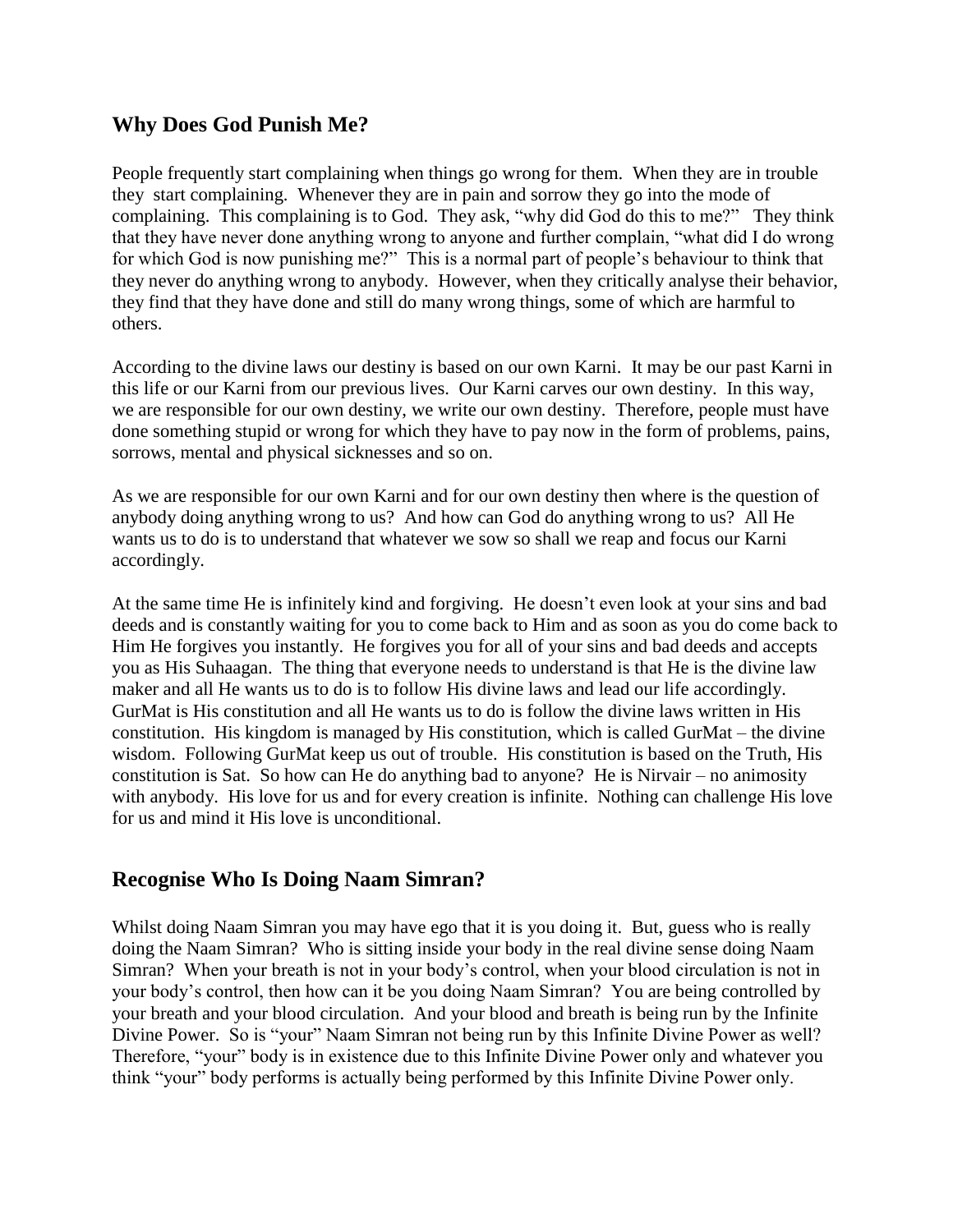# <span id="page-48-0"></span>**What Happens On Getting The Sangat Of A Sant?**

When we are blessed with the Sat Sangat of such a Maha Purakh then our mind and Hirda goes into peace.

1) For some people, just having their Darshan brings GurParsaad and they go into Samadhi instantaneously.

- 2) Others are blessed with the GurParsaad and Naam goes into their mind right away.
- <span id="page-48-1"></span>3) Just having their Darshan others are motivated to focus on Naam Simran.

## **Why Haven't I Progressed In Spirituality?**

There are many people who ask, "we do a lot of Naam Simran and Seva and have been doing so for a long time, but we are still not experiencing anything spiritual. Our mind is still wandering. Why is there is no peace?"

The answer is very simple. Just ask yourself, "have I dedicated myself to Puran Bandgi? Have I completely surrendered myself at the Sat Charans of my Guru? Have I given my Tunn, Munn and Dhann to the Guru with trust, devotion and love?"

If the answer to these questions is yes, then you are well on the way to success in your spiritual life and just need to keep on going, surrendering every last thought. However, if the answer is no, then that is what is lacking in your Bandgi and that is what you need to do to achieve Puran Bandgi.

Surrender of Tunn means Seva and Simran. This is the first part of Puran Bandgi and is a mandatory divine law governing the process of Puran Bandgi. Using Tunn for Simran means giving one tenth of our time to do Naam Simran every day – at least 2.5 hours at Amrit Vela. Naam Simran is the highest Seva of Akal Purakh. Naam Simran focuses our Surat and Hirda on Naam and takes us into Samadhi and Sunn Samadhi. It brings stability to our mind and eventually complete silence when the mind is eliminated. During the process Naam takes over our mind, Hirda and then the entire body. Then when Naam travels to our Rom Rom all of our Bajjar Kapaats open. All of our Sat Sarovars are enlightened and activated resulting in a continuous flow of Amrit inside our body. Our Kundalini Shakti is awakened and our entire body – Suksham Dehi goes through the correction process by elimination of the Panj Doots. Surrender of Munn is to follow the Guru's words literally as a Sat Bachan with trust, devotion and unconditional love. Unconditional love is love without any demands. Love with demands is not Bandgi. Love with demands becomes conditional. Love with demands becomes a business and not Bandgi. So accept the Guru's words as Sat Bachans without any questions, doubts or illusions. The day when all of our questions are answered, or our mind is all cleared of all of the questions, and also our mind is cleared of all of the doubts and illusions, we are placed with the GurParsaad into the Karam Khand of our Bandgi. This is the fourth stage out of five of Bandgi process.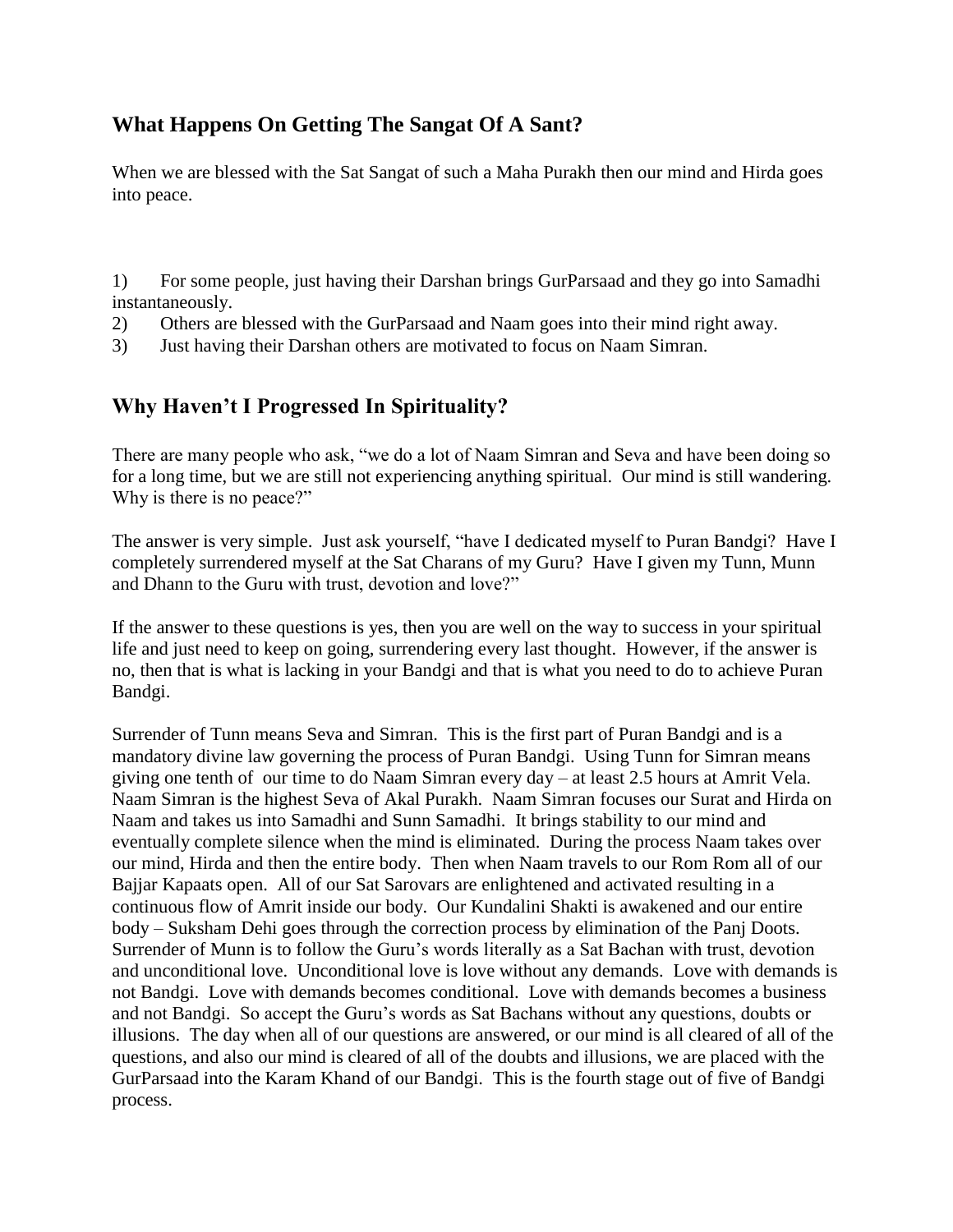According to Jap Ji Bani, Dhan Dhan SatGur Nirankaar Roop Nanak Dev Ji Maharaj has blessed us all with this divine wisdom which tells us that these five Khands are Dharam Khand, Gyan Khand, Saram Khand, Karam Khand and Sach Khand. Not following the Sat Bachans of the Guru is the main reason for no spiritual success for almost the entire population engaged in this process. We need to have full and complete faith, commitment, trust, devotion and love towards our Guru's words.

If we don't have that and don't follow the Guru's words then how can we expect to make progress on this path to Eternity? Not following the Guru's words means not following the GurMat. Not following the GurMat means following the self wisdom or worldly wisdom, which is not going to bring us any divine awards. Hence, we have to completely leave our own wisdom and worldly wisdom aside and adopt the divine wisdom – GurMat in all of our actions and deeds. Only then are we be able to focus on Sat Ki Karni which then makes us compliant with giving our Munn to the Guru. Giving our Munn to the Guru is the second part of Puran Bandgi – which is a mandatory divine law for achieving Totality and achieving Puran Bandgi.

The next and the last part of Puran Bandgi is giving our Dhann to the Guru – which means giving at least one tenth of our net earnings to the Guru – actually God asks us to surrender ALL of our mind, body and wealth. This is also a mandatory divine law. However, the Guru is very kind and He has given us all this concession by asking us to give only one tenth of our time and money. When we give one tenth of our time and money to the Guru, He supplements it with the remaining 90 percent from His own treasures. So giving 10 percent and achieving a reward of 100 percent is not a bad deal at all, just think it over!

At the same time please think for a second, what would happen if we gave more than 10 percent? Our Guru's promise is to supplement our donations according to this divine law? However, that is a rare soul who gives more. On the contrary, we have seen and physically experienced that for the majority of people, it is the most difficult thing to part with money. So people don't give Dasvandh to their Guru in accordance with this mandatory divine law of Puran Bandgi.

There are some people who do give 10 percent of their time to the Guru, but don't give their Munn and Dhann to the Guru. That is why their spiritual success is limited. Giving our Munn is the most important thing to give to the Guru. If we give our Munn to the Guru then we are bound to give our Tunn and Dhann to the Guru by itself. Giving Munn to the Guru blesses us with the divine wisdom of following the Guru's words and we are blessed to follow the GurMat. Following the GurMat we are blessed with the divine wisdom about the importance of giving Tunn and Dhann to the Guru and then we are able to completely surrender to our Guru. So, if you are finding it difficult to surrender to the Guru completely, giving your Munn to the Guru is the best way to start. This will automatically take you to the complete surrender and enable you to go into Puran Bandgi.